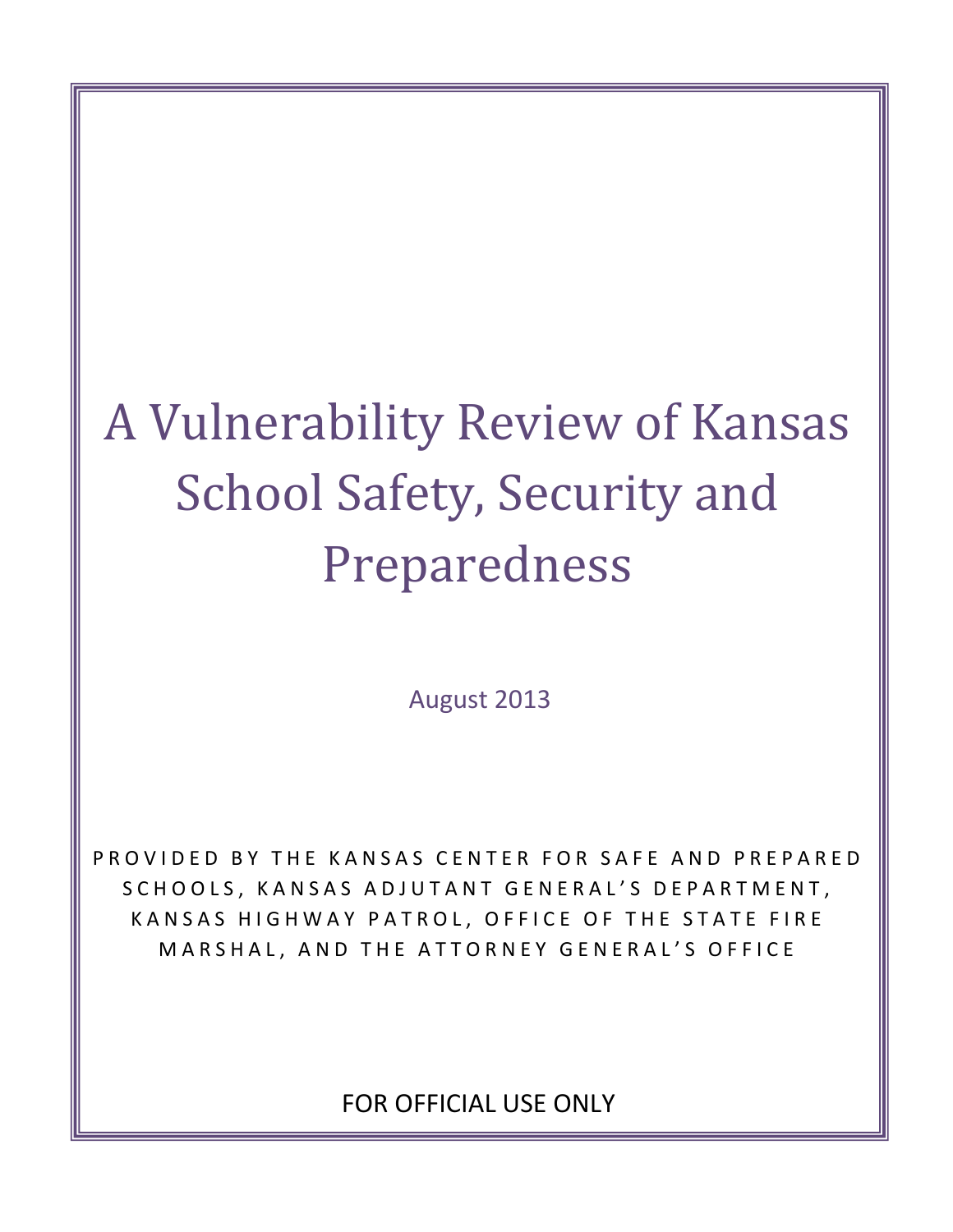# TABLE OF CONTENTS

|                  |                                                           | <b>PAGE</b> |
|------------------|-----------------------------------------------------------|-------------|
|                  |                                                           | 3           |
|                  |                                                           | 6           |
|                  |                                                           | 7           |
| $A$ :            |                                                           | 7           |
|                  |                                                           | 7           |
|                  |                                                           | 7           |
|                  |                                                           | 7           |
| B:               |                                                           | 8           |
| C:               |                                                           | 10          |
| D:               |                                                           | 11          |
| E:               |                                                           | 13          |
| F:               |                                                           | 14          |
| G:               |                                                           | 16          |
| H:               |                                                           | 17          |
| $\mathbf{E}$     |                                                           | 20          |
| J:               |                                                           | 22          |
| К:               |                                                           | 24          |
| $\mathsf{L}$ :   |                                                           | 25          |
| M:               |                                                           | 26          |
| N:               |                                                           | 27          |
| O:               |                                                           | 28          |
| P:               |                                                           | 29          |
| Q:               |                                                           | 31          |
| R:               |                                                           | 32          |
| S:               | Play and Outdoor Recreation Areas                         | 33          |
| T:               |                                                           | 34          |
|                  | <b>ATTACHMENTS</b>                                        |             |
|                  | Attachment 1: Neighborhood & Campus/Facility Risk Factors | 36          |
|                  |                                                           | 37          |
|                  |                                                           | 38          |
| <b>RESOURCES</b> |                                                           | 40          |
|                  |                                                           |             |

| <b>ITEMS FOR CONSIDERATION</b> |                       | 41         |
|--------------------------------|-----------------------|------------|
| <b>TOPICAL INDEX</b>           |                       | 50         |
| August 2013 Version 1          | FOR OFFICIAL USE ONLY | $2$   Page |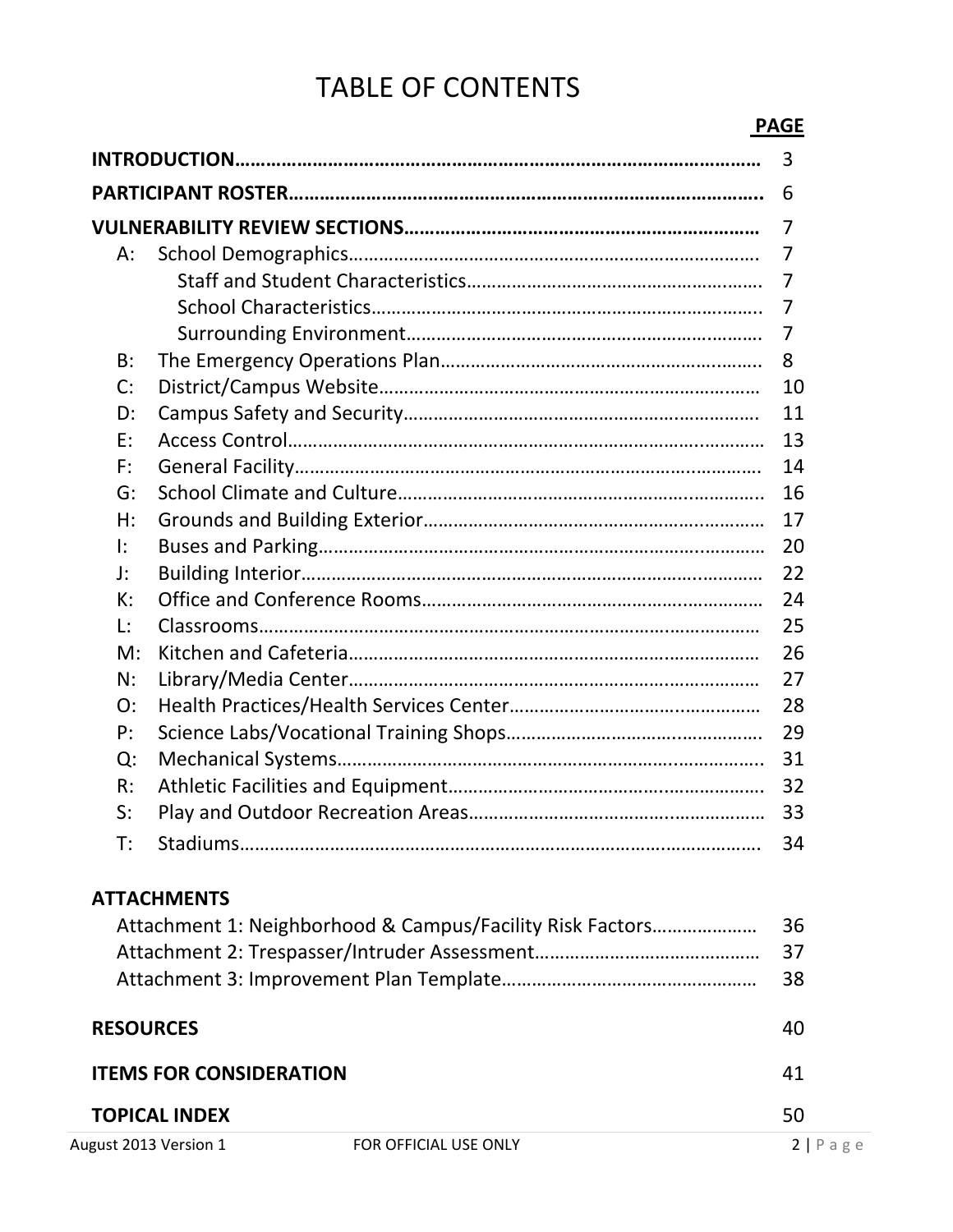# **INTRODUCTION**

School safety is a concern for everyone. Completing this document titled, *A Vulnerability Review of Kansas School Safety, Security and Preparedness* is beneficial in helping schools identify, assess and prioritize threats and hazards.

#### **DOCUMENT PROTECTION**

Due to the sensitive nature of the information contained in this document, it should not be made available for public review. This document should be used For Official Use Only (FOUO). This term is used to identify unclassified information of a sensitive nature that is not otherwise categorized by statute or regulation. FOUO information should be protected against unauthorized disclosure. The information and materials marked FOUO should be handled in accordance with the U.S. Department of Homeland Security Management Directives governing protection and dissemination of such information. At a minimum, the information and materials should be disseminated only on a "Need‐To‐Know" basis and when unattended, should be stored in a secured container.

#### **ABOUT THIS VULNERABILITY REVIEW**

This document is designed for identifying and assessing the safety, security and preparedness of school buildings and grounds. This document combines several of the nation's best school facility assessment measures into one document. However, the items contained within this document do not represent a comprehensive list of all potential school vulnerabilities. Instead, they serve as a starting point by which school staff and school officials can contribute to better preparing the school campus in order to reduce the potential for injury, loss of life, and property damage which could occur in the event of a school crisis. Schools are encouraged to expand this list to include any local, site‐specific issues that could influence school safety and emergency response.

There is no score or passing grade for this review and not all measures will apply to every school. Those that do apply must be considered in the context of the school's primary purpose, which is to provide a safe and prepared learning environment for students and staff. Academic research continually shows a positive correlation between a safe and prepared learning environment and student academic success.

Using this review should be an integral part of a school's crisis management and prevention strategy. For complete information about crisis planning, see the publication *Practical Information on Crisis Planning: A Guide for Schools and Communities* by the Office of Safe and Drug‐Free Schools, which can be found on the Kansas Center for Safe and Prepared Schools (KC-SPS) website at: http://www.kspreparedschools.org

#### **COMPLETING THE VULNERABILITY REVIEW**

Before beginning the review, an assessment/review team should be developed. This team should include school officials, staff, and security personnel. It is also highly encouraged that you include other stakeholders such as your county emergency management coordinator, first responders and other public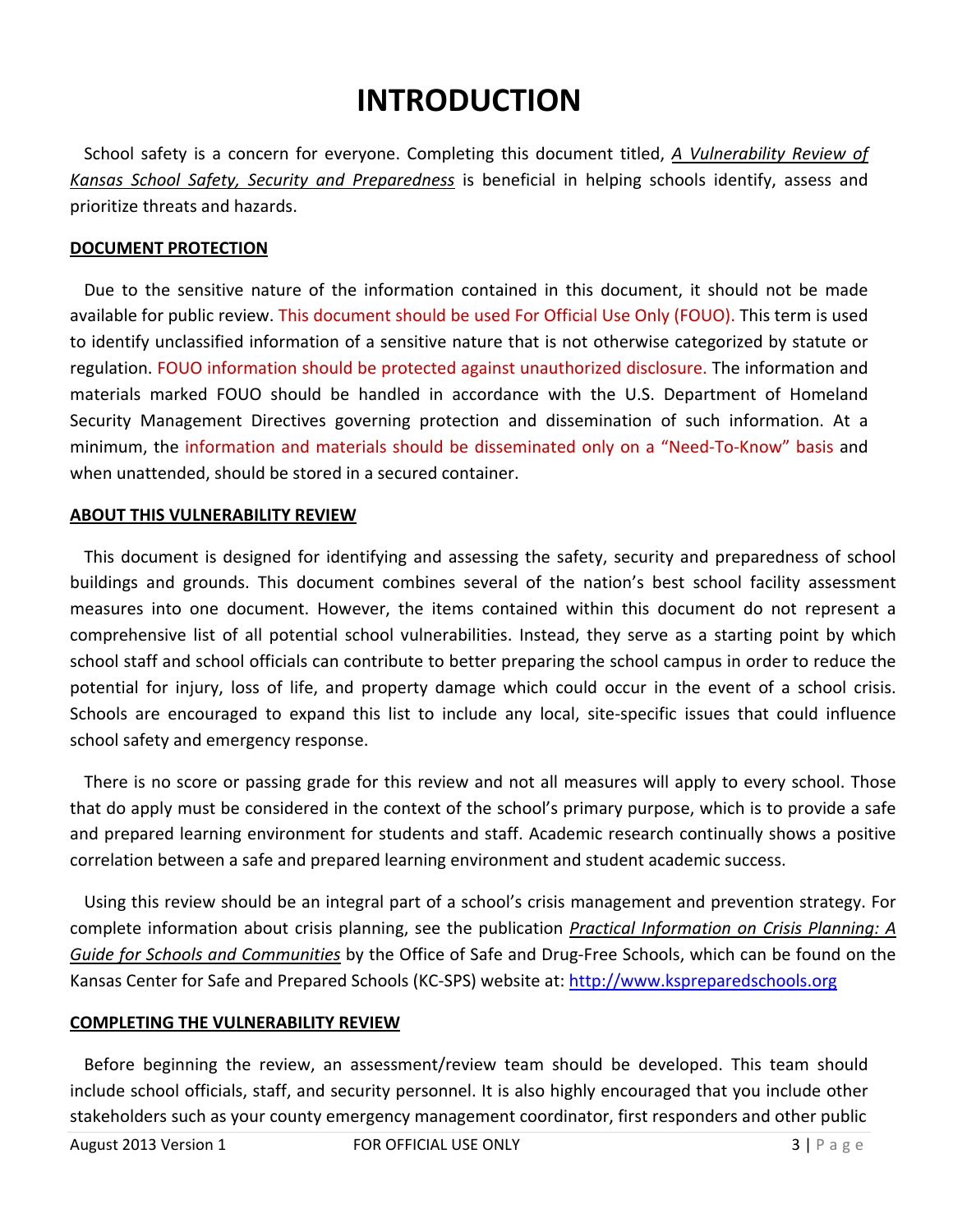agencies. Their input and expertise will assist you in completing this assignment, and will build partnerships and relationships with the first responders in your community prior to an emergency.

Page 41 of this document lists items for consideration. This list was developed based on some common vulnerabilities observed during school vulnerability assessments in Kansas and across the nation. It is suggested you read through this list prior to completing the vulnerability review. Many of the items for consideration are best practices that may become priority items for your school vulnerability review team.

#### **AFTER COMPLETING THE VULNERABILITY REVIEW**

After the team has reviewed all applicable facilities for existing hazards, the next step is to make an action plan. Within the action plan process, the team should identify the areas needing improvement and prioritize the hazards posing the greatest risk to the school. An Improvement Planning matrix has been included (p. 38) as Attachment 3 to aid in this process. This matrix is a tool for identifying issues and their accompanying corrective actions. This improvement planning matrix is a part of the postassessment report. The post assessment report should also include a prioritization of the greatest vulnerabilities/hazard areas needing improvement. It should include a detailed overview of safety concerns (of particular facility area); thereby establishing a documented record for trend and timeline purposes. It is recommended that any photographs taken during the assessment be included. Finally, the action plan, identifies person(s) responsible for resolving the hazards and includes an appropriate timeline for completion.

An important step after the vulnerability review is to start, review or upgrade the school's emergency operations plan (EOP). An EOP is an overview of the School District's approach to emergency operations. It describes the school district itself, its emergency response policy, procedures and assigned tasks. KC‐ SPS provides training for all interested school district teams in improving their EOP. Please contact KC‐ SPS for specific information about this training.

#### **VULNERABILITY REVIEW UPDATES**

This document should be reviewed every year and should be updated every three years if no major changes have occurred within this time span.

#### **QUESTIONS**

For more information on school safety, contact the Kansas Center for Safe and Prepared Schools at 785-861-3022 or visit its website at http://www.kspreparedschools.org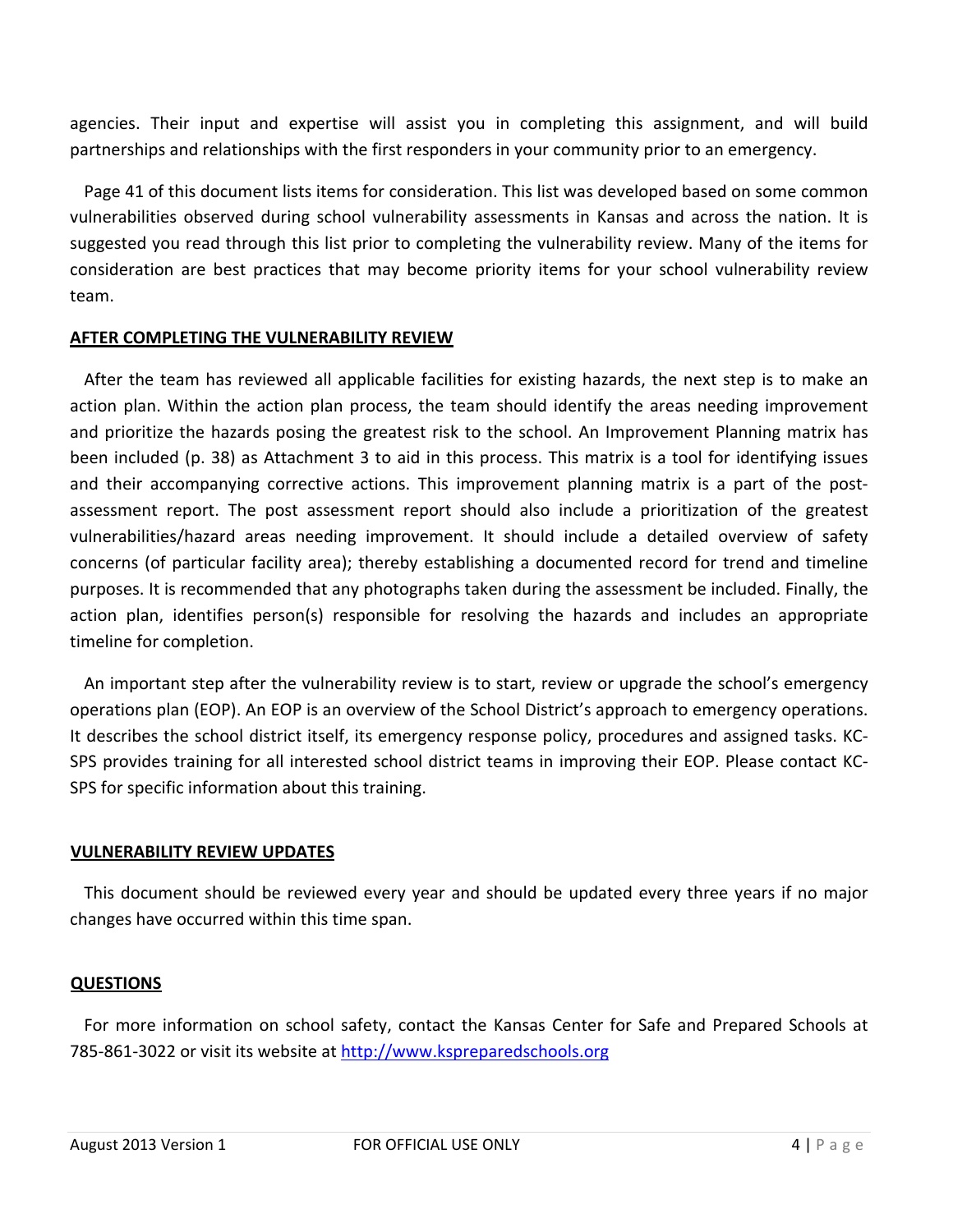#### **ACKNOWLEGEMENT**

Believing that school safety, security and preparedness is more than just a school responsibility, members from several state agencies have worked together to produce this document, *A Vulnerability Review of Kansas School Safety, Security and Preparedness*. A special note of appreciation is extended to Ms. Jennifer Clark and Mr. Kevin Diers from the Kansas Division of Emergency Management, Capt. Eric Pippin, Lt. Amy Ayers and Lt. Kyle Moomau from the Kansas Highway Patrol; Mr. Jay Emler, Deputy Director of Kansas Homeland Security, Mr. Doug Jorgensen, Kansas State Fire Marshal; Mr. Jerry Tenbrink from the Kansas Attorney General's Office and Dr. Bob Hull, Director of the Kansas Center for Safe and Prepared Schools.

A special thank you is extended to the Manhattan, Perry and Lyndon School Districts who coordinated a test run of this document in their schools. Their feedback and insight has been very valuable in this process.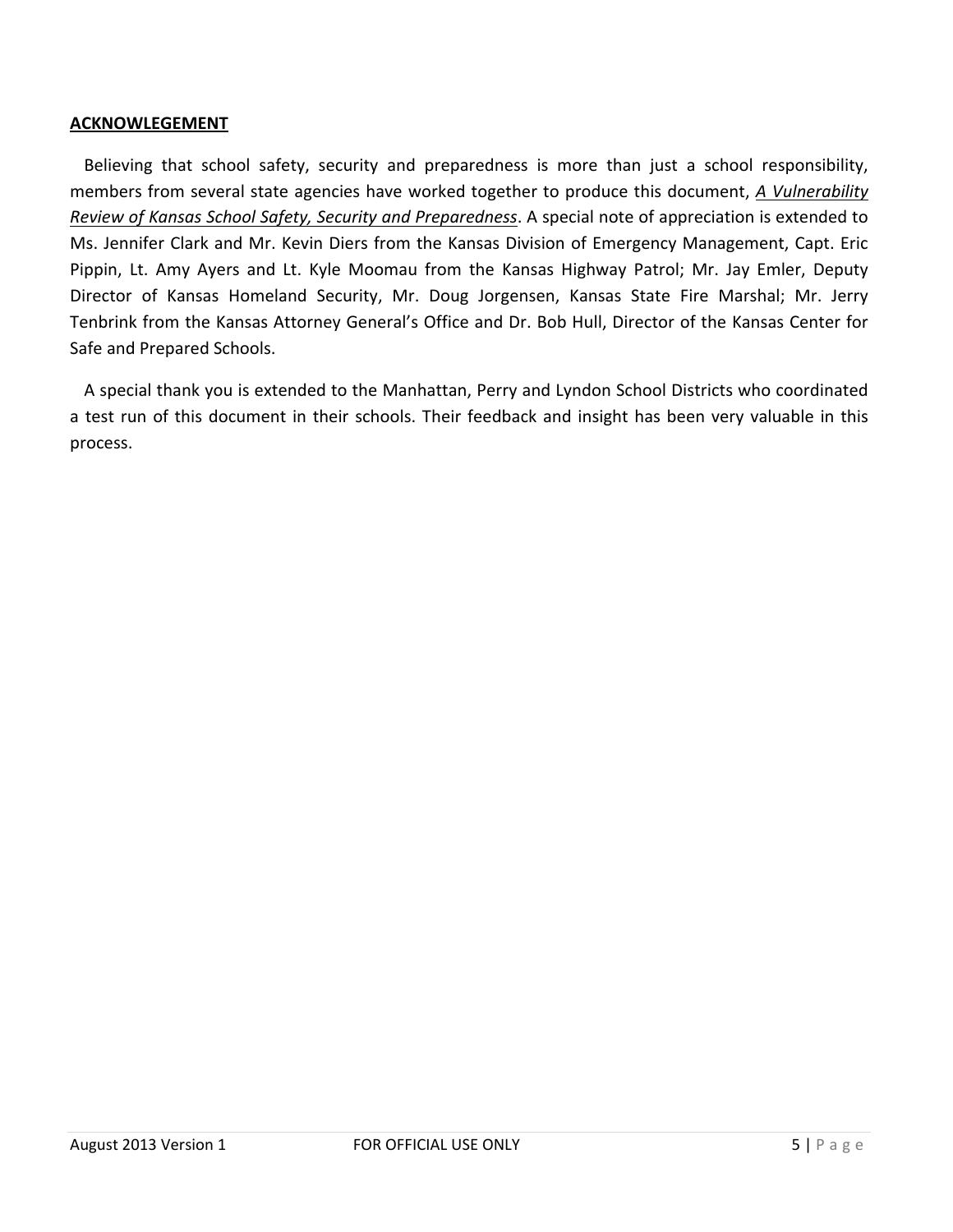#### **VULNERABILTIY REVIEW TEAM**

#### **PARTICIPANT ROSTER**

### **DATE OF REVIEW: \_\_\_\_\_\_\_\_\_\_\_\_\_\_\_\_\_**

| <b>NAME</b> | <b>TITLE</b> | <b>ORGANIZATION</b> | <b>EMAIL</b> |
|-------------|--------------|---------------------|--------------|
|             |              |                     |              |
|             |              |                     |              |
|             |              |                     |              |
|             |              |                     |              |
|             |              |                     |              |
|             |              |                     |              |
|             |              |                     |              |
|             |              |                     |              |
|             |              |                     |              |
|             |              |                     |              |
|             |              |                     |              |
|             |              |                     |              |
|             |              |                     |              |
|             |              |                     |              |
|             |              |                     |              |
|             |              |                     |              |
|             |              |                     |              |
|             |              |                     |              |
|             |              |                     |              |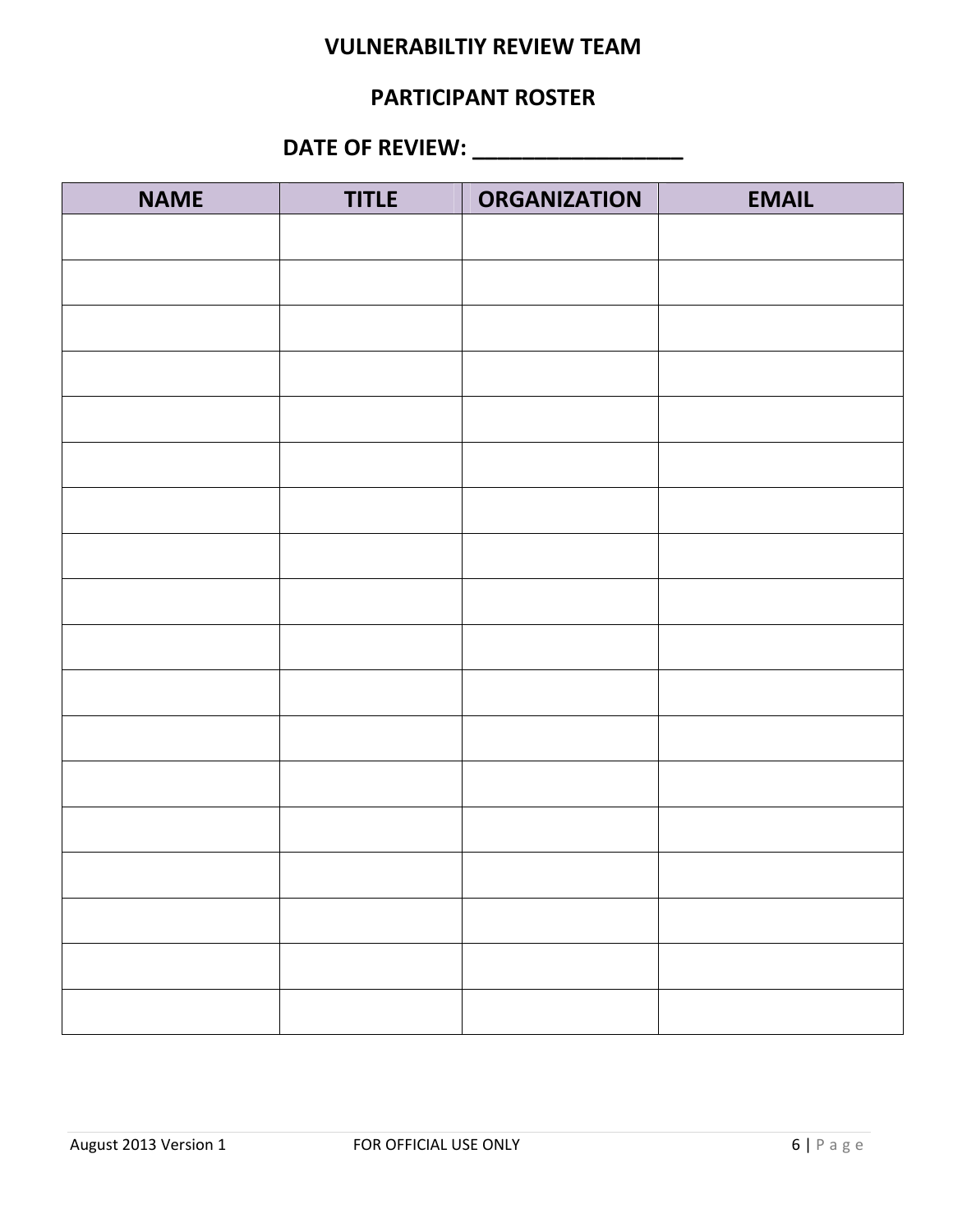|         | <b>VULNERABILTIY REVIEW OF KANSAS SCHOOL SAFETY, SECURITY AND PREPAREDNESS</b>                                                                                                                       |                          |                                      |                                                                                  |  |  |
|---------|------------------------------------------------------------------------------------------------------------------------------------------------------------------------------------------------------|--------------------------|--------------------------------------|----------------------------------------------------------------------------------|--|--|
|         | District Name:                                                                                                                                                                                       |                          |                                      | INDIVIDUAL COMPLETING THE REVIEW                                                 |  |  |
|         | <b>School Name:</b>                                                                                                                                                                                  |                          | Name:                                |                                                                                  |  |  |
|         | <b>Building Name:</b>                                                                                                                                                                                |                          | Title:                               |                                                                                  |  |  |
|         | Date of Review:                                                                                                                                                                                      |                          |                                      |                                                                                  |  |  |
|         | <b>SECTION A: SCHOOL DEMOGRAPHICS</b>                                                                                                                                                                |                          |                                      |                                                                                  |  |  |
|         | <b>STAFF AND STUDENT CHARACTERISTICS</b>                                                                                                                                                             |                          |                                      | <b>ANSWER</b>                                                                    |  |  |
| $A-1$   | How many staff members are at this facility?                                                                                                                                                         |                          |                                      |                                                                                  |  |  |
| $A-2$   | What is the total enrollment of students?                                                                                                                                                            |                          |                                      |                                                                                  |  |  |
| $A-3$   | Are any students children of foreign nationals or VIPs? If<br>yes, are measures in place to keep track of them?                                                                                      |                          |                                      |                                                                                  |  |  |
|         | <b>SCHOOL CHARACTERISTICS</b>                                                                                                                                                                        |                          |                                      | <b>ANSWER</b>                                                                    |  |  |
| $A - 4$ | Which of the following best describes the school facility?                                                                                                                                           |                          | $\Box$ Public School<br>$\Box$ Other | □ Certified Private/Parochial School<br>□ Non-Certified Private/Parochial School |  |  |
| $A-5$   | Which grade levels are present at the school facility?                                                                                                                                               | $\Box K-6$<br>$\Box$ K-8 | $\square$ Pre-K                      | $\square$ Junior High<br>$\Box$ High School<br>$\square$ Other:                  |  |  |
| $A-6$   | Which of the following best describes the environment of<br>the campus/facility?                                                                                                                     |                          | $\Box$ Urban<br>$\square$ Semi-Urban | $\Box$ Rural<br>$\Box$ Frontier<br>□ Densely-Settled Rural                       |  |  |
|         | <b>SURROUNDING ENVIRONMENT</b>                                                                                                                                                                       | <b>YES</b>               | <b>NO</b>                            | <b>COMMENTS</b>                                                                  |  |  |
| $A-7$   | Adjacent to an interstate highway.                                                                                                                                                                   |                          |                                      |                                                                                  |  |  |
| $A-8$   | Off a major road.                                                                                                                                                                                    |                          |                                      |                                                                                  |  |  |
| $A-9$   | On a busy residential road (not divided by a median).                                                                                                                                                |                          |                                      |                                                                                  |  |  |
| $A-10$  | There are higher elevation areas nearby the school that<br>enhance surveillance or attack scenarios.                                                                                                 |                          |                                      |                                                                                  |  |  |
| $A-11$  | Near an industrial area.                                                                                                                                                                             |                          |                                      |                                                                                  |  |  |
| $A-12$  | Near a transportation hub (i.e. within 5 miles of an<br>airport, bus station, train station).                                                                                                        |                          |                                      |                                                                                  |  |  |
| $A-13$  | Near a transmission pipeline.                                                                                                                                                                        |                          |                                      |                                                                                  |  |  |
| $A-14$  | Near main line railroad tracks (within 1000 yards).                                                                                                                                                  |                          |                                      |                                                                                  |  |  |
| $A-15$  | Adjacent to a business district (e.g. grocery, convenience,<br>fast food, etc).                                                                                                                      |                          |                                      |                                                                                  |  |  |
| $A-16$  | There are commercial, public, or private buildings nearby<br>that would allow long-term undetected surveillance.                                                                                     |                          |                                      |                                                                                  |  |  |
| $A-17$  | Facilities that use or store hazardous materials nearby<br>have been identified and they type of hazardous<br>materials on-site is known and facility emergency contact<br>information is available. |                          |                                      |                                                                                  |  |  |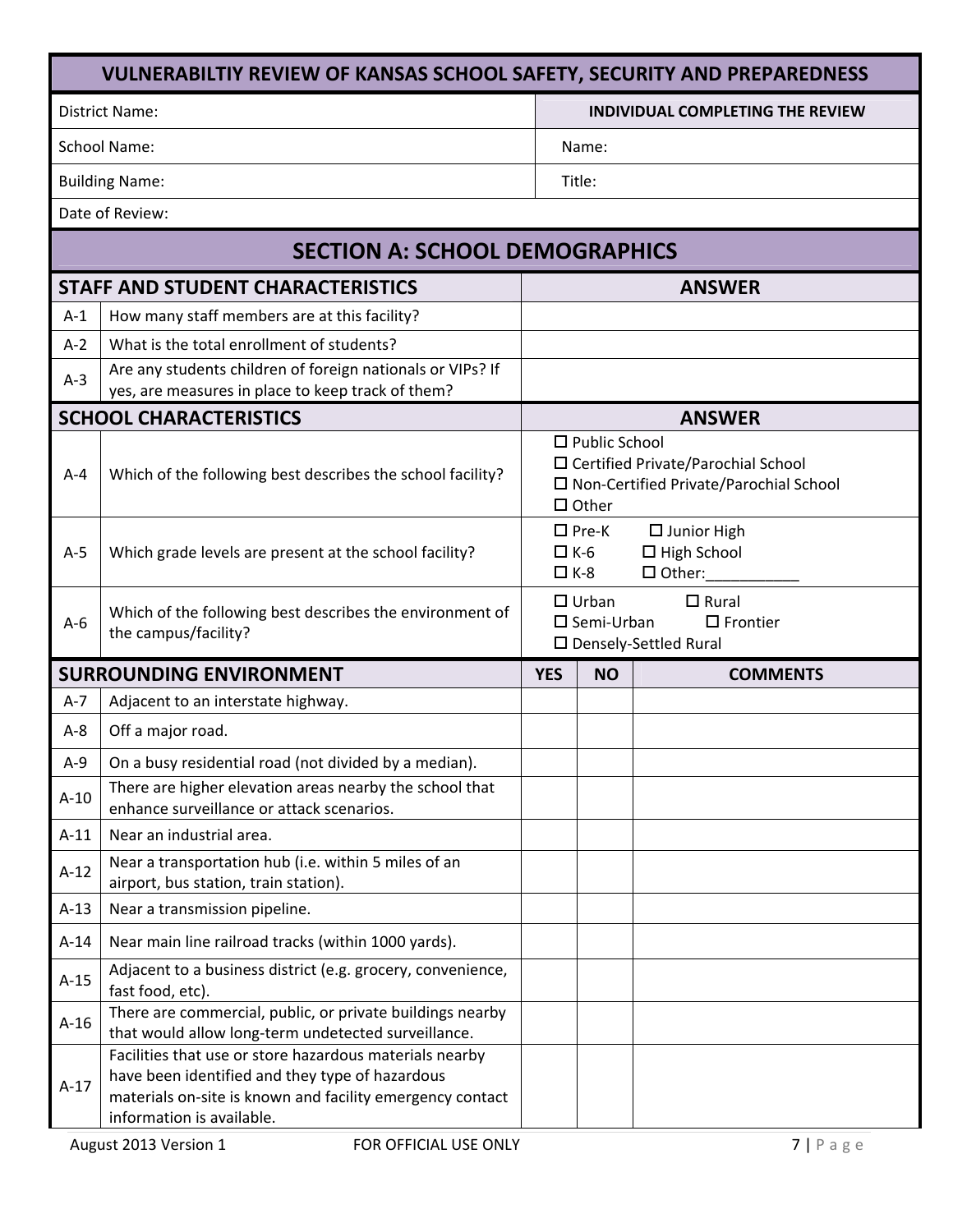# **SECTION B: THE EMERGENCY OPERATIONS PLAN (EOP)**

|       | THE EMERGENCY OPERATIONS PLAN (EOP)                                                                                                                                                                        | <b>YES</b> | <b>NO</b> | N/A | <b>COMMENTS/ACTION ITEMS</b> |
|-------|------------------------------------------------------------------------------------------------------------------------------------------------------------------------------------------------------------|------------|-----------|-----|------------------------------|
| $B-1$ | The EOP is all-hazard in nature addressing the four<br>phases of emergency management (Mitigation,<br>Preparedness, Response, and Recovery).                                                               |            |           |     |                              |
| $B-2$ | The EOP is reviewed an updated on an annual<br>basis.                                                                                                                                                      |            |           |     |                              |
| $B-3$ | The EOP is developed by a school safety planning<br>team, representative of essential school<br>stakeholder's, including local first responders.                                                           |            |           |     |                              |
| $B-4$ | The EOP contains an updated map of the school's<br>floor plan and site plan with room numbers,<br>evacuation routes, utility shut offs, the location of<br>first aid kits, and other detailed information. |            |           |     |                              |
| $B-5$ | School floor plans are shared with local first<br>responders.                                                                                                                                              |            |           |     |                              |
| $B-6$ | The EOP addresses remote sites and includes<br>evacuation plans, evacuation routes, and other<br>detailed information for those alternate facilities.                                                      |            |           |     |                              |
| $B-7$ | The EOP contains an established chain of<br>command to respond to an emergency; following<br>Incident Command System (ICS) structure.                                                                      |            |           |     |                              |
| $B-8$ | The EOP contains a designated primary and<br>alternate incident command post.                                                                                                                              |            |           |     |                              |
|       | The EOP contains emergency procedures for the<br>following:                                                                                                                                                |            |           |     |                              |
|       | a. Bomb theat.                                                                                                                                                                                             |            |           |     |                              |
|       | b. Hostage taking.                                                                                                                                                                                         |            |           |     |                              |
|       | c. Intrusion.                                                                                                                                                                                              |            |           |     |                              |
|       | d. Kidnapping.                                                                                                                                                                                             |            |           |     |                              |
|       | e. Acts of violence (shooting, etc).                                                                                                                                                                       |            |           |     |                              |
|       | f. Hazardous materials incident.                                                                                                                                                                           |            |           |     |                              |
| $B-9$ | g. Transportation accidents: Including train<br>derailment.                                                                                                                                                |            |           |     |                              |
|       | h. Natural disasters.                                                                                                                                                                                      |            |           |     |                              |
|       | Persons with limited mobility.<br>Ι.                                                                                                                                                                       |            |           |     |                              |
|       | Persons with special health needs.                                                                                                                                                                         |            |           |     |                              |
|       | k. Alternative evacuation sites.                                                                                                                                                                           |            |           |     |                              |
|       | Alternative evacuation routes.                                                                                                                                                                             |            |           |     |                              |
|       | m. Alternative rally points.                                                                                                                                                                               |            |           |     |                              |
|       | n. A plan for sustaining school occupants for 72<br>hours (per FEMA recommendation).                                                                                                                       |            |           |     |                              |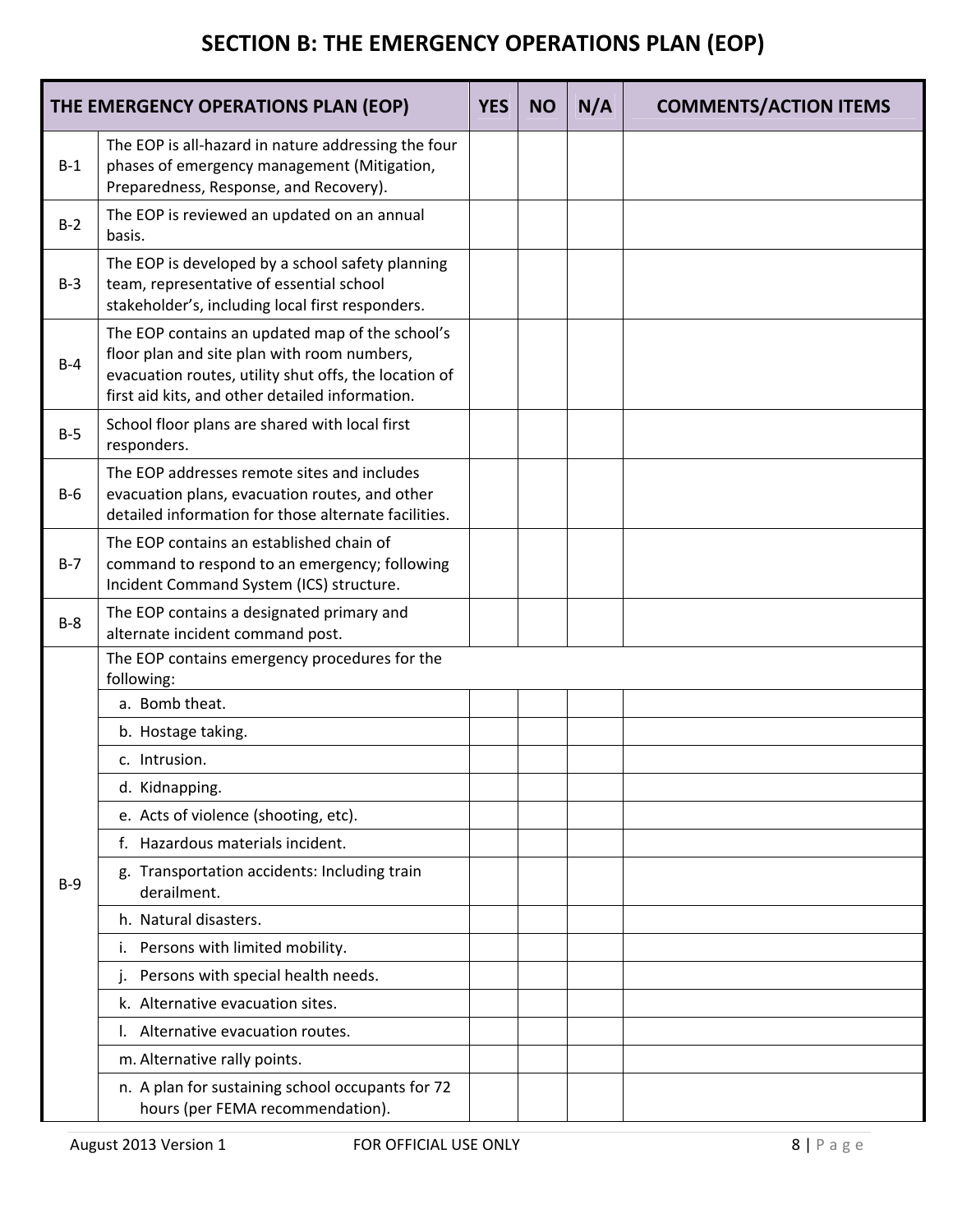|        | THE EMERGENCY OPERATIONS PLAN (EOP)                                                                                                                             | <b>YES</b> | <b>NO</b> | N/A | <b>COMMENTS/ACTION ITEMS</b> |
|--------|-----------------------------------------------------------------------------------------------------------------------------------------------------------------|------------|-----------|-----|------------------------------|
| $B-10$ | Meetings between school officials and local law<br>enforcement agencies are conducted for the<br>purpose of emergency response.                                 |            |           |     |                              |
| $B-11$ | The emergency operation plan includes a<br>component for post-crisis response, such as the<br>availability of mental health services for students<br>and staff. |            |           |     |                              |
| $B-12$ | The facilities reunification procedures include at<br>least two non-published reunification sites.                                                              |            |           |     |                              |
| $B-13$ | The facilities reunification procedures include a<br>traffic control plan.                                                                                      |            |           |     |                              |
| $B-14$ | The facilities reunification procedures include a<br>methodology for accountability.                                                                            |            |           |     |                              |
| $B-15$ | The facilities reunification procedures identify a<br>holding area for students, which is out of sight<br>from parents.                                         |            |           |     |                              |
| $B-16$ | The facilities reunification procedures include<br>requiring parents/guardian photo identification<br>prior to release of students.                             |            |           |     |                              |
|        | The following emergency drills are conducted and<br>documented regularly:                                                                                       |            |           |     |                              |
|        | a. Lock-down.                                                                                                                                                   |            |           |     |                              |
|        | b. Evacuation of building-per fire marshal<br>code.                                                                                                             |            |           |     |                              |
| $B-17$ | c. Reverse evacuation.                                                                                                                                          |            |           |     |                              |
|        | d. Bus evacuation.                                                                                                                                              |            |           |     |                              |
|        | e. Shelter-in-place.                                                                                                                                            |            |           |     |                              |
|        | f. Severe weather.                                                                                                                                              |            |           |     |                              |
| $B-18$ | Local first responders are invited to participate in<br>emergency drills.                                                                                       |            |           |     |                              |
| $B-19$ | After Action Reviews are conducted after drills,<br>exercises, and actual emergencies. The EOP is<br>updated based on findings.                                 |            |           |     |                              |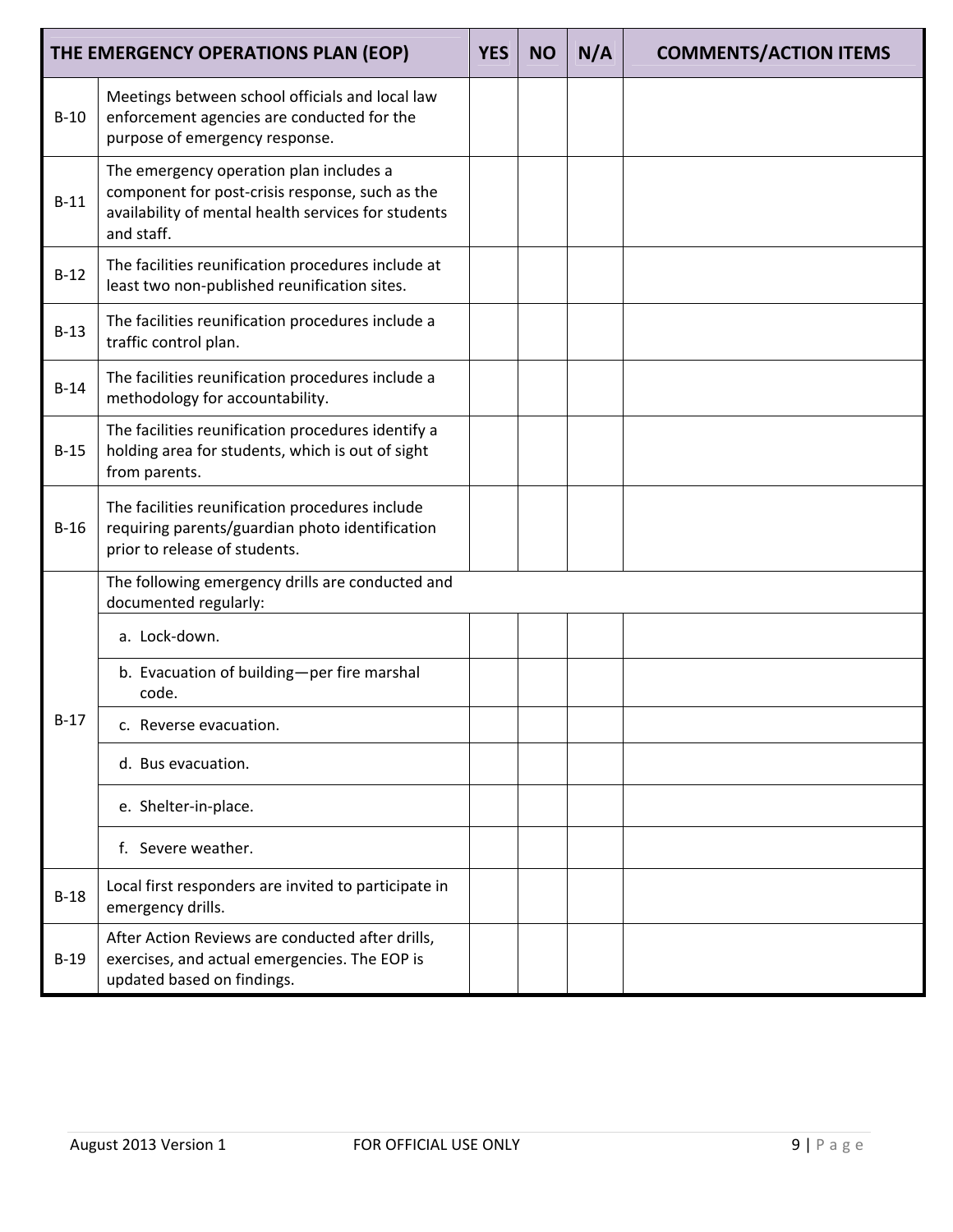# **SECTION C: DISTRICT/SCHOOL WEBSITE**

|        | <b>DISTRICT/SCHOOL WEBSITE</b>                                                                                                       | <b>YES</b> | <b>NO</b> | N/A | <b>COMMENTS/ACTION ITEMS</b> |
|--------|--------------------------------------------------------------------------------------------------------------------------------------|------------|-----------|-----|------------------------------|
| $C-1$  | The website does not contain detailed maps of<br>school or site (should not show more than general<br>areas).                        |            |           |     |                              |
| $C-2$  | The website does not contain maps that identify<br>classroom functions (labs, locker rooms, special<br>education areas).             |            |           |     |                              |
| $C-3$  | The website does not contain maps that illustrate<br>entrances other than those intended for entry and<br>sign-in.                   |            |           |     |                              |
| $C-4$  | The website does not contain maps (or a listing)<br>that show evacuation routes, evacuation<br>destinations, or reunification areas. |            |           |     |                              |
| $C-5$  | The website does not contain specific information<br>about preparedness drills and exercises.                                        |            |           |     |                              |
| $C-6$  | The website does not contain facility safety and<br>security audit results.                                                          |            |           |     |                              |
| $C-7$  | The website does not contain details or specifics<br>regarding emergency operations.                                                 |            |           |     |                              |
| $C-8$  | The website does not contain the number or<br>locations of security/law enforcement officers.                                        |            |           |     |                              |
| $C-9$  | The website does not include personal information<br>on children attending the school, such as birthdays.                            |            |           |     |                              |
| $C-10$ | The publicly accessible website does not contain<br>personal information and photos of faculty and<br>staff.                         |            |           |     |                              |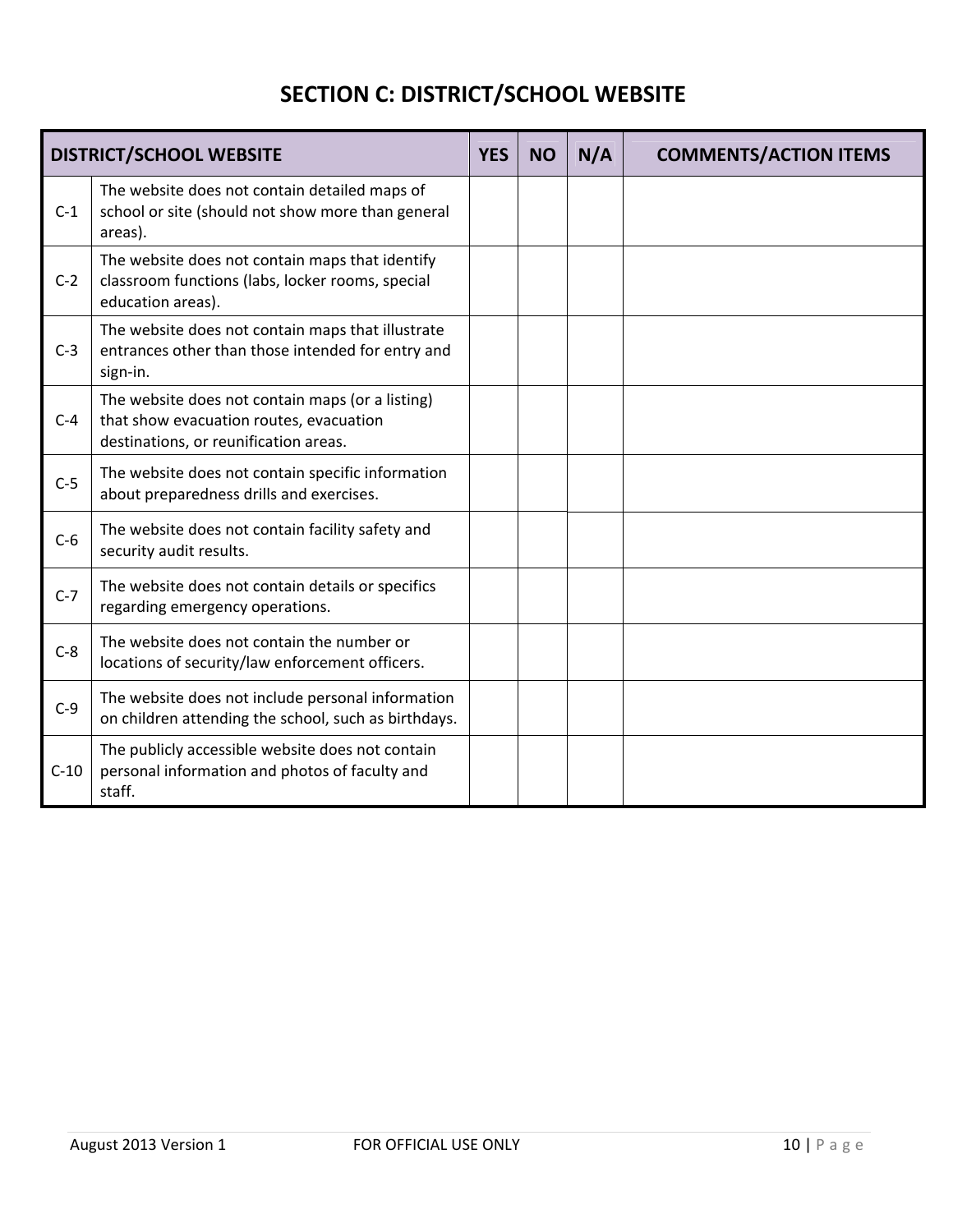#### **SECTION D: CAMPUS SAFETY AND SECURITY**

|        | <b>CAMPUS SAFETY AND SECURITY</b>                                                                                                                                                       | <b>YES</b> | <b>NO</b> | N/A | <b>COMMENTS/ACTION ITEMS</b> |
|--------|-----------------------------------------------------------------------------------------------------------------------------------------------------------------------------------------|------------|-----------|-----|------------------------------|
| $D-1$  | The facility has an electronic security system.                                                                                                                                         |            |           |     |                              |
| $D-2$  | All buildings are equipped with a closed-circuit<br>digital video system.                                                                                                               |            |           |     |                              |
| $D-3$  | If a closed-circuit digital video system is in place, it<br>can be accessed remotely.                                                                                                   |            |           |     |                              |
| $D-4$  | The video security system is protected with<br>adequate firewalls so it cannot be broken into.                                                                                          |            |           |     |                              |
| $D-5$  | Security cameras have pan/tilt/zoom capability.                                                                                                                                         |            |           |     |                              |
| $D-6$  | Outside security cameras point toward the school<br>buildings to allow viewing of the facility.                                                                                         |            |           |     |                              |
| $D-7$  | Security cameras are equipped with night vision<br>capabilities.                                                                                                                        |            |           |     |                              |
| $D-8$  | Security camera tapes/recordings are retained for<br>30 days.                                                                                                                           |            |           |     |                              |
| $D-9$  | Video security system housings are designed to<br>protect against tampering, vandalism, and<br>exposure to extreme temperature or moisture.                                             |            |           |     |                              |
| $D-10$ | Video security systems have an interruptible<br>power supply, and are connected to the building's<br>emergency power supply.                                                            |            |           |     |                              |
| $D-11$ | The electronic security alarm system (including fire<br>alarm system) is connected to local law<br>enforcement or central reporting is where<br>appropriate agencies will be contacted. |            |           |     |                              |
| $D-12$ | The alarm system is in compliance with American<br>with Disabilities Act (ADA) requirements including<br>provisions for hearing and/or visual impairments.                              |            |           |     |                              |
| $D-13$ | Blind spots in hallways and stairwells are equipped<br>with parabolic mirrors (or similar surveillance<br>device).                                                                      |            |           |     |                              |
| $D-14$ | Staff members monitor hallways, stairwells, and<br>restrooms during school hours.                                                                                                       |            |           |     |                              |
| $D-15$ | Filters or other mechanisms are in place to<br>monitor suspicious internet activity on school<br>computers.                                                                             |            |           |     |                              |
| $D-16$ | All incoming mail is screened.                                                                                                                                                          |            |           |     |                              |
| $D-17$ | The school requires background checks and<br>fingerprinting on all school staff at hiring.                                                                                              |            |           |     |                              |
| $D-18$ | Random or annual background checks are<br>conducted on a yearly basis.                                                                                                                  |            |           |     |                              |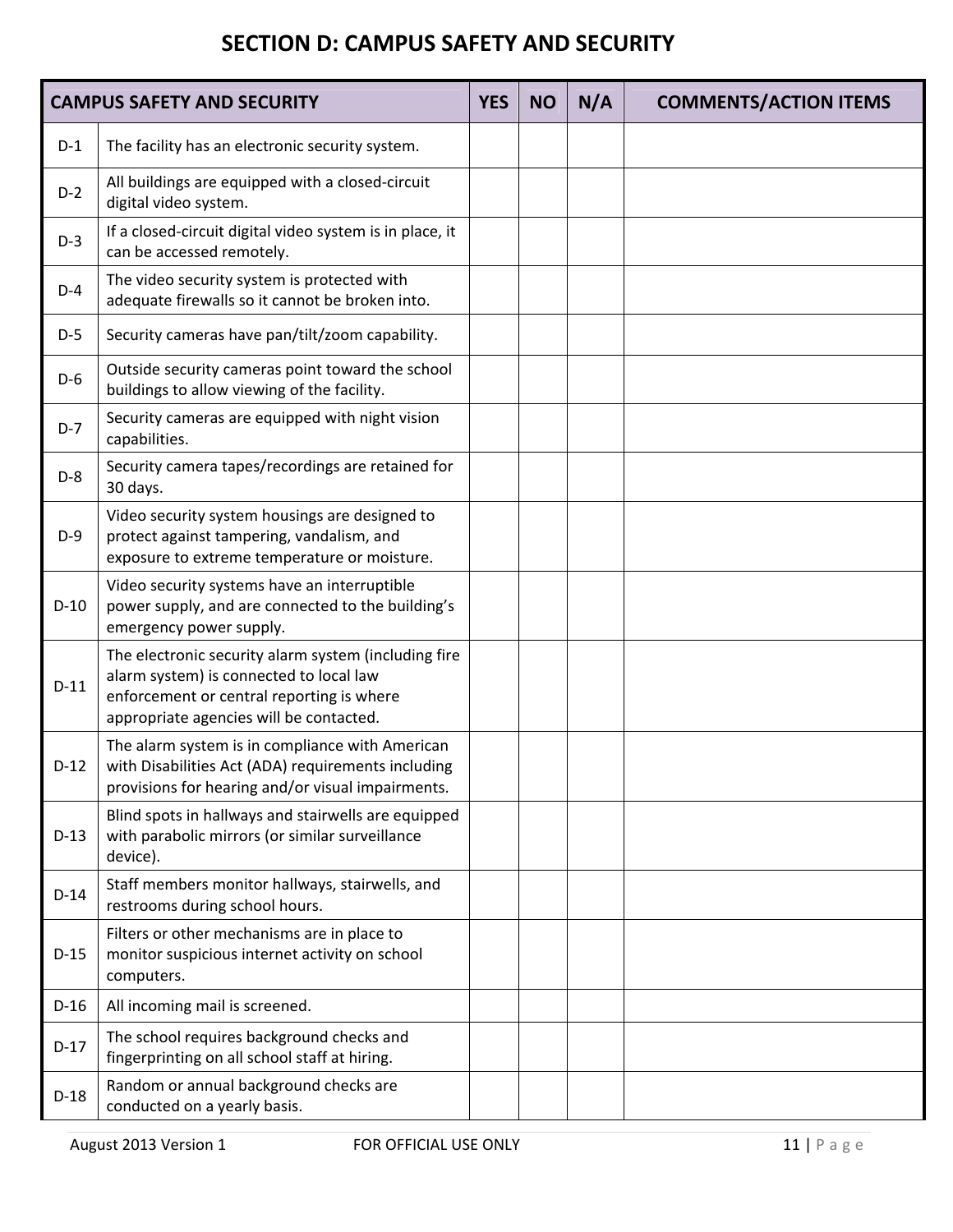|        | <b>CAMPUS SAFETY AND SECURITY</b>                                                                                                                                            | <b>YES</b> | <b>NO</b> | N/A | <b>COMMENTS/ACTION ITEMS</b> |
|--------|------------------------------------------------------------------------------------------------------------------------------------------------------------------------------|------------|-----------|-----|------------------------------|
| $D-19$ | There is a written process for pre-employment,<br>recruitment, and training for security personnel<br>and/or security monitors.                                              |            |           |     |                              |
| $D-20$ | Students are not allowed in the school without<br>supervision.                                                                                                               |            |           |     |                              |
|        | After the school day, staff members are assigned<br>to check the following:                                                                                                  |            |           |     |                              |
|        | a. All classrooms are locked.                                                                                                                                                |            |           |     |                              |
| $D-21$ | b. All restrooms are unoccupied and/or locked.                                                                                                                               |            |           |     |                              |
|        | c. All exterior doors are locked.                                                                                                                                            |            |           |     |                              |
|        | d. All security lights are on.                                                                                                                                               |            |           |     |                              |
|        | e. Security alarms are set.                                                                                                                                                  |            |           |     |                              |
| $D-22$ | If the building is used after school or on weekends,<br>staff/security is present.                                                                                           |            |           |     |                              |
| $D-23$ | Radio communications for staff and first<br>responders is 100% throughout the campus.                                                                                        |            |           |     |                              |
| $D-24$ | School-based Law Enforcement officers are<br>located on-site.                                                                                                                |            |           |     |                              |
| $D-25$ | School-based Law Enforcement officers have<br>written position descriptions and they are shared<br>with school administration. (Background checks<br>for security personnel) |            |           |     |                              |
| $D-26$ | School-based Law Enforcement is dedicated to a<br>single school.                                                                                                             |            |           |     |                              |
| $D-27$ | School-based Law Enforcement provides a visible<br>and regular presence on campus during school<br>hours.                                                                    |            |           |     |                              |
| $D-28$ | School-based Law Enforcement officers have an<br>office with a view of the building entrance or main<br>hallways.                                                            |            |           |     |                              |
| $D-29$ | School-based Law Enforcement officers conduct<br>daily visual inspections of the school.                                                                                     |            |           |     |                              |
| $D-30$ | Local Law Enforcement/Security Personnel provide<br>after-hours patrol of the school site.                                                                                   |            |           |     |                              |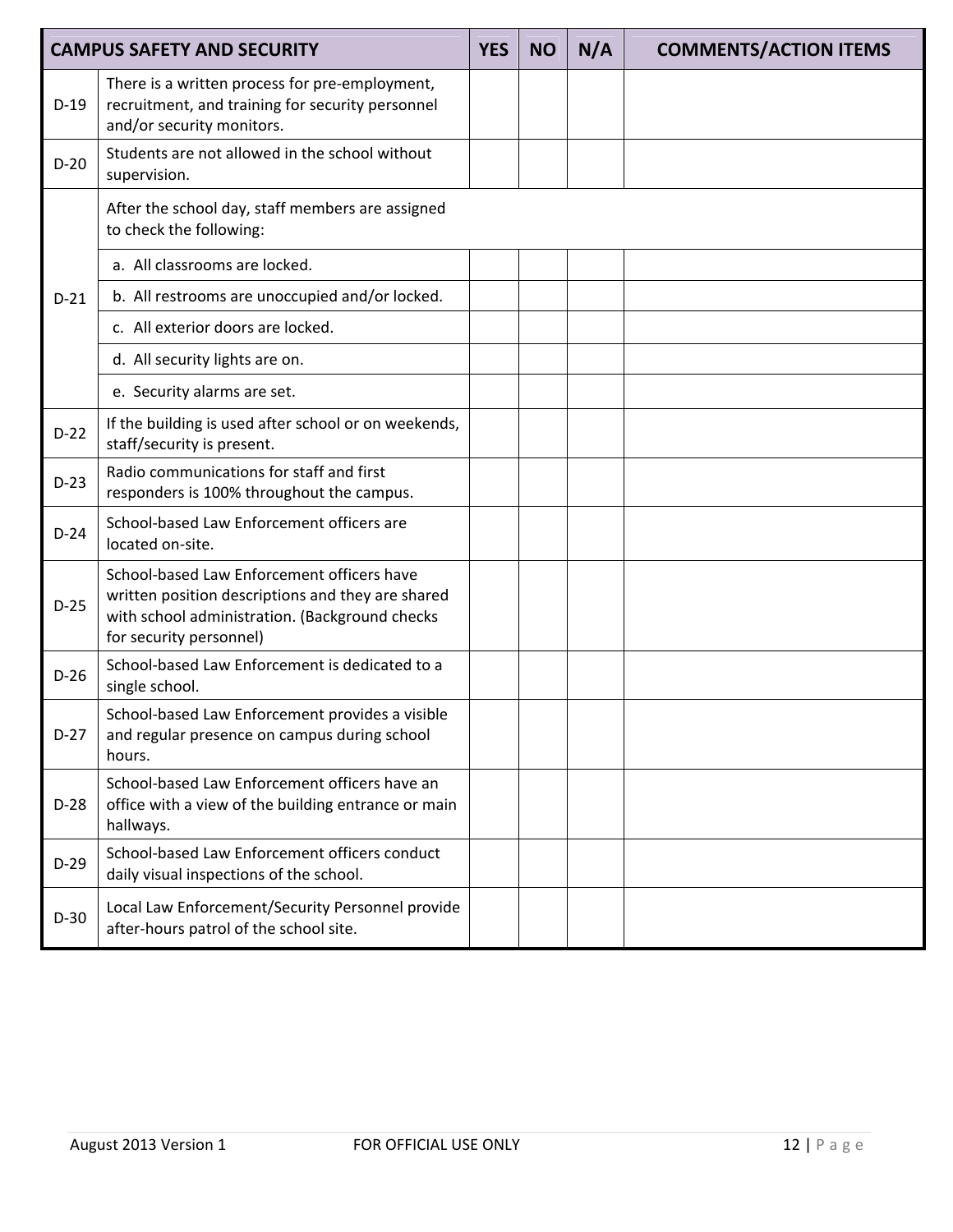#### **SECTION E: ACCESS CONTROL**

|        | <b>ACCESS CONTROL</b>                                                                                                                                                              | <b>YES</b> | <b>NO</b> | N/A | <b>COMMENTS/ACTION ITEMS</b> |
|--------|------------------------------------------------------------------------------------------------------------------------------------------------------------------------------------|------------|-----------|-----|------------------------------|
| $E-1$  | Entry signs are in all relevant languages and with<br>simple maps or diagrams where needed to direct<br>visitors to designated building entrances.                                 |            |           |     |                              |
| $E-2$  | Entry signs, along the perimeter of the property,<br>warn about trespassing and illicit behavior and cite<br>applicable laws and regulations.                                      |            |           |     |                              |
| $E-3$  | Signs are posted at entrance listing items not<br>allowed inside the school (e.g. drug-free, weapon-<br>free, and smoke-free).                                                     |            |           |     |                              |
| $E-4$  | The school has designated a primary point of<br>entry/exit to each building.                                                                                                       |            |           |     |                              |
| $E-5$  | The designated points of entry are monitored to<br>control building access, including student arrival<br>and departure.                                                            |            |           |     |                              |
| $E-6$  | Office staff can see visitors before they gain entry,<br>and can electronically lock doors to block entry<br>into the building, beyond the lobby, or beyond the<br>reception desk. |            |           |     |                              |
| $E-7$  | Visitors are required to sign in at main office and<br>show proper identification if they are not<br>recognized by appropriate school authorities.                                 |            |           |     |                              |
| $E-8$  | Visitors are escorted within facility.                                                                                                                                             |            |           |     |                              |
| $E-9$  | There is a master key control system to monitor<br>keys, entry cards and duplicates.                                                                                               |            |           |     |                              |
| $E-10$ | Keys and entry cards are audited at least annually.                                                                                                                                |            |           |     |                              |
| $E-11$ | Employees must sign a key log when a key is<br>issued or re-issued.                                                                                                                |            |           |     |                              |
| $E-12$ | The school has a Knox box or other secure key<br>storage system to provide quick access to keys by<br>law enforcement.                                                             |            |           |     |                              |
| $E-13$ | Student and faculty issued photo IDs change on an<br>annual basis (color, layout, orientation).                                                                                    |            |           |     |                              |
| $E-14$ | Students are required to turn in photo ID at the<br>end of the year or when they leave the school.                                                                                 |            |           |     |                              |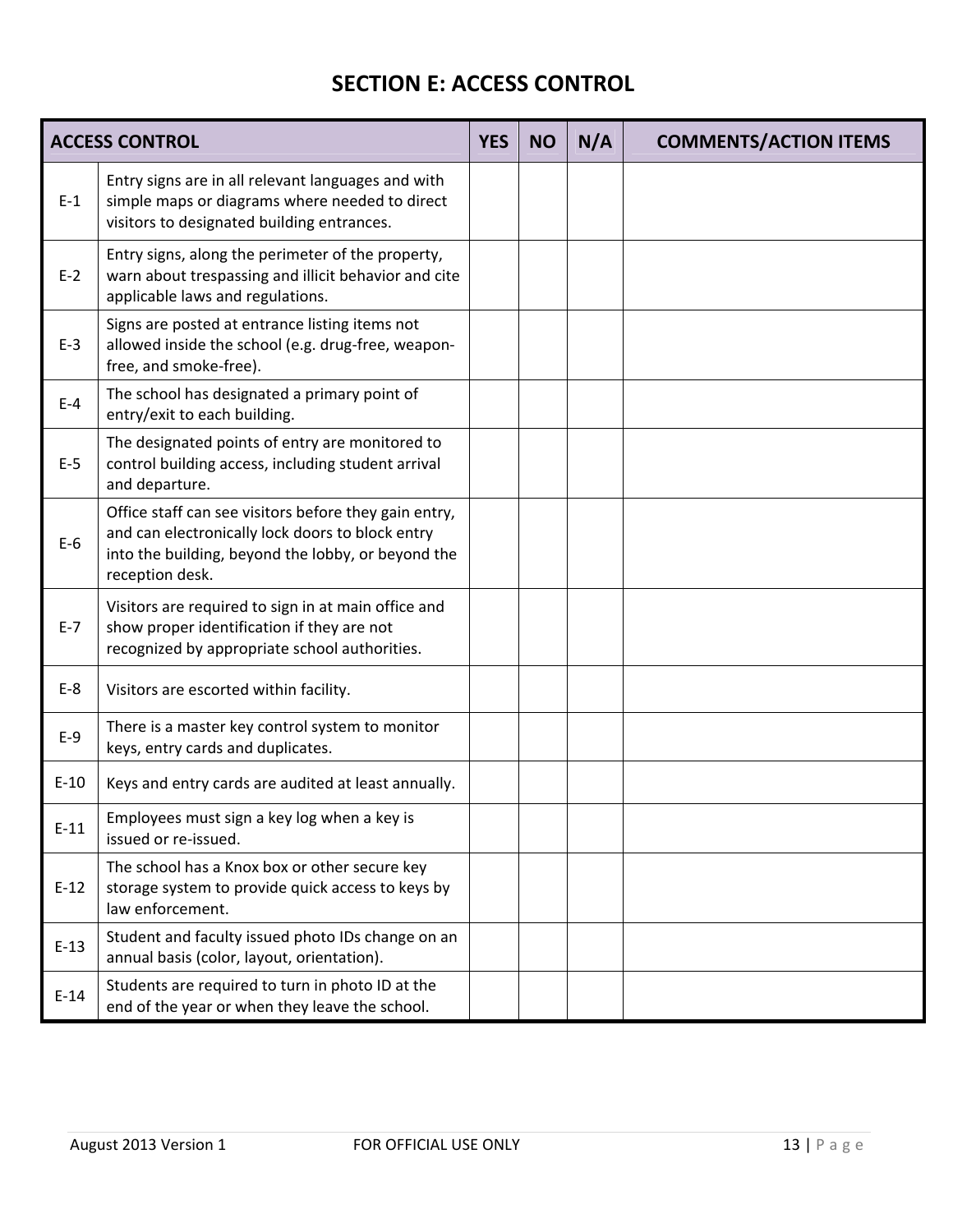#### **SECTION F: GENERAL FACILITY**

|         | <b>GENERAL FACILITY</b>                                                                                                                                                                                     | <b>YES</b> | <b>NO</b> | N/A | <b>COMMENTS/ACTION ITEMS</b> |
|---------|-------------------------------------------------------------------------------------------------------------------------------------------------------------------------------------------------------------|------------|-----------|-----|------------------------------|
| $F-1$   | Doors and locks are in good condition.                                                                                                                                                                      |            |           |     |                              |
| $F-2$   | Exit doors equipped with push bar exit devices are<br>flush to resist chaining from the inside or outside.                                                                                                  |            |           |     |                              |
| $F-3$   | All lighted exit signs are operational, clearly visible,<br>and point in the correct direction.                                                                                                             |            |           |     |                              |
| $F-4$   | A mass notification system can reach all building<br>occupants, including those in portable classrooms<br>(public address system, pager, cell phone,<br>computer override).                                 |            |           |     |                              |
| $F-5$   | Classrooms, including portable classrooms, have<br>access to public address system communications<br>which allow two-way verbal communication<br>between classrooms and administrative/security<br>offices. |            |           |     |                              |
| $F-6$   | There is adequate access to first aid supplies,<br>including automated external defibrillators (AEDs).                                                                                                      |            |           |     |                              |
| $F - 7$ | Lockers are locked with school-owned padlocks.                                                                                                                                                              |            |           |     |                              |
| $F-8$   | Unassigned lockers are secured/locked.                                                                                                                                                                      |            |           |     |                              |
| $F-9$   | The school maintains control of and access to the<br>locks and lockers, which are assigned to students.                                                                                                     |            |           |     |                              |
| $F-10$  | Fire Evacuation routes are posted.                                                                                                                                                                          |            |           |     |                              |
| $F-11$  | Fire extinguishers are accessible and have current<br>inspection.                                                                                                                                           |            |           |     |                              |
| $F-12$  | Hallways leading to exit doors are free of<br>obstructions.                                                                                                                                                 |            |           |     |                              |
| $F-13$  | Hallways, common areas, stairways, classrooms,<br>restrooms, gymnasium, weight room, and locker<br>rooms are uniformly and adequately lighted.                                                              |            |           |     |                              |
| $F-14$  | Emergency lighting is properly installed and<br>functioning.                                                                                                                                                |            |           |     |                              |
| $F-15$  | Shelving, equipment, and wall- or ceiling-mounted<br>objects are secured from falling due to student<br>misbehavior or natural disasters.                                                                   |            |           |     |                              |
| $F-16$  | Walls and entryways are free of hiding places, such<br>as deep niches or recesses.                                                                                                                          |            |           |     |                              |
| $F-17$  | Retractable partitions can be fully recessed into<br>walls and secured in place.                                                                                                                            |            |           |     |                              |
| $F-18$  | Hallways, restrooms, and classrooms are free of<br>graffiti.                                                                                                                                                |            |           |     |                              |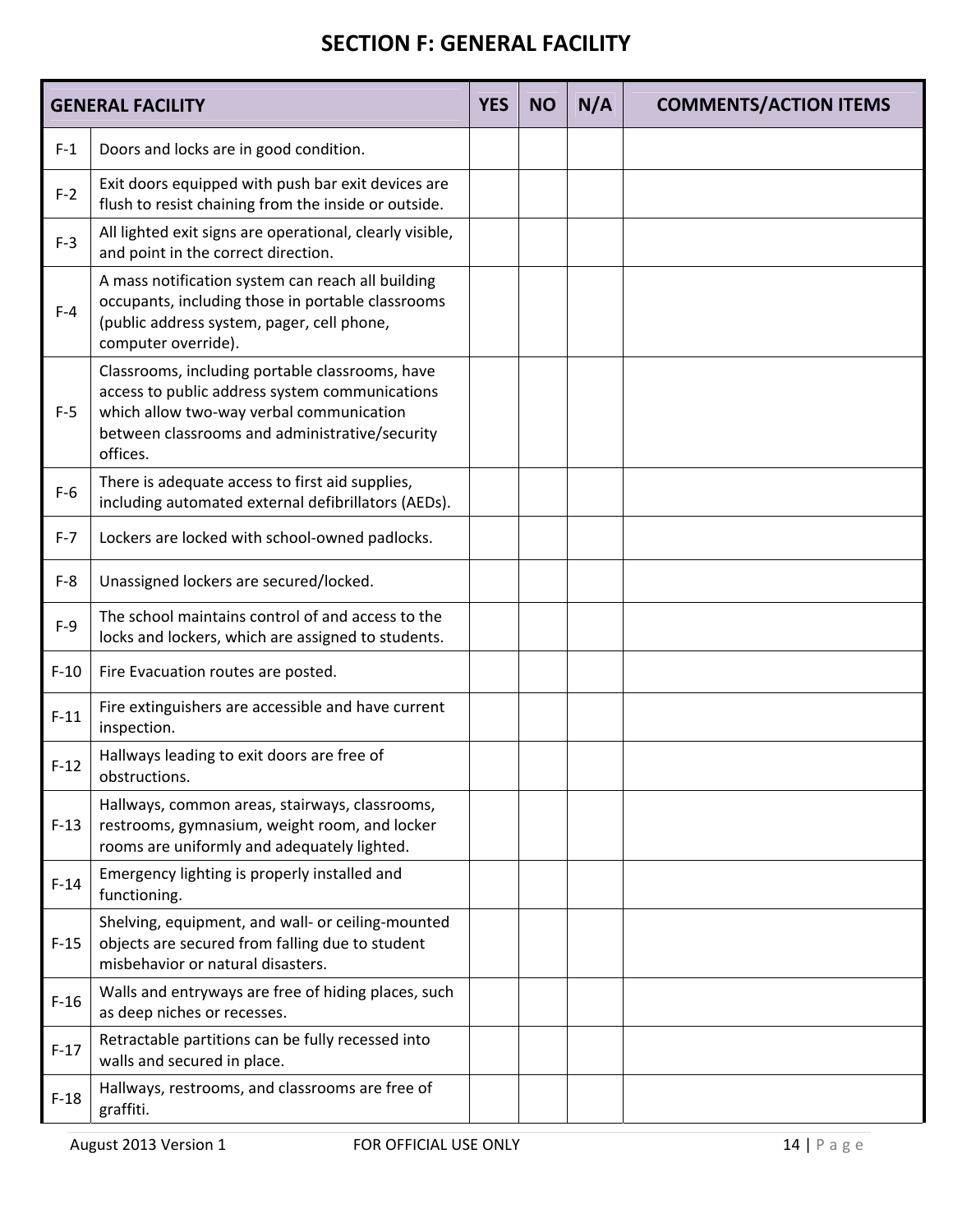|        | <b>GENERAL FACILITY</b>                                                                        | <b>YES</b> | <b>NO</b> | N/A | <b>COMMENTS/ACTION ITEMS</b> |
|--------|------------------------------------------------------------------------------------------------|------------|-----------|-----|------------------------------|
| $F-19$ | Graffiti is promptly documented/photographed                                                   |            |           |     |                              |
|        | then removed after discovery.                                                                  |            |           |     |                              |
| $F-20$ | Rooms have lay-in ceilings there are clips to                                                  |            |           |     |                              |
|        | prevent removal.                                                                               |            |           |     |                              |
| $F-21$ | Exterior/entry/egress doors are sized and arranged<br>to reduce congestion and avoid crowding. |            |           |     |                              |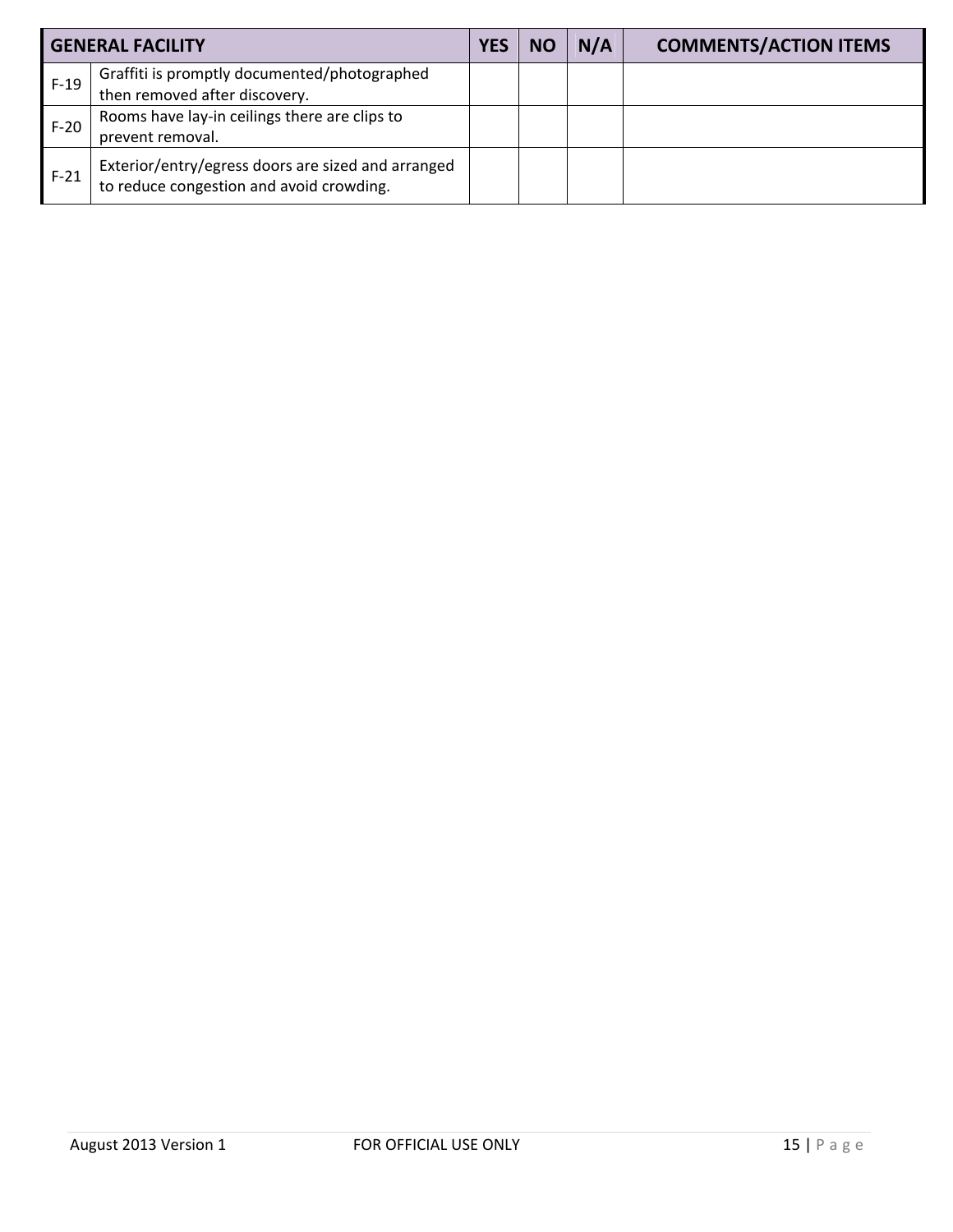#### **SECTION G: SCHOOL CLIMATE AND CULTURE**

|        | <b>SCHOOL CLIMATE AND CULTURE</b>                                                                                                                                                                              | <b>YES</b> | <b>NO</b> | N/A | <b>COMMENTS/ACTION ITEMS</b> |
|--------|----------------------------------------------------------------------------------------------------------------------------------------------------------------------------------------------------------------|------------|-----------|-----|------------------------------|
| $G-1$  | The Code of Conduct is reviewed and updated<br>annually.                                                                                                                                                       |            |           |     |                              |
| $G-2$  | There are standard definitions and procedures to<br>identify school crime included in the student code<br>of conduct or student handbook.                                                                      |            |           |     |                              |
| $G-3$  | There is a process in place to collect and review<br>discipline and security incidents.                                                                                                                        |            |           |     |                              |
| $G-4$  | There is some type of anonymous reporting<br>system whereby students and staff may report<br>incidents or suspicious activities (e.g. Campus<br>Crime Stoppers).                                               |            |           |     |                              |
| $G-5$  | School district officials are part of a district-wide<br>security committee where they can share<br>experiences and information on any incidents<br>occurring in their schools to possibly identify<br>trends. |            |           |     |                              |
| $G-6$  | Key staff personnel are trained in the National<br>Incident Management System (NIMS) and Incident<br>Command System.                                                                                           |            |           |     |                              |
| $G-7$  | Staff is trained to be on the lookout and report<br>anything out of the ordinary (persons, behavior,<br>containers, vehicles, broken air vents, etc.).                                                         |            |           |     |                              |
| $G-8$  | Written permission is needed to remove students<br>or for them to leave the grounds.                                                                                                                           |            |           |     |                              |
| $G-9$  | Office staff (including student workers) personnel<br>have been trained to respond appropriately to a<br>bomb threat or other threatening/suspicious<br>phone calls.                                           |            |           |     |                              |
| $G-10$ | Staff personnel working in areas where hazardous<br>materials are located and stored have received<br>training on the hazards associated with the<br>materials.                                                |            |           |     |                              |
| $G-11$ | Training provided to maintenance workers,<br>cafeteria workers, cooks, bus drivers is similar to<br>training received by other key staff members.                                                              |            |           |     |                              |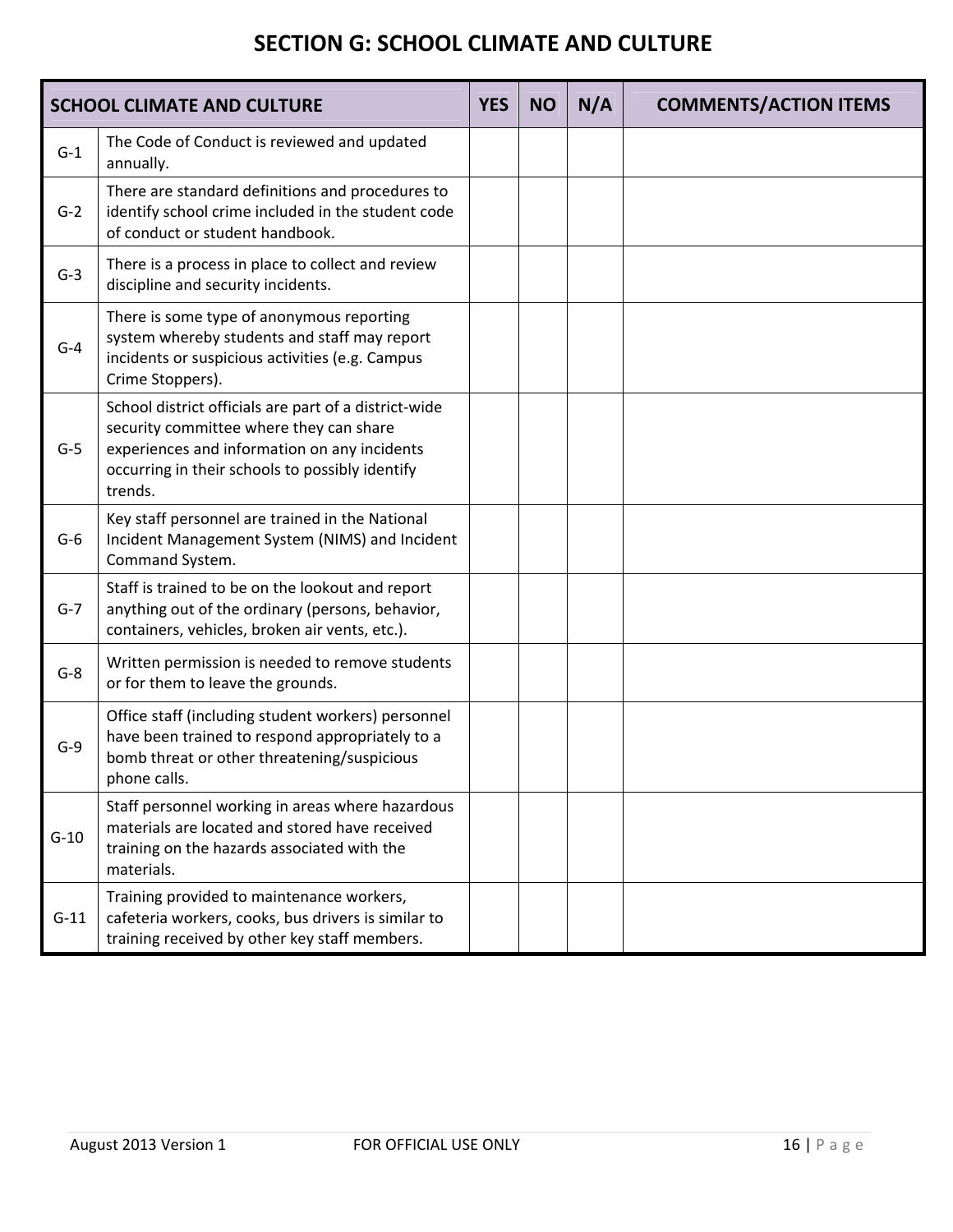#### **SECTION H: GROUNDS AND BUILDING EXTERIOR**

|         | <b>GROUNDS AND BUILDING EXTERIOR</b>                                                                                                                                                                                                                                          | <b>YES</b> | <b>NO</b> | N/A | <b>COMMENTS/ACTION ITEMS</b> |
|---------|-------------------------------------------------------------------------------------------------------------------------------------------------------------------------------------------------------------------------------------------------------------------------------|------------|-----------|-----|------------------------------|
| $H-1$   | A marquee or sign clearing indicating the school's<br>name is visible from the road.                                                                                                                                                                                          |            |           |     |                              |
| $H-2$   | The exterior numbers are clearly visible from a<br>distance of at least 50 feet.                                                                                                                                                                                              |            |           |     |                              |
| $H-3$   | All trash and recycling dumpsters are equipped<br>with plastic covers in place of steel covers that<br>could cause injury.                                                                                                                                                    |            |           |     |                              |
| $H - 4$ | All trash and recycling dumpsters are either<br>enclosed in a designated service area or<br>surrounded on three sides by a high wall,<br>preferably a see-through, climbing-resistant fence,<br>and provided with a securable gate.                                           |            |           |     |                              |
| $H-5$   | All trash and recycling dumpsters and their<br>enclosures are positioned so that they cannot be<br>used as ladders for gaining access to the school<br>roof.                                                                                                                  |            |           |     |                              |
| $H-6$   | Access to the roof is restricted (no climbable<br>plantings or architecture). Covered walkways and<br>adjoining posts, structures, wall planters, or other<br>building features do not provide climbing access to<br>adjoining windows, roofs, or other upper-level<br>areas. |            |           |     |                              |
| $H - 7$ | Mechanical equipment enclosures on the roof are<br>protected from unauthorized access of vandalism.                                                                                                                                                                           |            |           |     |                              |
| $H-8$   | Access into the school through skylights is blocked<br>by security grilles or other devices.                                                                                                                                                                                  |            |           |     |                              |
| $H-9$   | Roof parapets (walls) are low enough to allow<br>visual surveillance of the roof from the ground.                                                                                                                                                                             |            |           |     |                              |
| $H-10$  | Speed limits are posted at all entrances.                                                                                                                                                                                                                                     |            |           |     |                              |
| $H-11$  | Covered walkways and their surroundings are<br>adequately lit to promote visual surveillance while<br>in use.                                                                                                                                                                 |            |           |     |                              |
| $H-12$  | Grounds are adequately lit.                                                                                                                                                                                                                                                   |            |           |     |                              |
| $H-13$  | School boundaries are clearly defined/marked.                                                                                                                                                                                                                                 |            |           |     |                              |
| $H-14$  | Windows in occupied areas of the building<br>overlook walkways for natural surveillance.                                                                                                                                                                                      |            |           |     |                              |
| $H-15$  | Fire hydrants are clearly visible and unobstructed.                                                                                                                                                                                                                           |            |           |     |                              |
| $H-16$  | Grounds are fenced in appropriate areas and<br>fences are in good condition and without gaps.                                                                                                                                                                                 |            |           |     |                              |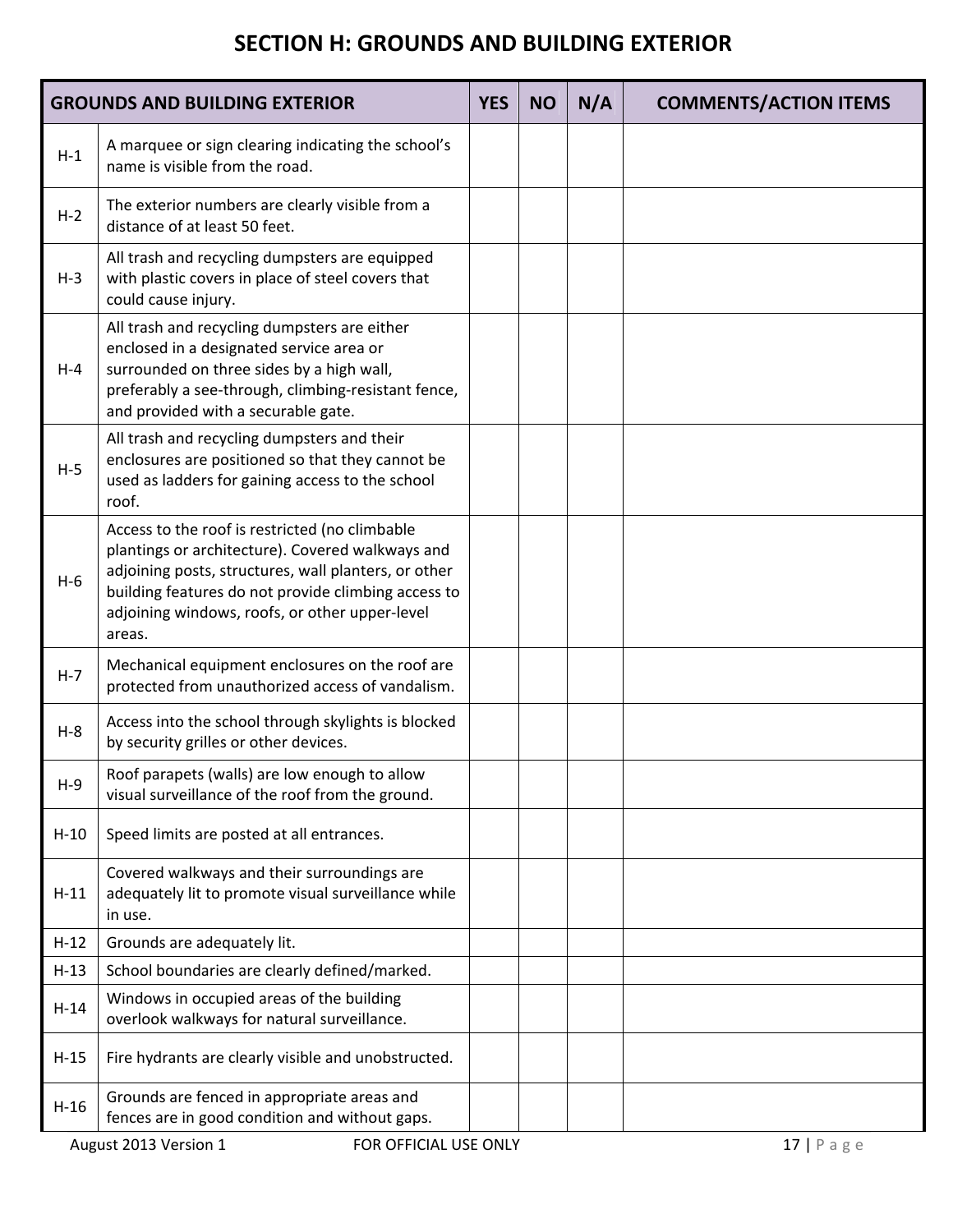|        | <b>GROUNDS AND BUILDING EXTERIOR</b>                                                                                                                                                                           | <b>YES</b> | <b>NO</b> | N/A | <b>COMMENTS/ACTION ITEMS</b> |
|--------|----------------------------------------------------------------------------------------------------------------------------------------------------------------------------------------------------------------|------------|-----------|-----|------------------------------|
| $H-17$ | Gates, if present, are secured when not in use.                                                                                                                                                                |            |           |     |                              |
| $H-18$ | The perimeter of the school building is clear of<br>safety hazards.                                                                                                                                            |            |           |     |                              |
| $H-19$ | Grounds are visually separated from adjacent<br>properties.                                                                                                                                                    |            |           |     |                              |
| $H-20$ | Landscape surrounding the school is tidy,<br>trimmed, and structured to enhance visibility of<br>windows, doors, etc and minimize chance of<br>suspicious visitors hiding.                                     |            |           |     |                              |
| $H-21$ | Buildings or outside equipment related to heating,<br>cooling, fuel, or chemical storage is clearly<br>marked.                                                                                                 |            |           |     |                              |
| $H-22$ | Mechanical, electrical, and other equipment on<br>ground level is surrounded by a protective<br>enclosure.                                                                                                     |            |           |     |                              |
| $H-23$ | All windows lock securely.                                                                                                                                                                                     |            |           |     |                              |
| $H-24$ | Windows are covered with privacy film to prevent<br>viewing from the outside.                                                                                                                                  |            |           |     |                              |
| $H-25$ | Windows can serve as a secondary means of<br>escape.                                                                                                                                                           |            |           |     |                              |
| $H-26$ | Second-floor windows are inaccessible or<br>protected against entry.                                                                                                                                           |            |           |     |                              |
| $H-27$ | Basement windows are protected from<br>unauthorized entry by security grills or window<br>well covers.                                                                                                         |            |           |     |                              |
| $H-28$ | Tempered and wired glass meet local building<br>code and Consumer Product Safety Commission's<br>requirements when used in doors, sidelights,<br>locations near the floor, and other "hazardous"<br>locations. |            |           |     |                              |
| $H-29$ | Windows and their framing and anchoring systems<br>are designed and located to resist forced entry.                                                                                                            |            |           |     |                              |
| $H-30$ | Equipment and supplies are located away from<br>windows to minimize theft.                                                                                                                                     |            |           |     |                              |
| $H-31$ | Entries into courtyards from the exterior of the<br>school are controlled and lockable.                                                                                                                        |            |           |     |                              |
| $H-32$ | Courtyards are configured to eliminate<br>unauthorized after-hours access.                                                                                                                                     |            |           |     |                              |
| $H-33$ | Window and sidelights are sized and located so<br>that if they are broken, vandals cannot reach<br>through and open a door from the inside.                                                                    |            |           |     |                              |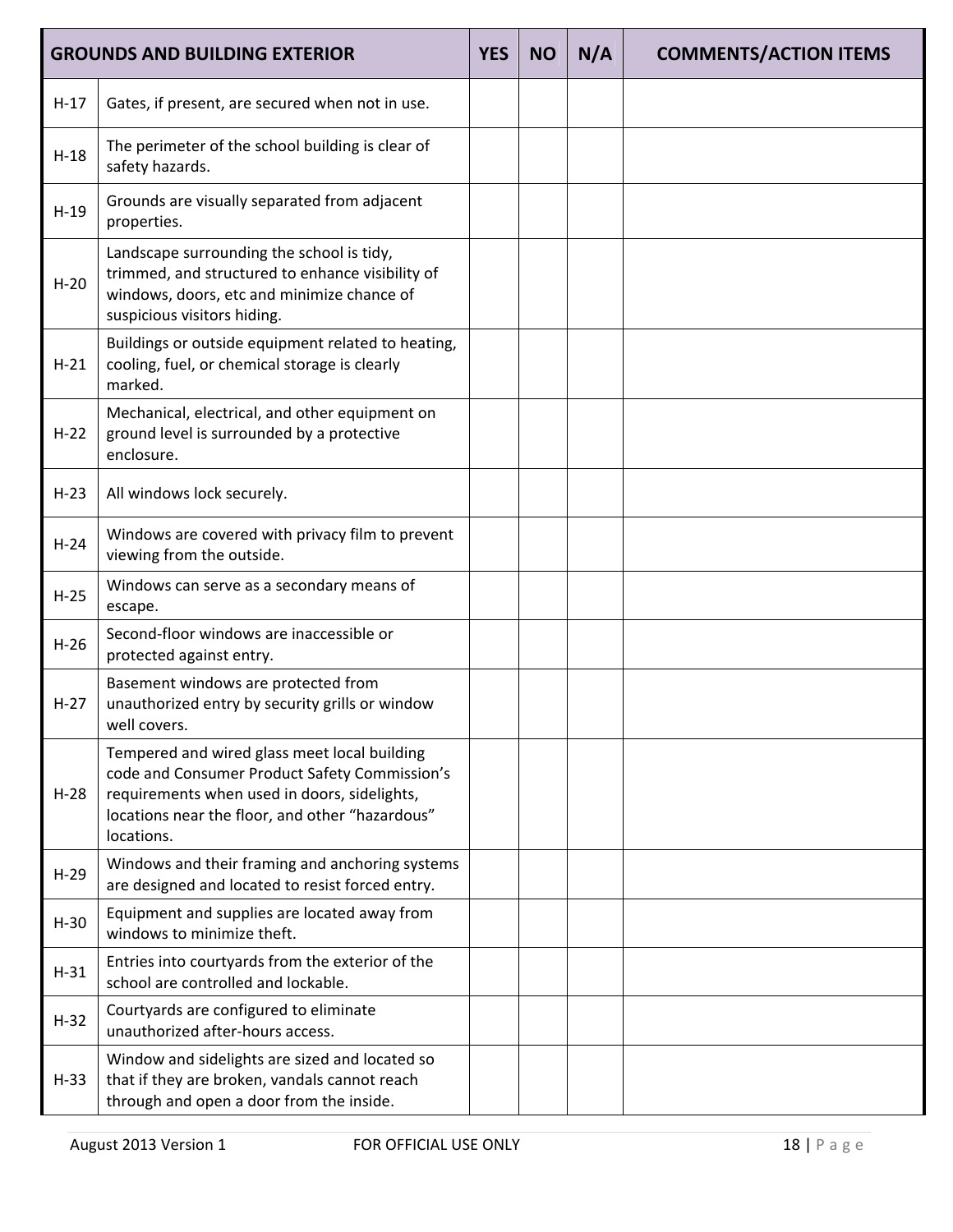|        | <b>GROUNDS AND BUILDING EXTERIOR</b>                                                                                                                                                                                                        | <b>YES</b> | <b>NO</b> | N/A | <b>COMMENTS/ACTION ITEMS</b> |
|--------|---------------------------------------------------------------------------------------------------------------------------------------------------------------------------------------------------------------------------------------------|------------|-----------|-----|------------------------------|
| $H-34$ | Manholes, utility tunnels, culverts, and similar<br>unintended access points to the school property<br>are secured with locks, gates, or other appropriate<br>devices, without creating additional entrapment<br>hazards.                   |            |           |     |                              |
| $H-35$ | Access beneath portable classrooms (trailers) is<br>restricted with grates, fencing, siding, or other<br>material, which such minimal spaces are suitable<br>for hiding people, contraband, weapons, or<br>incendiary or explosive devices. |            |           |     |                              |
| $H-36$ | All portable classrooms are secured to their<br>location; consistent with local wind resistance<br>requirements and building regulation.                                                                                                    |            |           |     |                              |
| $H-37$ | All portable classrooms are labeled/numbered.                                                                                                                                                                                               |            |           |     |                              |
| $H-38$ | Areas surrounding portable classrooms are<br>adequately lighted.                                                                                                                                                                            |            |           |     |                              |
| $H-39$ | Portable classrooms are surrounded by fencing<br>that requires use of the school's main entry.                                                                                                                                              |            |           |     |                              |
| $H-40$ | Motion activated lighting is installed around<br>buildings.                                                                                                                                                                                 |            |           |     |                              |
| $H-41$ | All exterior doors have non-removable hinge pins.                                                                                                                                                                                           |            |           |     |                              |
| $H-42$ | Exterior doors are airtight. Airtight doors not only<br>improve energy efficiency but they retard interior<br>contamination during a hazardous chemical or<br>other harmful outdoor release.                                                |            |           |     |                              |
| $H-43$ | Exterior doors, unless designated for entry, have<br>no external hardware.                                                                                                                                                                  |            |           |     |                              |
| $H-44$ | Exterior doors have narrow windows, sidelights,<br>fish-eye viewers, or cameras to permit seeing who<br>is on the exterior side.                                                                                                            |            |           |     |                              |
| $H-45$ | Exterior doors are designed and certified to resist<br>thrown and wind-blown objects.                                                                                                                                                       |            |           |     |                              |
| $H-46$ | Exit doors and gates are equipped with emergency<br>exit hardware and not locked or secured by any<br>other means.                                                                                                                          |            |           |     |                              |
| $H-47$ | Exterior doors and windows are numbered on the<br>outside.                                                                                                                                                                                  |            |           |     |                              |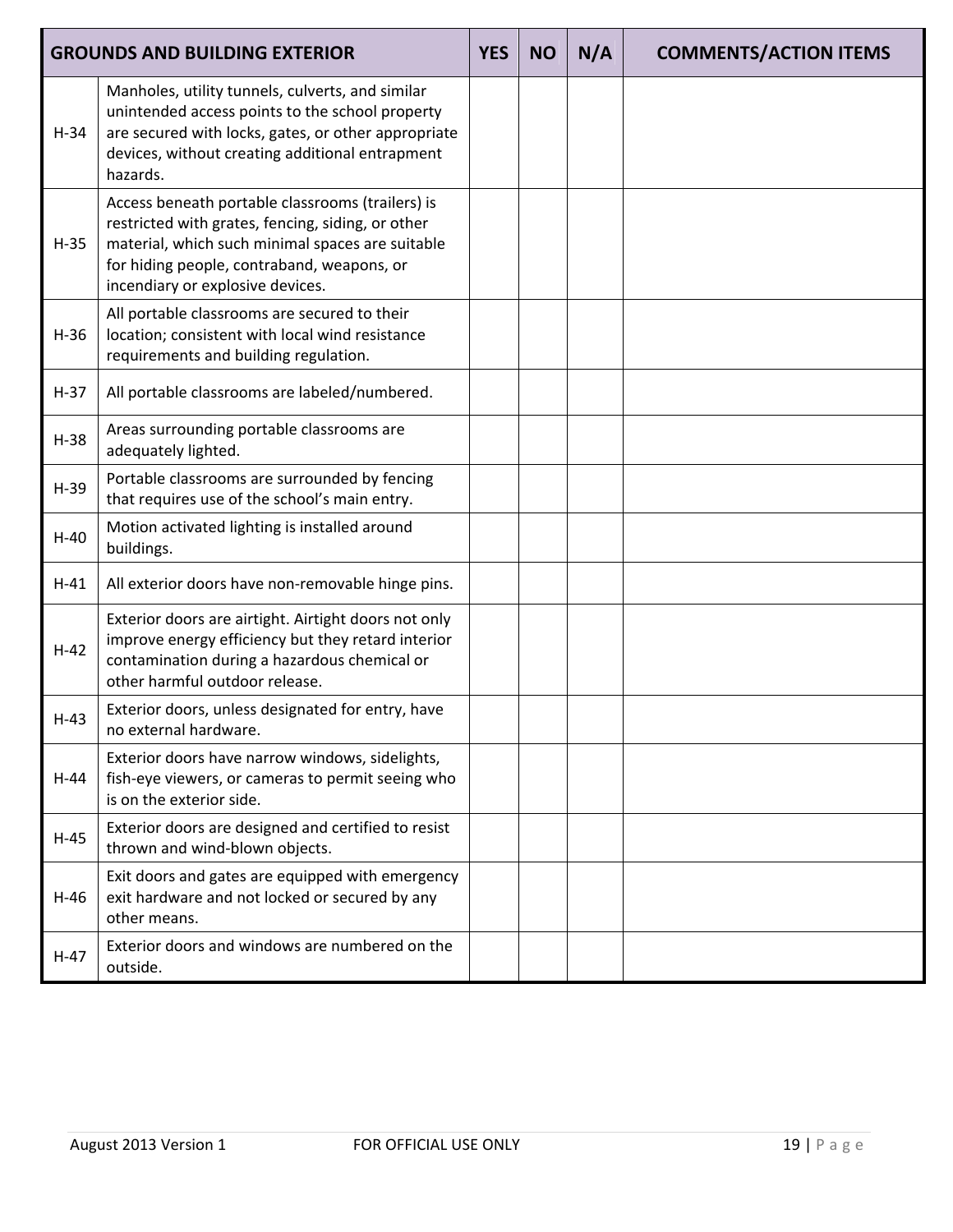#### **SECTION I: BUSES AND PARKING**

|          | <b>BUSES AND PARKING</b>                                                                                                                                           | <b>YES</b> | <b>NO</b> | N/A | <b>COMMENTS/ACTION ITEMS</b> |
|----------|--------------------------------------------------------------------------------------------------------------------------------------------------------------------|------------|-----------|-----|------------------------------|
| $I-1$    | The bus loading zone is visible from the main<br>office or monitored by staff.                                                                                     |            |           |     |                              |
| $I-2$    | Unattended buses do not create a visual obstacle<br>or hinder emergency access.                                                                                    |            |           |     |                              |
| $I-3$    | Fire zones, bus unloading and drop off zones are<br>clearly marked.                                                                                                |            |           |     |                              |
| $I - 4$  | Parent drop off and pick up zones are clearly<br>designated and separated from bus traffic.                                                                        |            |           |     |                              |
| $I-5$    | School buses and other transportation vehicles are<br>secured when not in use.                                                                                     |            |           |     |                              |
| $I-6$    | School buses are visually inspected by<br>transportation personnel prior to use.                                                                                   |            |           |     |                              |
| $I - 7$  | A background check is done on all school bus<br>drivers when they are hired and records of these<br>checks are maintained.                                         |            |           |     |                              |
| $I-8$    | Random or annual checks are completed to verify<br>that bus drivers have a valid driver's license and no<br>infractions. Records of these checks are<br>maintained |            |           |     |                              |
| $I-9$    | School bus drivers are knowledgeable on the<br>school's Emergency Operations Plan.                                                                                 |            |           |     |                              |
| $I-10$   | The Emergency Operations Plan contains details<br>on how to recall the school buses in case there is a<br>need for mass transportation.                            |            |           |     |                              |
| $I-11$   | Students are trained on acceptable conduct on<br>and around/near the school buses.                                                                                 |            |           |     |                              |
| $I-12$   | Access points for parking lots are gated.                                                                                                                          |            |           |     |                              |
| $I-13$   | Parking lots are bordered by a wall, chain link<br>fence, or some physical barrier.                                                                                |            |           |     |                              |
| $I-14$   | Staff members are required to obtain parking<br>decals or some other form of identification to<br>authorize parking on school property.                            |            |           |     |                              |
| $I-15$   | High School students are required to obtain<br>parking decals or some other form of identification<br>to authorize parking on school property.                     |            |           |     |                              |
| $I-16$   | Someone is assigned to check for unregistered<br>vehicles in parking areas.                                                                                        |            |           |     |                              |
| $1 - 17$ | Parking spaces are numbered and marked for the<br>designated users: students, faculty, staff, or<br>visitors.                                                      |            |           |     |                              |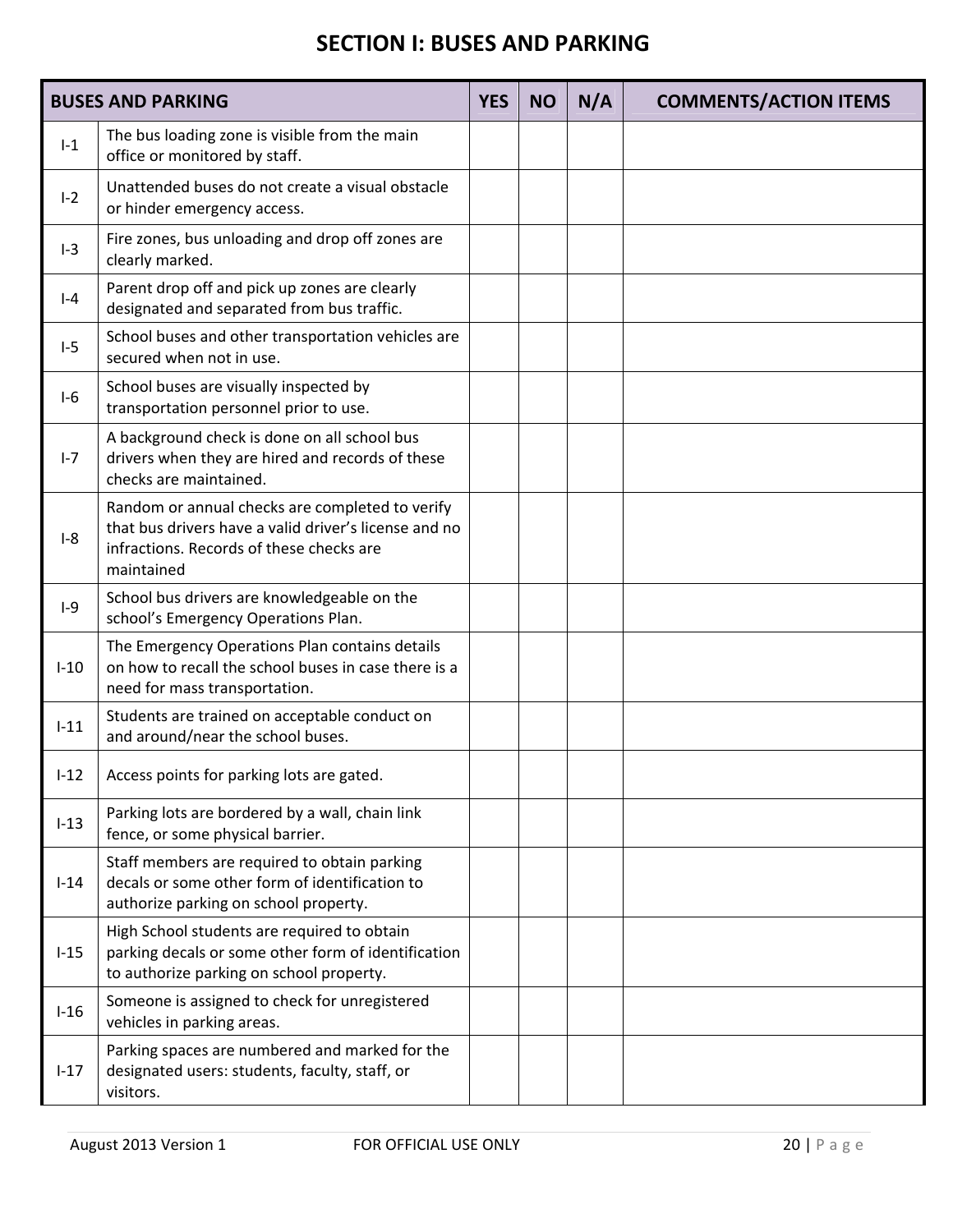|          | <b>BUSES AND PARKING</b>                                                                                         | <b>YES</b> | NO | N/A | <b>COMMENTS/ACTION ITEMS</b> |
|----------|------------------------------------------------------------------------------------------------------------------|------------|----|-----|------------------------------|
| $I-18$   | Unassigned parking spaces are minimized,<br>especially in student parking zones.                                 |            |    |     |                              |
| $I-19$   | Parking lots can be viewed from the building or<br>monitored by security.                                        |            |    |     |                              |
| $I-20$   | Visitor parking is located near the main entrance,<br>with clear signs directing visitors to the main<br>office. |            |    |     |                              |
| $1 - 21$ | Bicycle parking can be viewed from the building or<br>monitored by security.                                     |            |    |     |                              |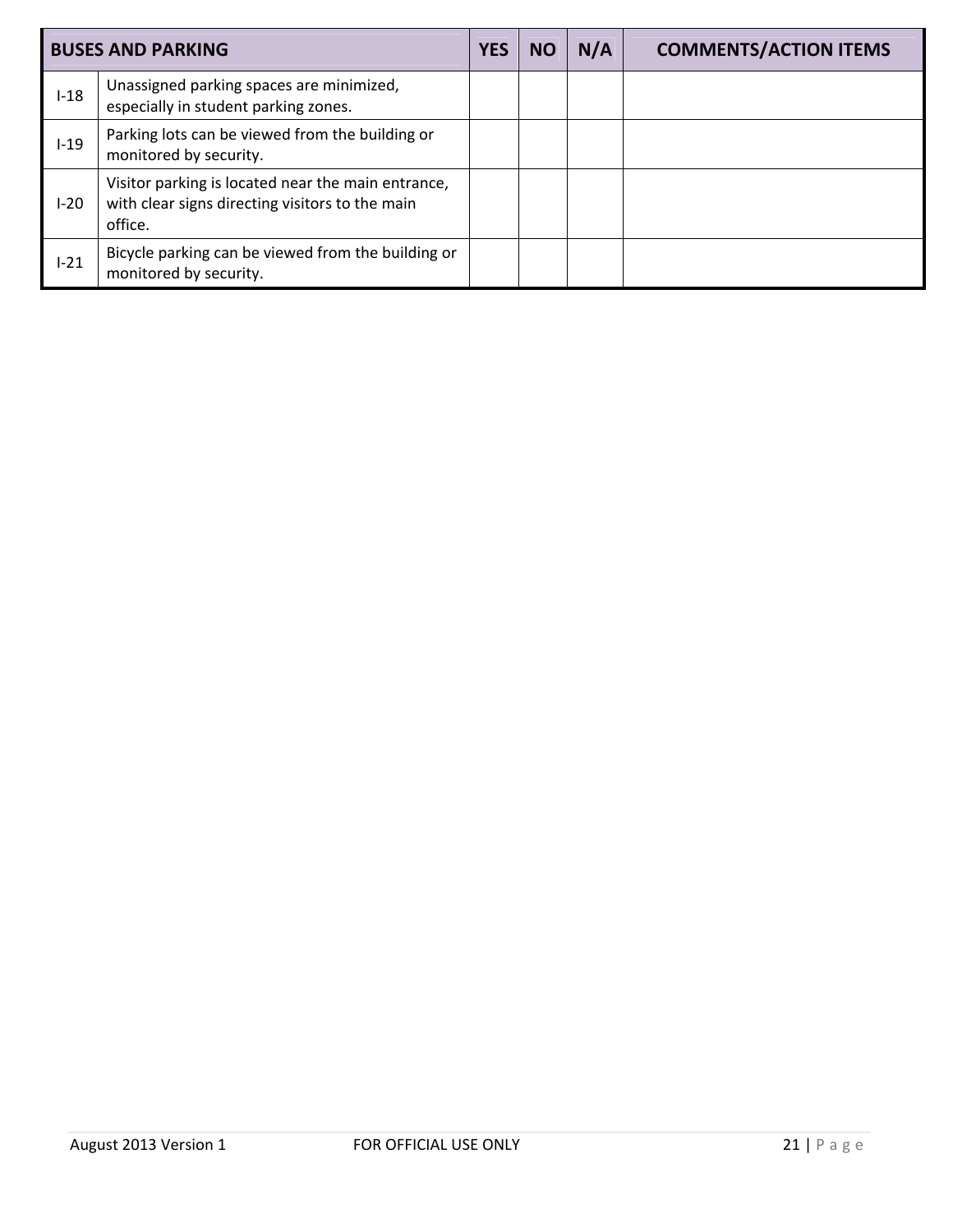#### **SECTION J: BUILDING INTERIOR**

|        | <b>BUILDING INTERIOR</b>                                                                                                                                                      | <b>YES</b> | <b>NO</b> | N/A | <b>COMMENTS/ACTION ITEMS</b> |
|--------|-------------------------------------------------------------------------------------------------------------------------------------------------------------------------------|------------|-----------|-----|------------------------------|
| $J-1$  | Interior doors are numbered on the door or on the<br>wall adjacent to the door.                                                                                               |            |           |     |                              |
| $J-2$  | Stairwells are numbered.                                                                                                                                                      |            |           |     |                              |
| $J-3$  | Stair handrails and guardrails allow visual<br>surveillance from either side of the stairs.                                                                                   |            |           |     |                              |
| $J-4$  | Stair handrails designs discourage sliding, climbing,<br>or skateboarding.                                                                                                    |            |           |     |                              |
| $J-5$  | Windows or openings provide natural surveillance<br>into stairwells located on outer walls.                                                                                   |            |           |     |                              |
| $J-6$  | If natural surveillance is inadequate, enclosed<br>stairwells are electronically monitored.                                                                                   |            |           |     |                              |
| $J-7$  | Restrooms are located in areas of maximum visual<br>surveillance, such as near the administrative areas.                                                                      |            |           |     |                              |
| $J-8$  | Restrooms lighting fixtures have protective, vandal-<br>proof covers.                                                                                                         |            |           |     |                              |
| $J-9$  | Restroom stall doors and partitions are limited to<br>no more than 5'-6' in height and have 12" clearance<br>above the floor for surveillance.                                |            |           |     |                              |
| $J-10$ | Restrooms sinks and hand dryers are located in<br>publicly exposed or semi-exposed areas to deter<br>vandalism and encourage hand-washing.                                    |            |           |     |                              |
| $J-11$ | Restroom smoke detectors have vandal-resistant<br>features, such as protective cages or tamper<br>alarms.                                                                     |            |           |     |                              |
| $J-12$ | Paper towel, liquid soap, and toilet tissue holders<br>are of a see-through design, making it hard to use<br>them as hiding places for contraband.                            |            |           |     |                              |
| $J-13$ | Restroom mirrors are shatterproof.                                                                                                                                            |            |           |     |                              |
| $J-14$ | Entrance doors to restrooms cannot be locked from<br>the inside.                                                                                                              |            |           |     |                              |
| $J-15$ | Restrooms intended for use by people engaged in<br>after-school activities are conveniently located and<br>can be used without providing access to the rest of<br>the school. |            |           |     |                              |
| $J-16$ | School office and first aid/nurse office locations are<br>clearly marked.                                                                                                     |            |           |     |                              |
| $J-17$ | Elevators have alarm or communication features in<br>the event of an emergency.                                                                                               |            |           |     |                              |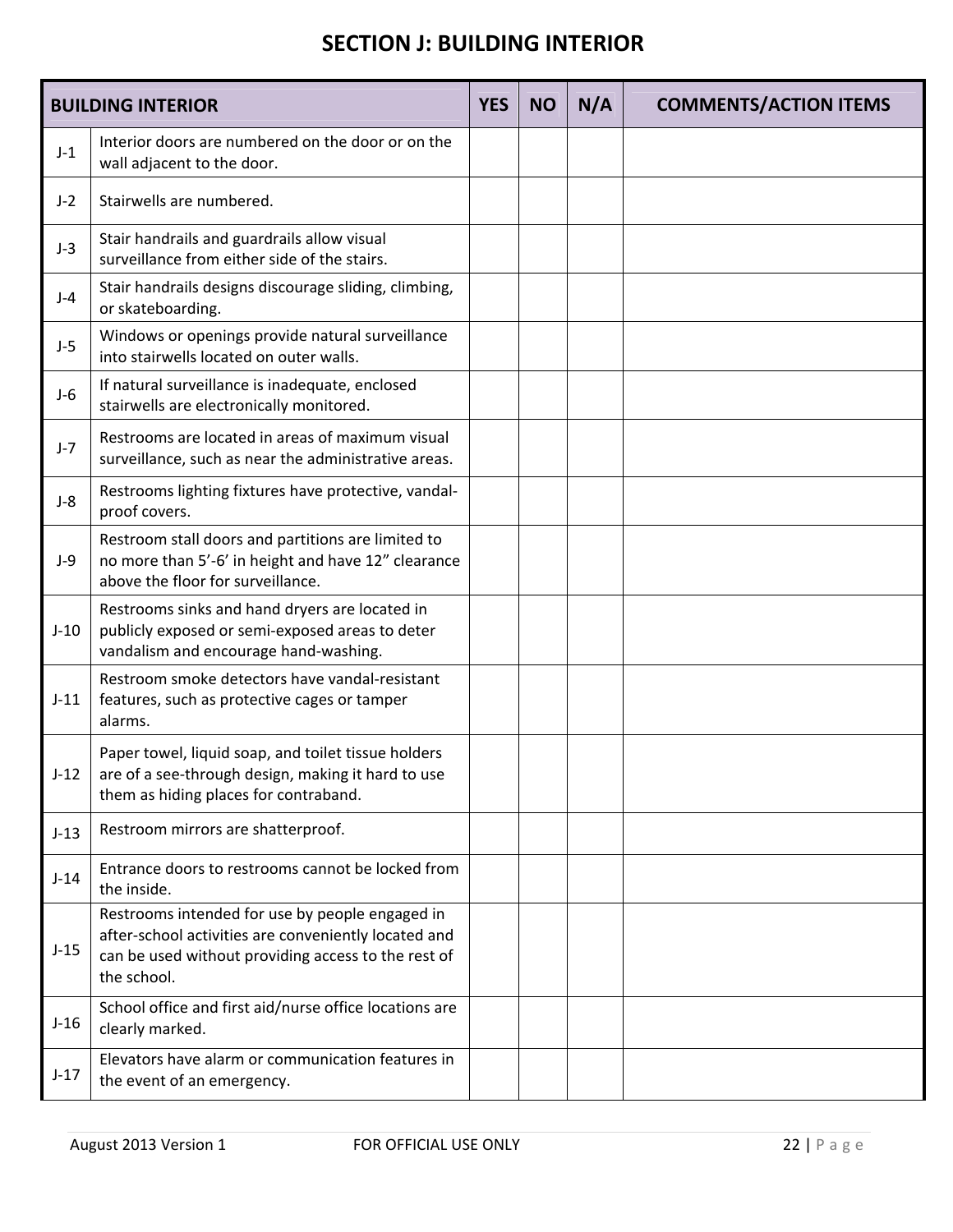|        | <b>BUILDING INTERIOR</b>                                                                                                              | <b>YES</b> | <b>NO</b> | N/A | <b>COMMENTS/ACTION ITEMS</b> |
|--------|---------------------------------------------------------------------------------------------------------------------------------------|------------|-----------|-----|------------------------------|
| $J-18$ | All chemicals, poisons, and flammable materials are<br>stored properly.                                                               |            |           |     |                              |
| $J-19$ | In classrooms with smoke or heat detectors, the<br>detectors are working, paint-free, un-obscured, and<br>unobstructed.               |            |           |     |                              |
| $J-20$ | Access to catwalks, scaffolding, and upper level<br>platforms are limited and controlled in the theater<br>or performing arts center. |            |           |     |                              |
| $J-21$ | Valuable items are secured (i.e. computers, video<br>cameras, band instruments).                                                      |            |           |     |                              |
| $J-22$ | Doors opening into interior areas like courtyards<br>during non-classroom hours are locked and access<br>controlled.                  |            |           |     |                              |
| $J-23$ | Boiler rooms and mechanical rooms are locked and<br>access controlled.                                                                |            |           |     |                              |
| $J-24$ | Air vents are locked and access controlled.                                                                                           |            |           |     |                              |
| $J-25$ | Custodial closets are locked and access controlled.                                                                                   |            |           |     |                              |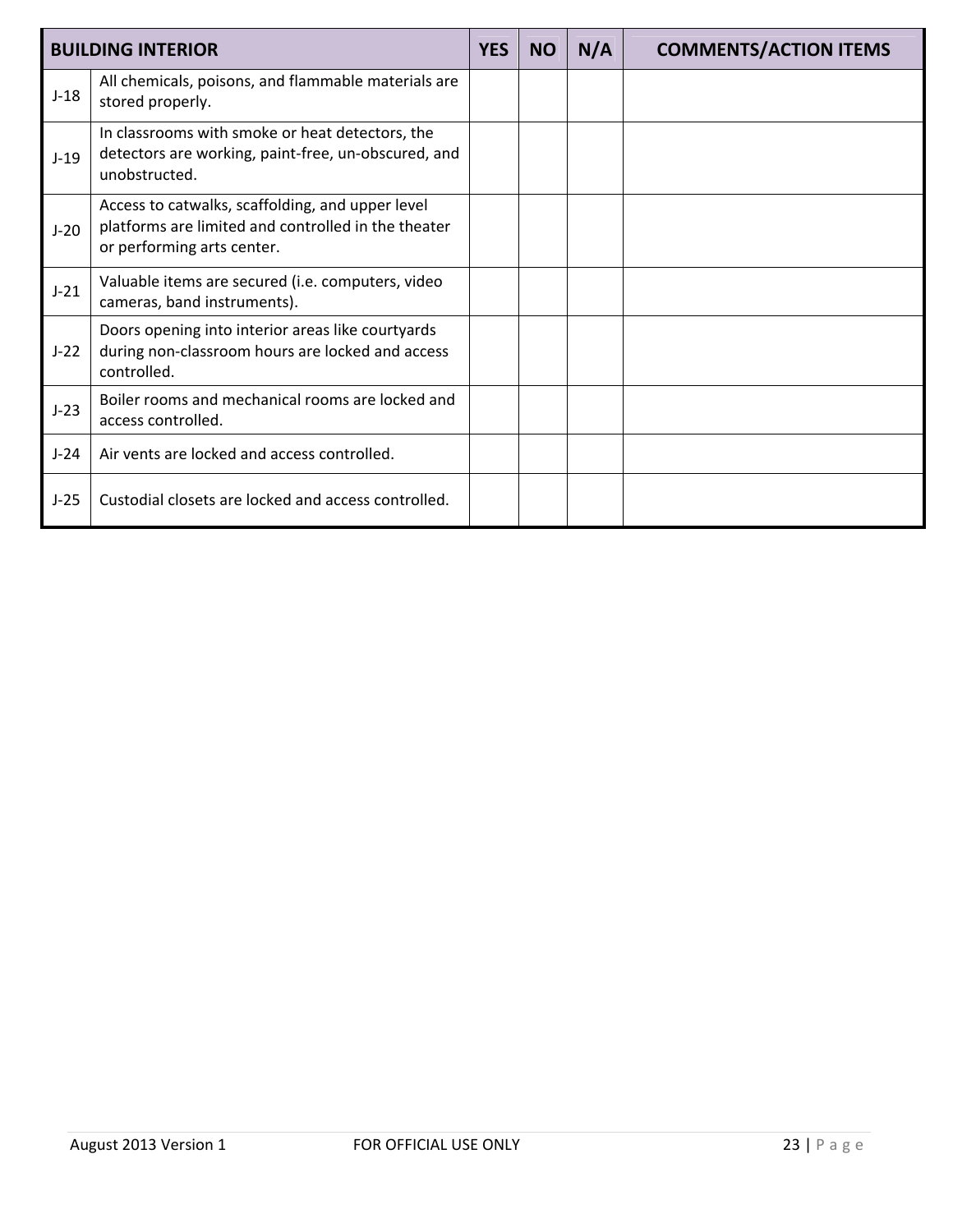#### **SECTION K: OFFICE AND CONFERENCE ROOMS**

|       | <b>OFFICE AND CONFERENCE ROOMS</b>                                                                                                             | <b>YES</b> | <b>NO</b> | N/A | <b>COMMENTS/ACTION ITEMS</b> |
|-------|------------------------------------------------------------------------------------------------------------------------------------------------|------------|-----------|-----|------------------------------|
| $K-1$ | Confidential records are separate from the reception<br>area and are secured in vandal- and fire-resistant<br>containers.                      |            |           |     |                              |
| $K-2$ | The main office has two-way communication<br>capability with all classrooms.                                                                   |            |           |     |                              |
| $K-3$ | The main office has a windowless space or "safe<br>room" with a lockable door and a telephone for<br>emergencies.                              |            |           |     |                              |
| $K-4$ | Vision panels with blinds are installed in guidance<br>offices and all other areas where one-on-one adult-<br>child conferencing is conducted. |            |           |     |                              |
| $K-5$ | The principal's office has a window or door that can<br>serve as a secondary emergency exit.                                                   |            |           |     |                              |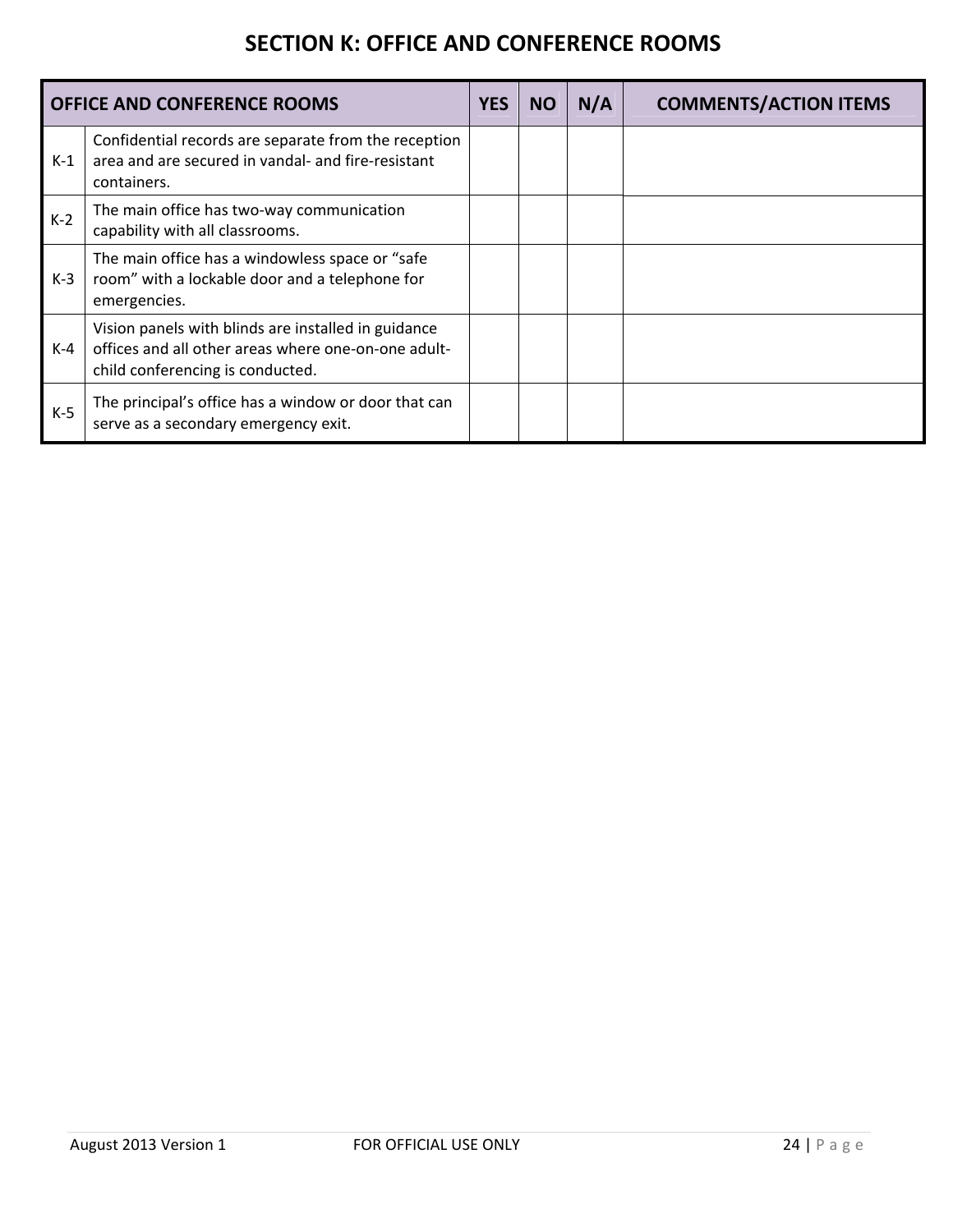#### **SECTION L: CLASSROOMS**

|         | <b>CLASSROOMS</b>                                                                                                                                                                                     | <b>YES</b> | <b>NO</b> | N/A | <b>COMMENTS/ACTION ITEMS</b> |
|---------|-------------------------------------------------------------------------------------------------------------------------------------------------------------------------------------------------------|------------|-----------|-----|------------------------------|
| $L-1$   | All parts of the classroom are visible from the<br>classroom door, with no parts of the classroom<br>hidden from sight.                                                                               |            |           |     |                              |
| $L-2$   | Interior windows between classrooms and corridors<br>promote visual surveillance in both directions.<br>Visual surveillance is not obstructed by posters,<br>pictures, and/or other posted materials. |            |           |     |                              |
| $L-3$   | Classroom windows enhance visual surveillance of<br>the school grounds.                                                                                                                               |            |           |     |                              |
| $L - 4$ | Classroom lighting has been updated from prior<br>1979 fluorescent lighting fixtures which contain<br>mercury and PCBs.                                                                               |            |           |     |                              |
| $L-5$   | Classroom doors can be locked from the inside with<br>hardware meeting fire code.                                                                                                                     |            |           |     |                              |
| $L-6$   | Doors with windows have a way to cover the<br>window in event of a lock-down.                                                                                                                         |            |           |     |                              |
| $L - 7$ | Windows in doors are reinforced or made of<br>shatter resistant materials.                                                                                                                            |            |           |     |                              |
| $L-8$   | Classroom doors are made of metal or solid wood,<br>with heavy duty, vandal-resistant locks.                                                                                                          |            |           |     |                              |
| $L-9$   | Retractable classroom partitions fully recess into<br>permanent, lockable niches thereby eliminating<br>hiding places.                                                                                |            |           |     |                              |
| $L-10$  | Retractable classroom partitions contain windows<br>or otherwise provide visual access into adjoining<br>spaces when they are in use.                                                                 |            |           |     |                              |
| $L-11$  | Adequate aisle space is provided such that a quick<br>exit of students is possible.                                                                                                                   |            |           |     |                              |
| $L-12$  | Classrooms have secondary escape routes.                                                                                                                                                              |            |           |     |                              |
| $L-13$  | Classrooms for mobility-impaired students are on<br>the ground floor, or are they otherwise easy to<br>evacuate without relying on elevators.                                                         |            |           |     |                              |
| $L-14$  | Unoccupied classrooms are kept locked when not<br>in use.                                                                                                                                             |            |           |     |                              |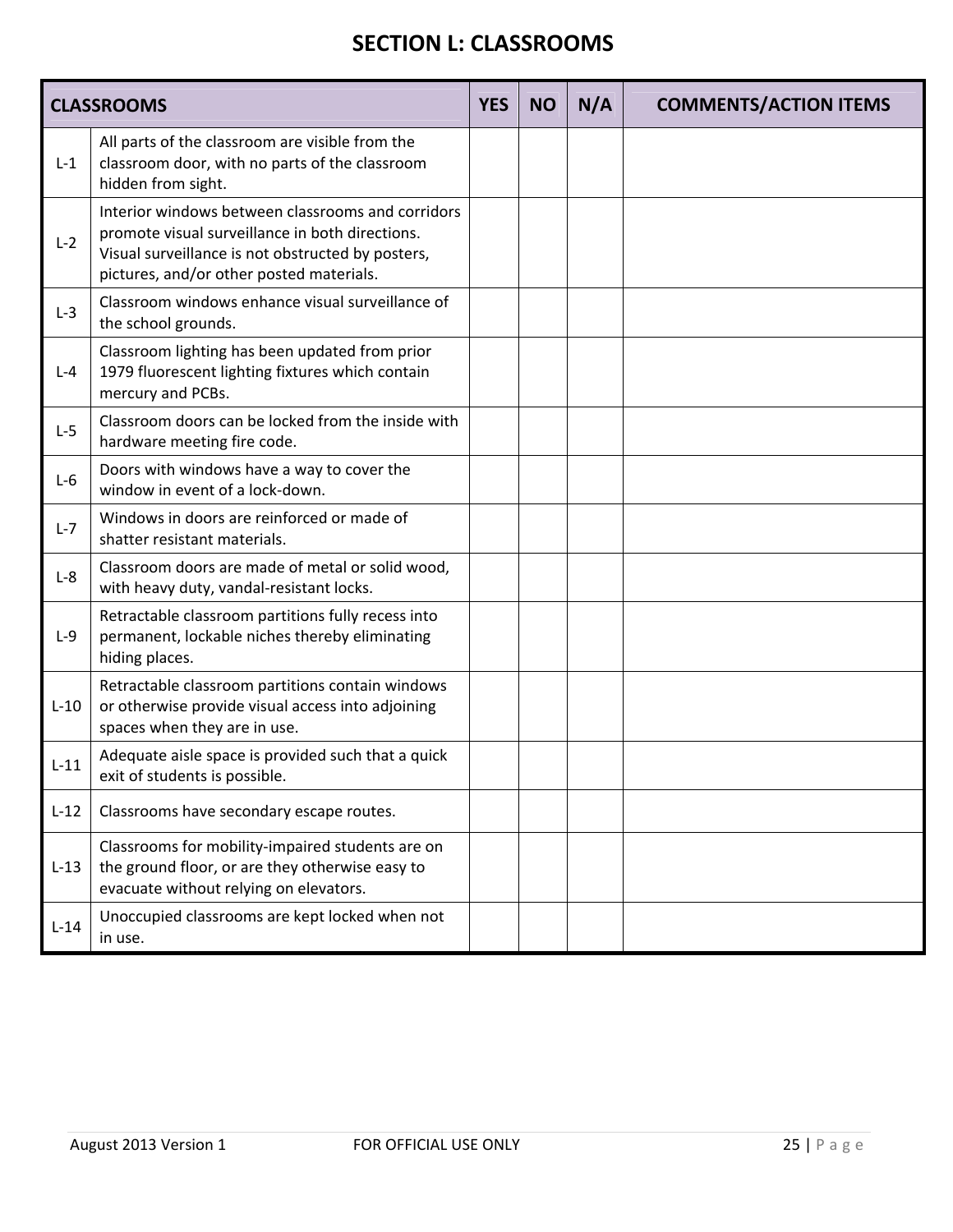#### **SECTION M: KITCHEN AND CAFETERIA**

|       | <b>KITCHEN AND CAFETERIA</b>                                                                                                                   | <b>YES</b> | <b>NO</b> | N/A | <b>COMMENTS/ACTION ITEMS</b> |
|-------|------------------------------------------------------------------------------------------------------------------------------------------------|------------|-----------|-----|------------------------------|
| $M-1$ | Employees are trained in the use of automatic and<br>portable fire extinguishing devices.                                                      |            |           |     |                              |
| $M-2$ | Food services and student commons areas have<br>separate entrances and exits into adjacent<br>corridors or walkways to reduce conflict.        |            |           |     |                              |
| $M-3$ | There is a clear view of the entire dining area and<br>serving line from a controlled entry point.                                             |            |           |     |                              |
| $M-4$ | The kitchen and serving areas are secured during<br>and after school hours.                                                                    |            |           |     |                              |
| $M-5$ | Cleaning chemicals are stored separately from the<br>food storage area in a lockable cabinet.                                                  |            |           |     |                              |
| $M-6$ | The freezer door can be opened from the inside or<br>has a distress button that allows an occupant to call<br>for help.                        |            |           |     |                              |
| $M-7$ | Food services or student commons areas that are<br>used after school are designed to prevent<br>unauthorized access further into the building. |            |           |     |                              |
| $M-8$ | Staff personnel are informed of the delivery<br>schedule and delivery logs are maintained of what<br>was delivered and by whom.                |            |           |     |                              |
| $M-9$ | Cafeteria staff know location of<br>electrical/gas/water shut-offs and they are easily<br>accessible.                                          |            |           |     |                              |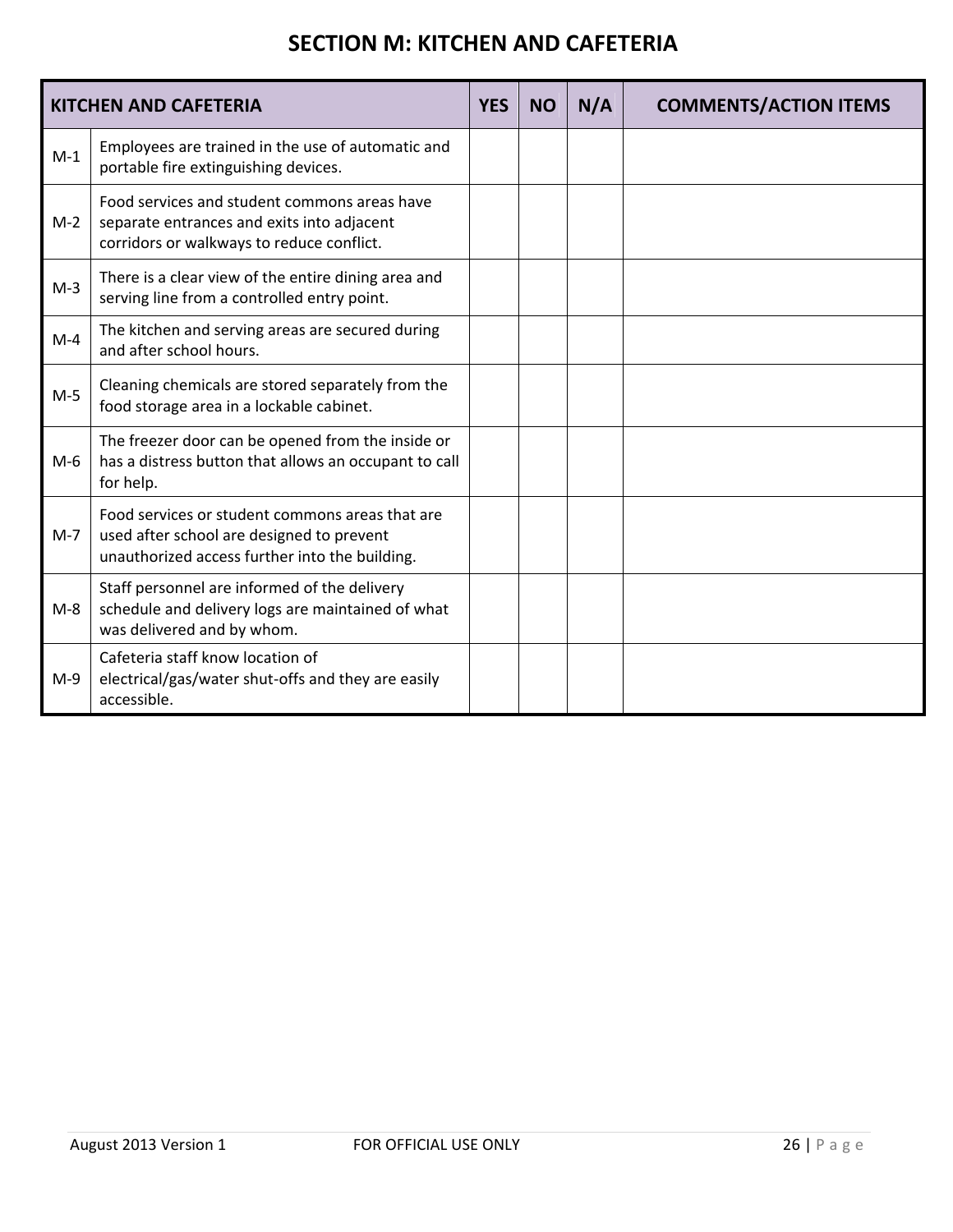# **SECTION N: LIBRARY/MEDIA CENTER**

|       | <b>LIBRARY/MEDIA CENTER</b>                                                                                                                                                                                                             | <b>YES</b> | <b>NO</b> | N/A | <b>COMMENTS/ACTION ITEMS</b> |
|-------|-----------------------------------------------------------------------------------------------------------------------------------------------------------------------------------------------------------------------------------------|------------|-----------|-----|------------------------------|
| $N-1$ | The library/media center, if jointly used by the<br>school and the community, has separate and secure<br>access for school use and after-hours activities, and<br>further restricts access to and from other areas of<br>the school.    |            |           |     |                              |
| $N-2$ | The library or media center reception area and<br>circulation desk are located near the main entrance<br>and positioned to control traffic in and out of the<br>area and has an unobstructed visual surveillance of<br>the entire area. |            |           |     |                              |
| $N-3$ | There are separate, lockable areas for storing<br>media equipment with securing measures in place<br>to deter theft/vandalism.                                                                                                          |            |           |     |                              |
| $N-4$ | Storytelling areas or niches are on one level, or, if<br>recessed or elevated, they are designed to prevent<br>fall injuries or hidden activities.                                                                                      |            |           |     |                              |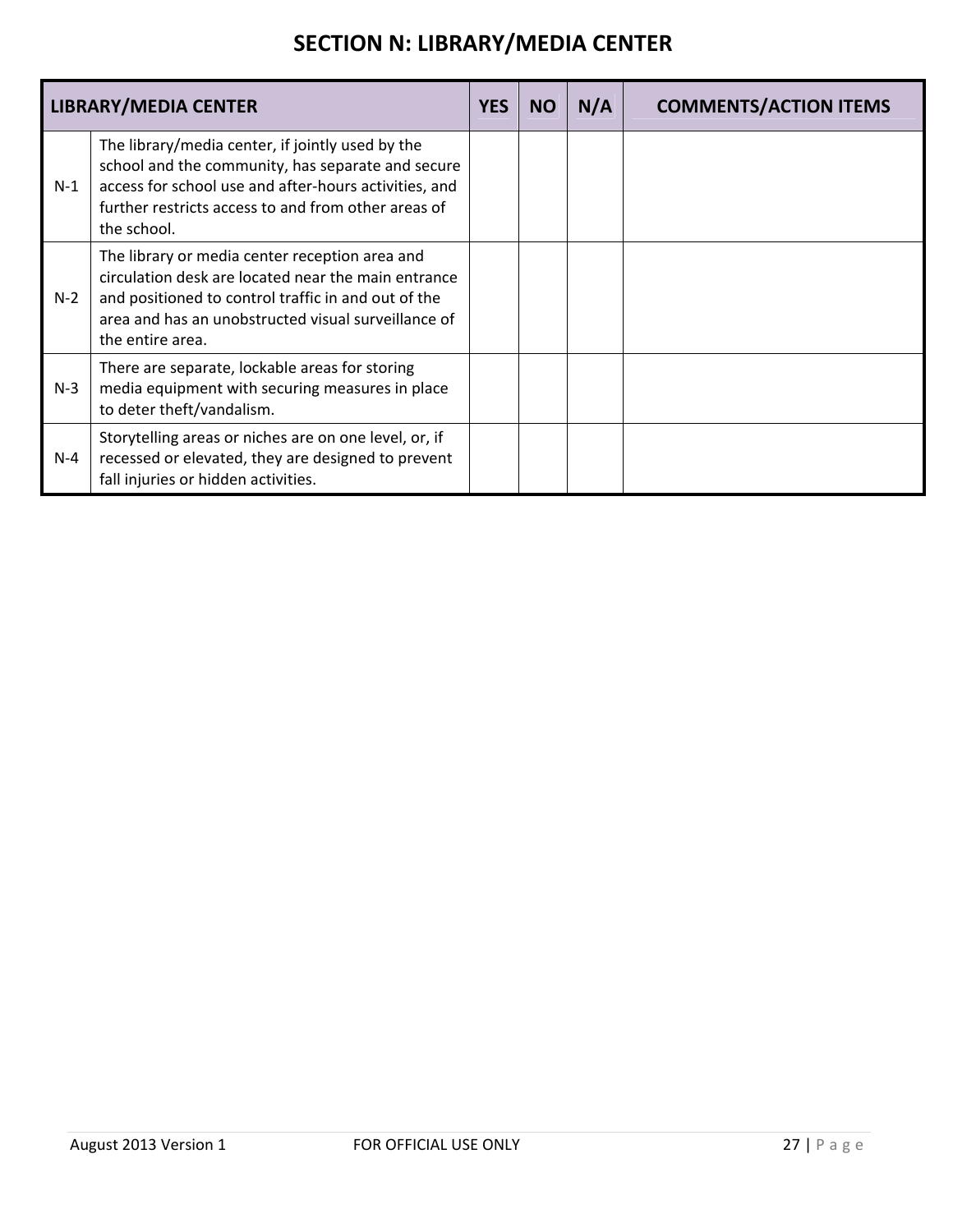# **SECTION O: HEALTH PRACTICES/HEALTH SERVICES CENTER**

| <b>HEALTH PRACTICES/HEALTH SERVICES CENTER</b> |                                                                                                                                                                               | <b>YES</b> | <b>NO</b> | N/A | <b>COMMENTS/ACTION ITEMS</b> |
|------------------------------------------------|-------------------------------------------------------------------------------------------------------------------------------------------------------------------------------|------------|-----------|-----|------------------------------|
| $O-1$                                          | Medical records are secure.                                                                                                                                                   |            |           |     |                              |
| $O-2$                                          | Medical equipment, supplies, and medications are<br>secured in an observable area.                                                                                            |            |           |     |                              |
| $O-3$                                          | A vision panel with blinds provides natural<br>surveillance into patient care areas, as needed.                                                                               |            |           |     |                              |
| $O-4$                                          | Toilet room doors swing outward to prevent<br>patients from being trapped if incapacitated. A fallen<br>patient or overturned wheelchair could otherwise<br>block the door.   |            |           |     |                              |
| $O-5$                                          | The school has a written automated external<br>defibrillator (AED) policy.                                                                                                    |            |           |     |                              |
| $O-6$                                          | The school has a procedure to monitor expiration<br>dates of automated external defibrillator (AED) pads<br>and equipment and to renew prescription.                          |            |           |     |                              |
| $O-7$                                          | There is a current list of staff that are trained in<br>Cardiopulmonary Resuscitation (CPR) and in the use<br>of AEDs; such list is distributed and shared with all<br>staff. |            |           |     |                              |
| $O-8$                                          | There is a procedure in place to regularly inspect<br>and restock first aid kits.                                                                                             |            |           |     |                              |
| $O-9$                                          | There is an established network of health service<br>providers to whom students can be referred.                                                                              |            |           |     |                              |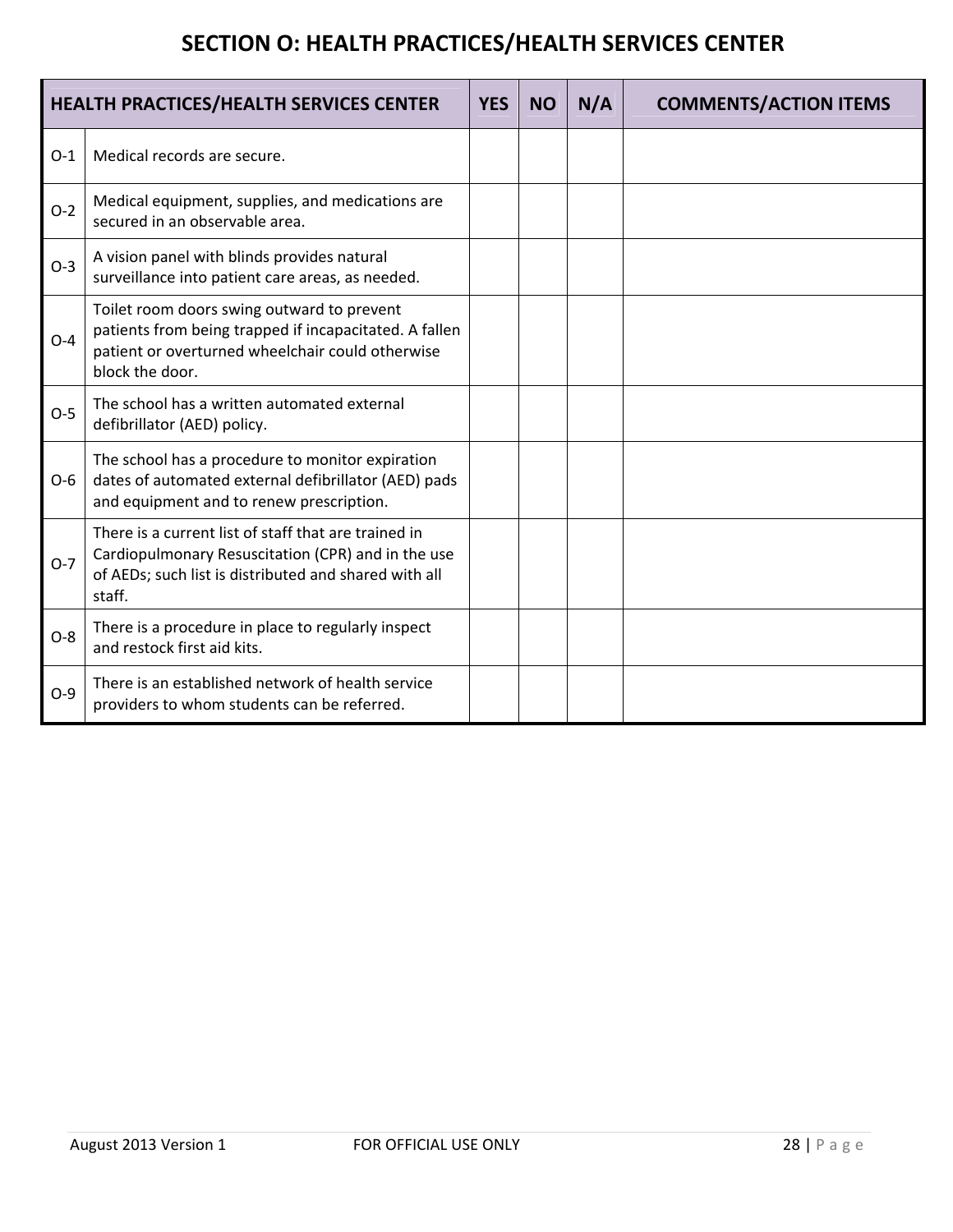# **SECTION P: SCIENCE LABS/VOCATIONAL TRAINING SHOPS**

| <b>SCIENCE LABS/VOCATIONAL TRAINING SHOPS</b> |                                                                                                                                                    |  | <b>NO</b> | N/A | <b>COMMENTS/ACTION ITEMS</b> |
|-----------------------------------------------|----------------------------------------------------------------------------------------------------------------------------------------------------|--|-----------|-----|------------------------------|
| $P-1$                                         | Students are trained in safety and emergency<br>procedures.                                                                                        |  |           |     |                              |
| $P-2$                                         | Faculty has direct surveillance over work and entry<br>areas, with no visual obstructions.                                                         |  |           |     |                              |
| $P-3$                                         | Lab(s) and shop(s) have an alarm system to deter<br>breaking and entering.                                                                         |  |           |     |                              |
| $P - 4$                                       | Eyewash stations are present, functional, and<br>flushed regularly to eliminate contamination.                                                     |  |           |     |                              |
| $P-5$                                         | Emergency showers are present, functional, and<br>flushed regularly to eliminate contamination (at<br>applicable campus locations).                |  |           |     |                              |
| $P-6$                                         | Emergency shower has a drain and a drain pan.                                                                                                      |  |           |     |                              |
| $P - 7$                                       | Lab fume hoods are clean, well maintained, and<br>not used for storage of chemicals.                                                               |  |           |     |                              |
| $P-8$                                         | There are master shut-off switches for water, gas,<br>and electricity and are in clear view and easily<br>accessible.                              |  |           |     |                              |
| $P-9$                                         | Chemical spill kit is accessible (at applicable<br>campus locations).                                                                              |  |           |     |                              |
| $P-10$                                        | All chemicals are stored in appropriate containers<br>that are labeled with the name, formula, and<br>health hazards associated with the chemical. |  |           |     |                              |
| $P-11$                                        | Types, quantity, and locations of hazardous<br>materials are shared with local emergency<br>response agencies such as the fire department.         |  |           |     |                              |
| $P-12$                                        | Storage area doors are marked "Hazardous<br>Materials" or "Authorized Personnel Only", and<br>kept secured at all times.                           |  |           |     |                              |
| $P-13$                                        | Chemical storage area has an operable and<br>adequate ventilation system.                                                                          |  |           |     |                              |
| $P-14$                                        | Corrosive materials cabinet is designed to store<br>corrosives and is labeled.                                                                     |  |           |     |                              |
| $P-15$                                        | Flammable materials cabinet is designed to store<br>flammables and is labeled.                                                                     |  |           |     |                              |
| $P-16$                                        | Material Safety Data Sheets (MSDS) are available<br>for each material and are located with the<br>material and in the main office.                 |  |           |     |                              |
| $P-17$                                        | If mercury is present it is labeled, coded for<br>compatibility, kept in appropriate containers, and<br>secured.                                   |  |           |     |                              |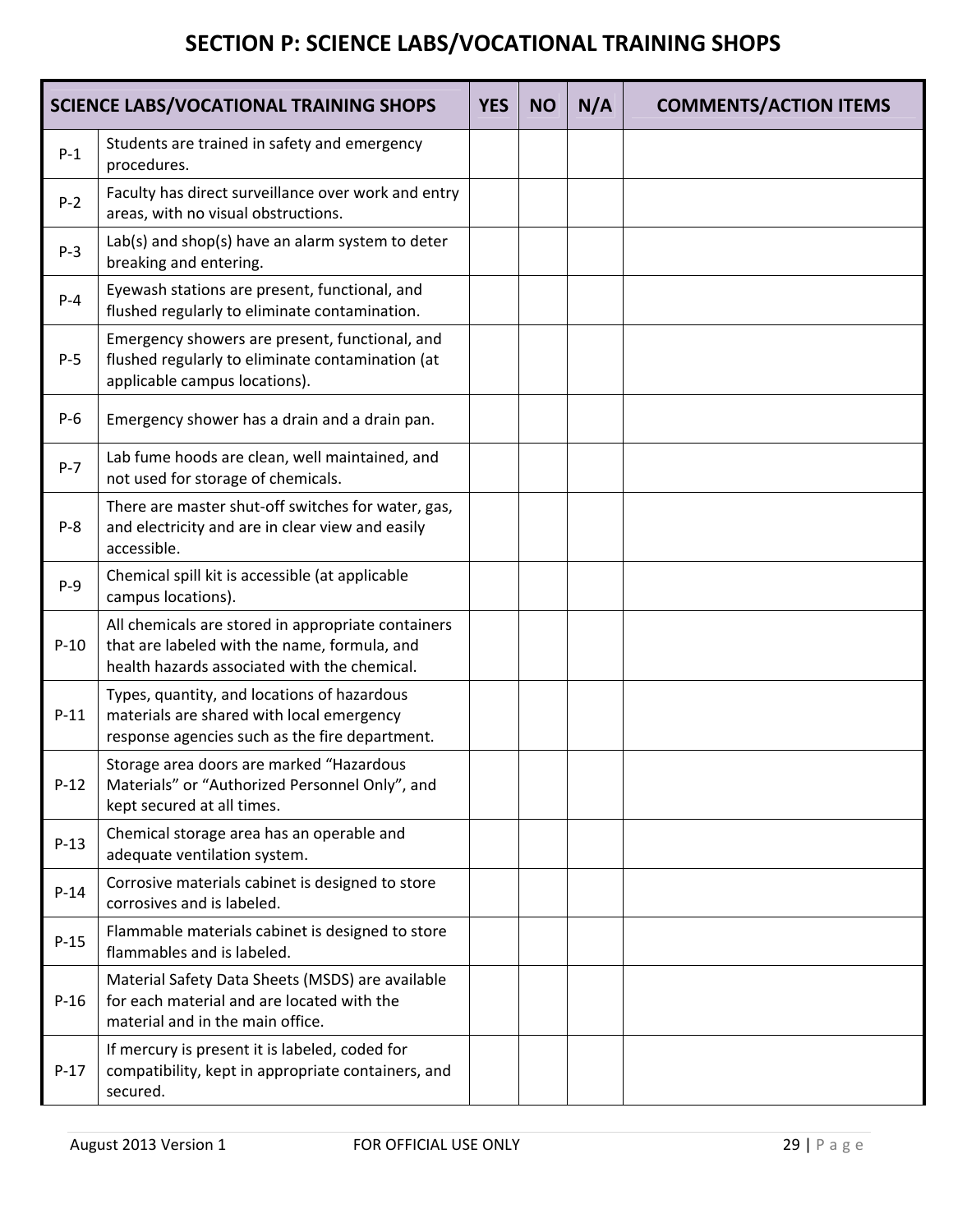| <b>SCIENCE LABS/VOCATIONAL TRAINING SHOPS</b> |                                                                                                                                                                                          |  | <b>NO</b> | N/A | <b>COMMENTS/ACTION ITEMS</b> |
|-----------------------------------------------|------------------------------------------------------------------------------------------------------------------------------------------------------------------------------------------|--|-----------|-----|------------------------------|
| $P-18$                                        | Emergency procedures, including fire evacuation<br>routes, are posted.                                                                                                                   |  |           |     |                              |
| $P-19$                                        | Two emergency exits are present, clearly marked<br>and visible (rooms over 1,000 sq ft.).                                                                                                |  |           |     |                              |
| $P-20$                                        | Welding tanks are secured to the wall or carts and<br>only accessed under faculty supervision, including<br>empty tanks awaiting pick-up by predetermined<br>schedule with outside firm. |  |           |     |                              |
| $P-21$                                        | Equipment and tools are accounted for daily and<br>stored appropriately.                                                                                                                 |  |           |     |                              |
| $P-22$                                        | Agricultural chemicals are properly accounted for<br>with quantities and usage documented.                                                                                               |  |           |     |                              |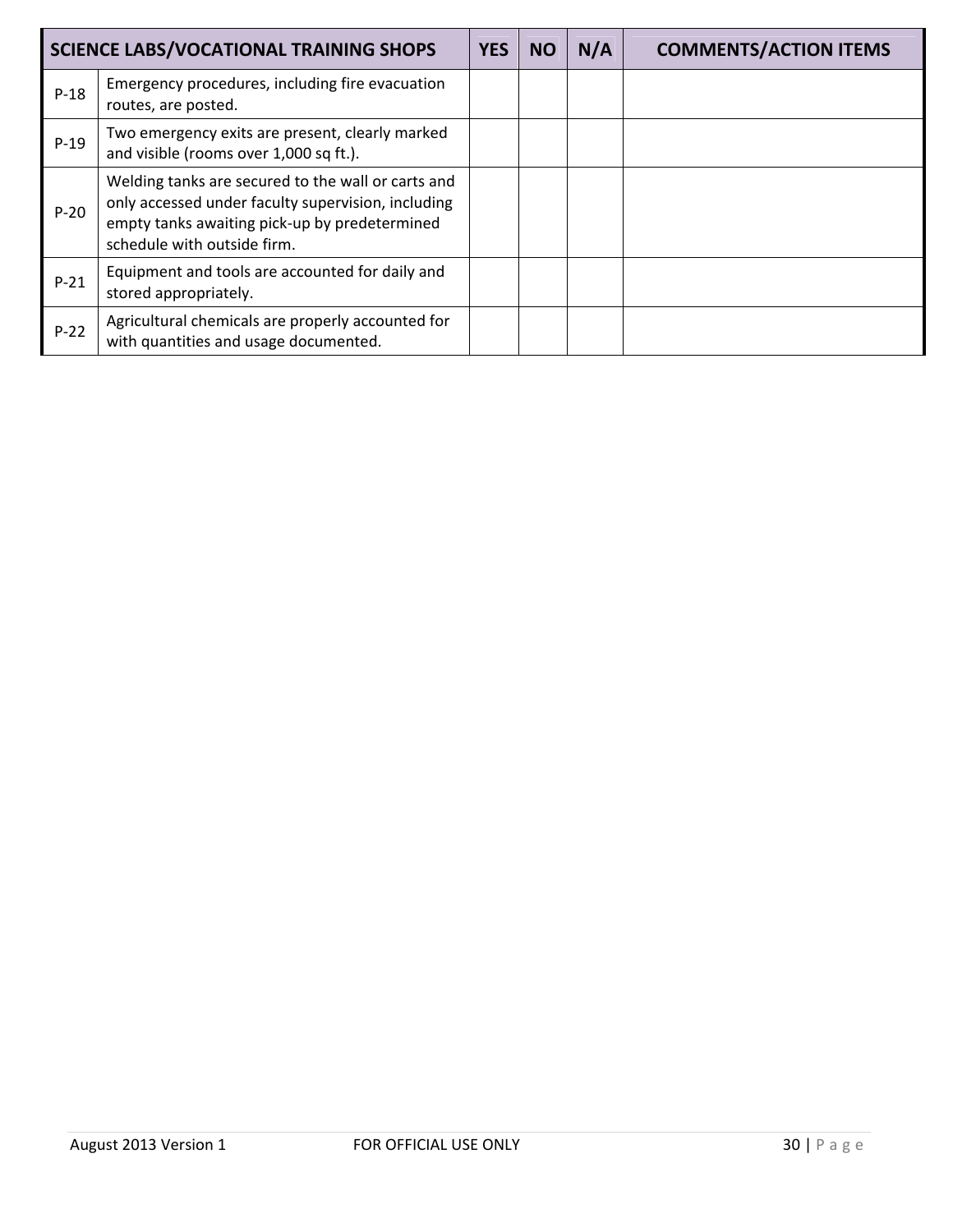### **SECTION Q: MECHANICAL SYSTEMS**

|         | <b>MECHANICAL SYSTEMS</b>                                                                                                                                                                                                                       | <b>YES</b> | <b>NO</b> | N/A | <b>COMMENTS/ACTION ITEMS</b> |
|---------|-------------------------------------------------------------------------------------------------------------------------------------------------------------------------------------------------------------------------------------------------|------------|-----------|-----|------------------------------|
| $Q-1$   | Fresh air intakes are located on roofs or placed high<br>on exterior walls, at least 12 feet off the ground (or<br>the fourth floor or higher in tall buildings), and away<br>from vehicle exhaust-laden areas.                                 |            |           |     |                              |
| $Q-2$   | Fresh air intakes are located within secure fenced<br>areas, cages or enclosures and protected by metal<br>mesh sloped at least 45 degrees to reduce the<br>threat of objects being tossed onto them.                                           |            |           |     |                              |
| $Q-3$   | The master ventilation system shut-off is in the<br>principal's office or other designated area, making it<br>possible to help control the spread of airborne<br>contaminants through the ventilation system from<br>any source.                |            |           |     |                              |
| $Q - 4$ | Exhaust air outlets are located downwind from air<br>intakes and separated by the maximum distance<br>possible.                                                                                                                                 |            |           |     |                              |
| $Q-5$   | Functional, tight-sealing fire dampers are installed<br>and operational at all fire barriers, as required by<br>building and fire codes.                                                                                                        |            |           |     |                              |
| $Q-6$   | Electrical panel access doors are secured and access<br>controlled.                                                                                                                                                                             |            |           |     |                              |
| $Q-7$   | Heavy mechanical equipment is secured.                                                                                                                                                                                                          |            |           |     |                              |
| $Q - 8$ | Well-maintained records of fire inspections by fire<br>officials, elevator inspections by building officials,<br>and maintenance logs for all mechanical system are<br>up-to-date and kept.                                                     |            |           |     |                              |
| $Q-9$   | Major mechanical, electrical, plumbing, security,<br>communications, and other system are well-<br>maintained, re-commissioned, and tested on a<br>preventative maintenance schedule, by trained<br>workers in cooperation with security staff. |            |           |     |                              |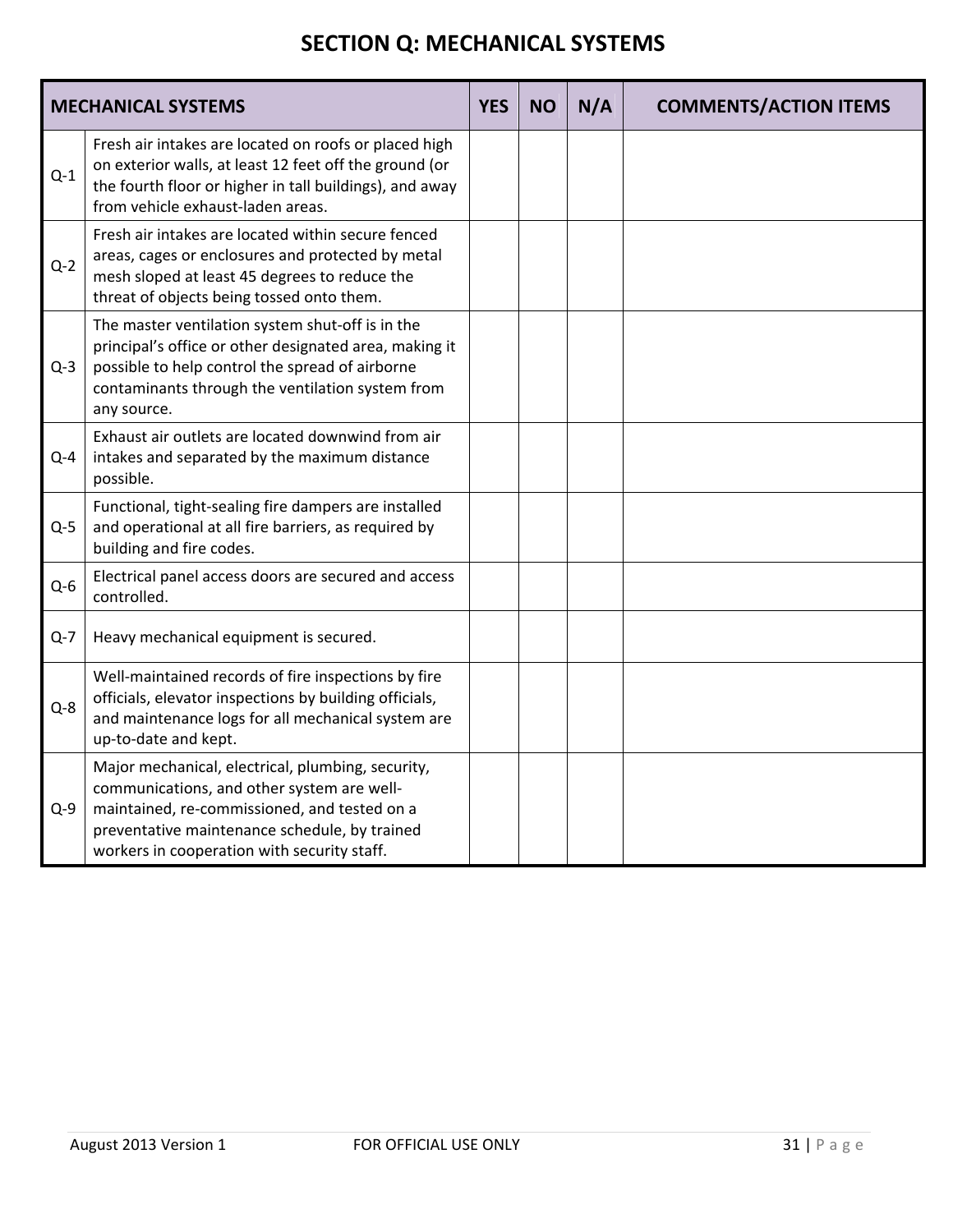### **SECTION R: ATHLETIC FACILITIES AND EQUIPMENT**

| <b>ATHLETIC FACILITIES AND EQUIPMENT</b> |                                                                                                                                                                          |  | <b>NO</b> | N/A | <b>COMMENTS/ACTION ITEMS</b> |
|------------------------------------------|--------------------------------------------------------------------------------------------------------------------------------------------------------------------------|--|-----------|-----|------------------------------|
| $R-1$                                    | Appropriate handrails or perimeter railings are<br>installed on all spectator seating facilities that may<br>require such protection.                                    |  |           |     |                              |
| $R-2$                                    | Bleachers are in good condition and structurally<br>adequate, both indoors and outdoors.                                                                                 |  |           |     |                              |
| $R-3$                                    | Weight rooms are locked when not supervised.                                                                                                                             |  |           |     |                              |
| $R - 4$                                  | Coach/instructor's offices have window walls with<br>an unobstructed view of the locker rooms.                                                                           |  |           |     |                              |
| $R-5$                                    | Lockers are of the open mesh type, making<br>concealment of prohibited items more difficult.                                                                             |  |           |     |                              |
| $R-6$                                    | The gym has separate, secure entrances for school<br>use and after-hours activities. Gym users do not<br>have uncontrolled access to the rest of the school.             |  |           |     |                              |
| $R - 7$                                  | Exit doors are designed to allow for quick exit by<br>large numbers of people.                                                                                           |  |           |     |                              |
| $R-8$                                    | The use of gymnastic equipment is always<br>supervised or, if not in use, stored in a secured<br>room where it is not available for unauthorized or<br>unsupervised use. |  |           |     |                              |
| $R-9$                                    | The swimming pool is provided with the proper<br>and well-maintained rescue equipment.                                                                                   |  |           |     |                              |
| $R-10$                                   | The swimming pool area has trained and approved<br>pool supervisors at all times the pool is being used.                                                                 |  |           |     |                              |
| $R-11$                                   | The chlorine system is changed or serviced only<br>during facility non-use hours.                                                                                        |  |           |     |                              |
| $R-12$                                   | The chlorine system is inspected periodically to<br>ensure proper functioning.                                                                                           |  |           |     |                              |
| $R-13$                                   | The water depth is clearly marked around the<br>swimming pool area.                                                                                                      |  |           |     |                              |
| $R-14$                                   | Appropriate supervision is provided in the weight<br>training room at all times when the room is being<br>used.                                                          |  |           |     |                              |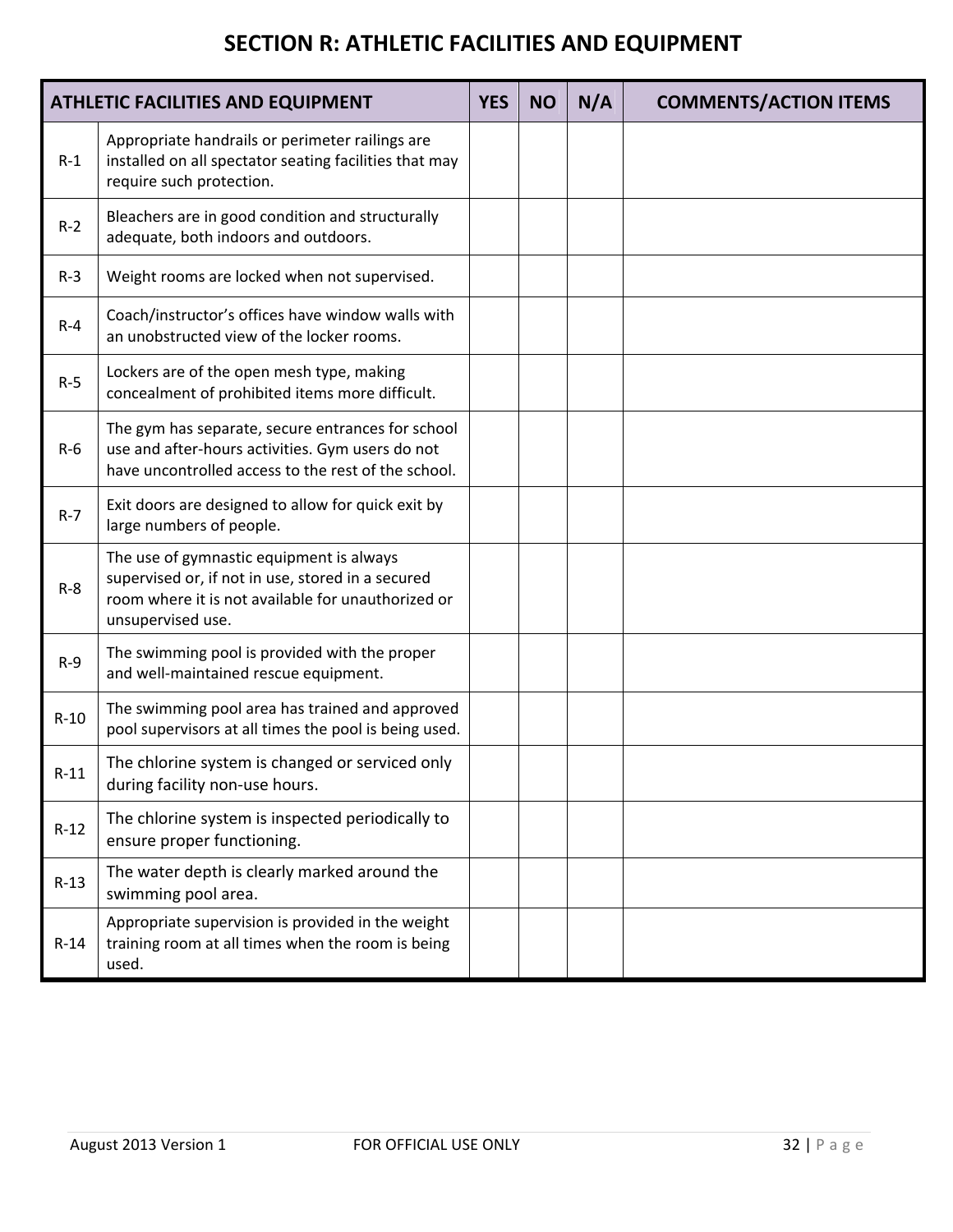#### **SECTION S: PLAY AND OUTDOOR RECREATION AREAS**

|        | <b>PLAY AND OUTDOOR RECREATION AREAS</b>                                                                                   | <b>YES</b> | <b>NO</b> | N/A | <b>COMMENTS/ACTION ITEMS</b> |
|--------|----------------------------------------------------------------------------------------------------------------------------|------------|-----------|-----|------------------------------|
| $S-1$  | Recreation/practice areas are fenced to restrict<br>unauthorized access.                                                   |            |           |     |                              |
| $S-2$  | Playground areas have clearly defined boundaries<br>and are protected by fencing.                                          |            |           |     |                              |
| $S-3$  | Low-hanging tree branches are removed from the<br>playground area.                                                         |            |           |     |                              |
| $S-4$  | Landscape around field areas, playground, and<br>outdoor recreation areas minimize potential for<br>injury/hiding.         |            |           |     |                              |
| $S-5$  | Playground attendants (faculty/staff) are clearly<br>designated.                                                           |            |           |     |                              |
| $S-6$  | First aid kits are on hand during recess hours.                                                                            |            |           |     |                              |
| $S-7$  | 2-way radio communication, or other<br>communication device, is available where large<br>playgrounds are an issue.         |            |           |     |                              |
| $S-8$  | Vehicular access, except emergency vehicles, is<br>restricted around play area.                                            |            |           |     |                              |
| $S-9$  | Outside drinking fountains are vandal-resistant by<br>design, such as being wall-mounted and made of<br>durable materials. |            |           |     |                              |
| $S-10$ | Emergency escape gates are installed in walls or<br>fences enclosing pre-school or kindergarten<br>outdoor play areas.     |            |           |     |                              |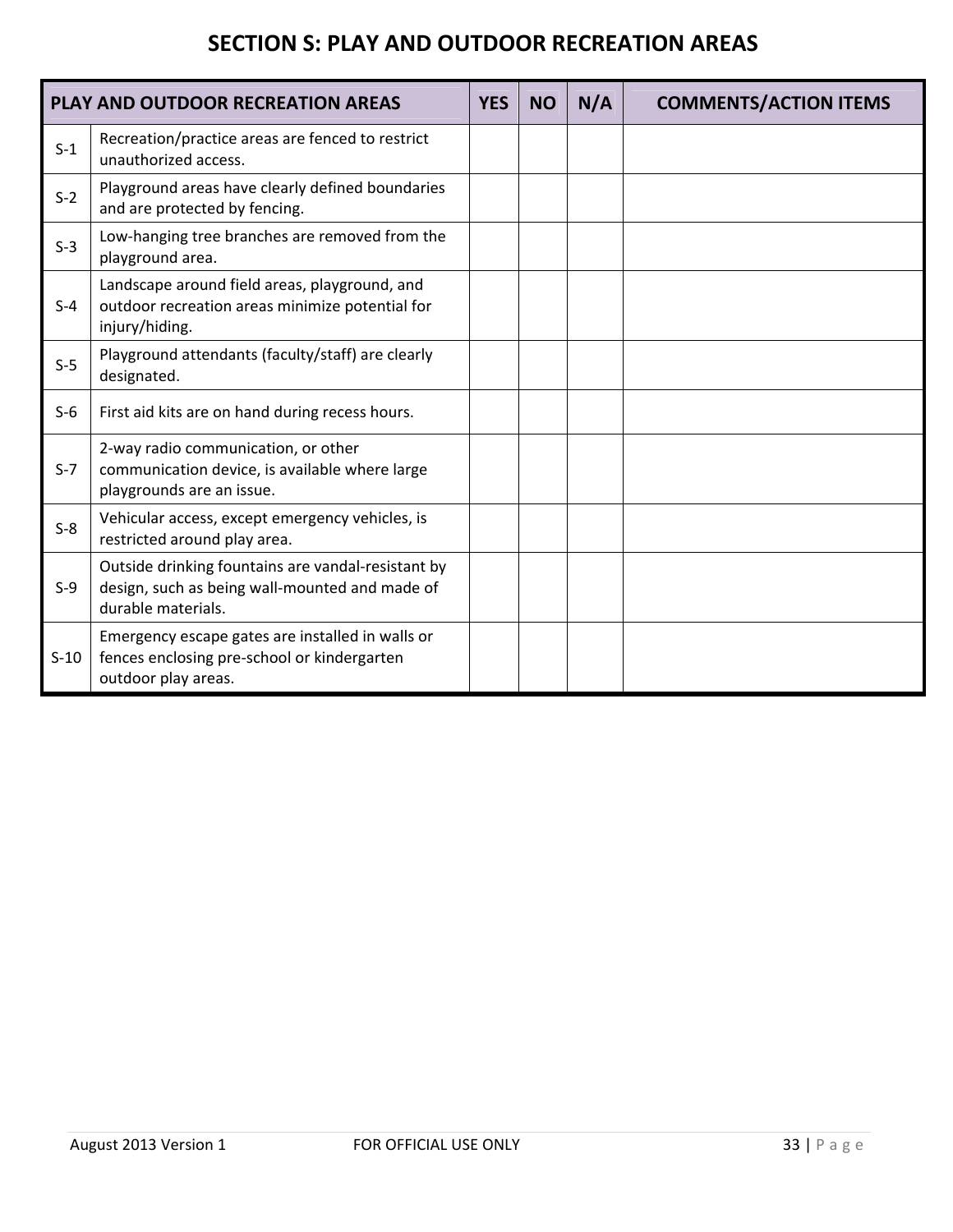#### **SECTION T: STADIUMS**

|        | <b>STADIUMS</b>                                                                                               | <b>YES</b> | <b>NO</b> | N/A | <b>COMMENTS/ACTION ITEMS</b> |
|--------|---------------------------------------------------------------------------------------------------------------|------------|-----------|-----|------------------------------|
| $T-1$  | There is a written stadium emergency plan.                                                                    |            |           |     |                              |
| $T-2$  | The stadium is equipped with emergency telephones or<br>methods of communication.                             |            |           |     |                              |
| $T-3$  | First aid supplies, an AED, and equipment are available at<br>all games/events.                               |            |           |     |                              |
| $T-4$  | The district has trained fire wardens or emergency staff to<br>assist with evacuations.                       |            |           |     |                              |
| $T-5$  | At least one fire drill per season is conducted at the<br>stadium.                                            |            |           |     |                              |
| $T-6$  | The stadium has a sign or marquee clearly identifying the<br>facility.                                        |            |           |     |                              |
| $T-7$  | Driveways are free of hazards and large enough for buses<br>and the anticipated number of vehicles.           |            |           |     |                              |
| $T-8$  | Spectator and athlete entry locations are well marked.                                                        |            |           |     |                              |
| $T-9$  | Gates or doors provide emergency medical services direct<br>access to the stadium and field.                  |            |           |     |                              |
| $T-10$ | Facilities are protected by bollards, fences, gates or<br>landscaping from any unauthorized vehicle access.   |            |           |     |                              |
| $T-11$ | Fences are designed to prevent climbing.                                                                      |            |           |     |                              |
| $T-12$ | Gates are self-closing and self-latching.                                                                     |            |           |     |                              |
| $T-13$ | The gate swings in the direction of egress.                                                                   |            |           |     |                              |
| $T-14$ | Gates are lockable.                                                                                           |            |           |     |                              |
| $T-15$ | Lines of sight all around the stadium provide for natural<br>surveillance.                                    |            |           |     |                              |
| $T-16$ | Hidden spaces around the stadium are kept to a minimum.                                                       |            |           |     |                              |
| $T-17$ | Lighting is provided in the parking areas allowing for<br>stadium use at night.                               |            |           |     |                              |
| $T-18$ | Security is provided for every event at the stadium.                                                          |            |           |     |                              |
| $T-19$ | The stadium is thoroughly inspected for weapons,<br>improvised explosives, or contraband prior to each event. |            |           |     |                              |
| $T-20$ | Restrooms and other amenities for spectators are kept<br>locked except during events.                         |            |           |     |                              |
| $T-21$ | The parking area is patrolled by security personnel during<br>events.                                         |            |           |     |                              |
| $T-22$ | Security personnel are assigned to monitor locker rooms<br>and field house during games/events.               |            |           |     |                              |
| $T-23$ | Written agreements specify how security will be provided if<br>utilized by an outside group or organization.  |            |           |     |                              |
| $T-24$ | Emergency telephones or call boxes are available.                                                             |            |           |     |                              |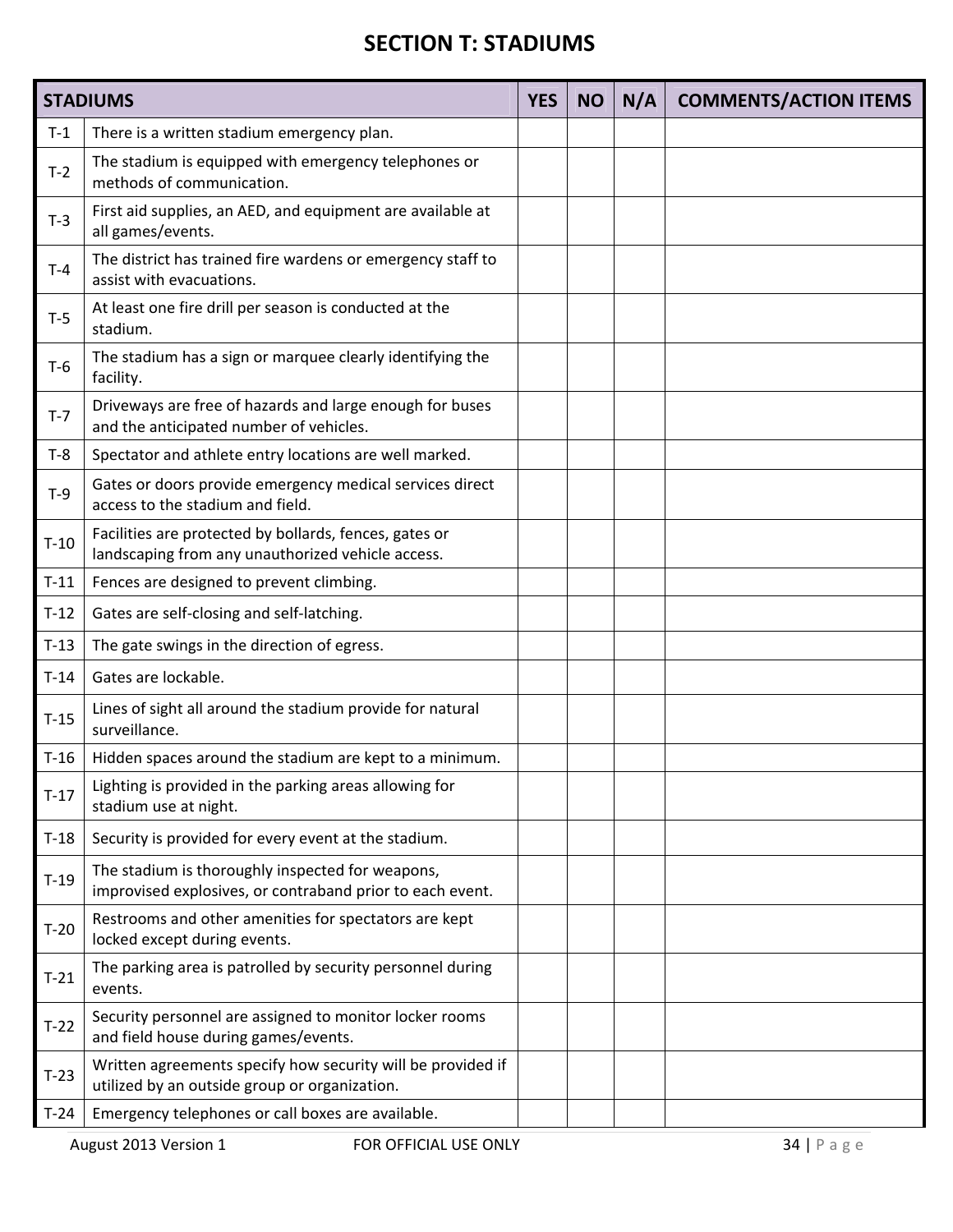|        | <b>STADIUMS</b>                                                                                                                                                                          | <b>YES</b> | <b>NO</b> | N/A | <b>COMMENTS/ACTION ITEMS</b> |
|--------|------------------------------------------------------------------------------------------------------------------------------------------------------------------------------------------|------------|-----------|-----|------------------------------|
| $T-25$ | The area around the stadium is identified by signage as a<br>safe, weapons-free, drug-free, alcohol-free, and tobacco-<br>free school zone.                                              |            |           |     |                              |
| $T-26$ | Access in and beneath the grandstands and concessions are<br>monitored by assigned staff members.                                                                                        |            |           |     |                              |
| $T-27$ | Glass containers are prohibited at the concessions and<br>prohibited from being brought in by athletes or spectators.                                                                    |            |           |     |                              |
| $T-28$ | There are written event standard operating procedures for<br>monitoring behavior during events throughout the stadium<br>including restrooms, locker rooms, parking, and<br>concessions. |            |           |     |                              |
| $T-29$ | Security staff has the means to communicate during the<br>event (e.g. 2-way radios, cellular phones).                                                                                    |            |           |     |                              |
| $T-30$ | Grandstands are inspected annually for safety using an<br>appropriate checklist.                                                                                                         |            |           |     |                              |
| $T-31$ | The ticket booth can be secured against unauthorized<br>entry.                                                                                                                           |            |           |     |                              |
| $T-32$ | The ticket booth is equipped with a means to communicate<br>with security personnel.                                                                                                     |            |           |     |                              |
| $T-33$ | Security personnel are assigned to the ticket booth when<br>money is present.                                                                                                            |            |           |     |                              |
| $T-34$ | Concession booths are equipped with a means to<br>communicate with security personnel.                                                                                                   |            |           |     |                              |
| $T-35$ | The field house, locker rooms, and custodial rooms can be<br>secured [locked] when the stadium is not in use.                                                                            |            |           |     |                              |
| $T-36$ | Athletic equipment stored in the stadium can be secured<br>against theft.                                                                                                                |            |           |     |                              |
| $T-37$ | The stadium has a central reporting intruder and fire alarm<br>system.                                                                                                                   |            |           |     |                              |
| $T-38$ | Stadium lights are inspected for structural integrity and<br>services as scheduled.                                                                                                      |            |           |     |                              |
| $T-39$ | Emergency egress gates remain unlocked during games<br>and/or events.                                                                                                                    |            |           |     |                              |
| $T-40$ | Emergency transportation routes into the stadium are kept<br>clear of obstructions.                                                                                                      |            |           |     |                              |
| $T-41$ | Pedestrian walks from parking to gates are separated from<br>vehicle traffic, clearly marked, and designed to reduce<br>conflicts between vehicles and pedestrians.                      |            |           |     |                              |
| $T-42$ | Parking lots are designed to control vehicle speed by using<br>speed bumps, raised walkways, and curved drives.                                                                          |            |           |     |                              |
| $T-43$ | The means of egress from the grandstands is free of<br>obstructions including fences, gates, or temporary facilities<br>such as concessions.                                             |            |           |     |                              |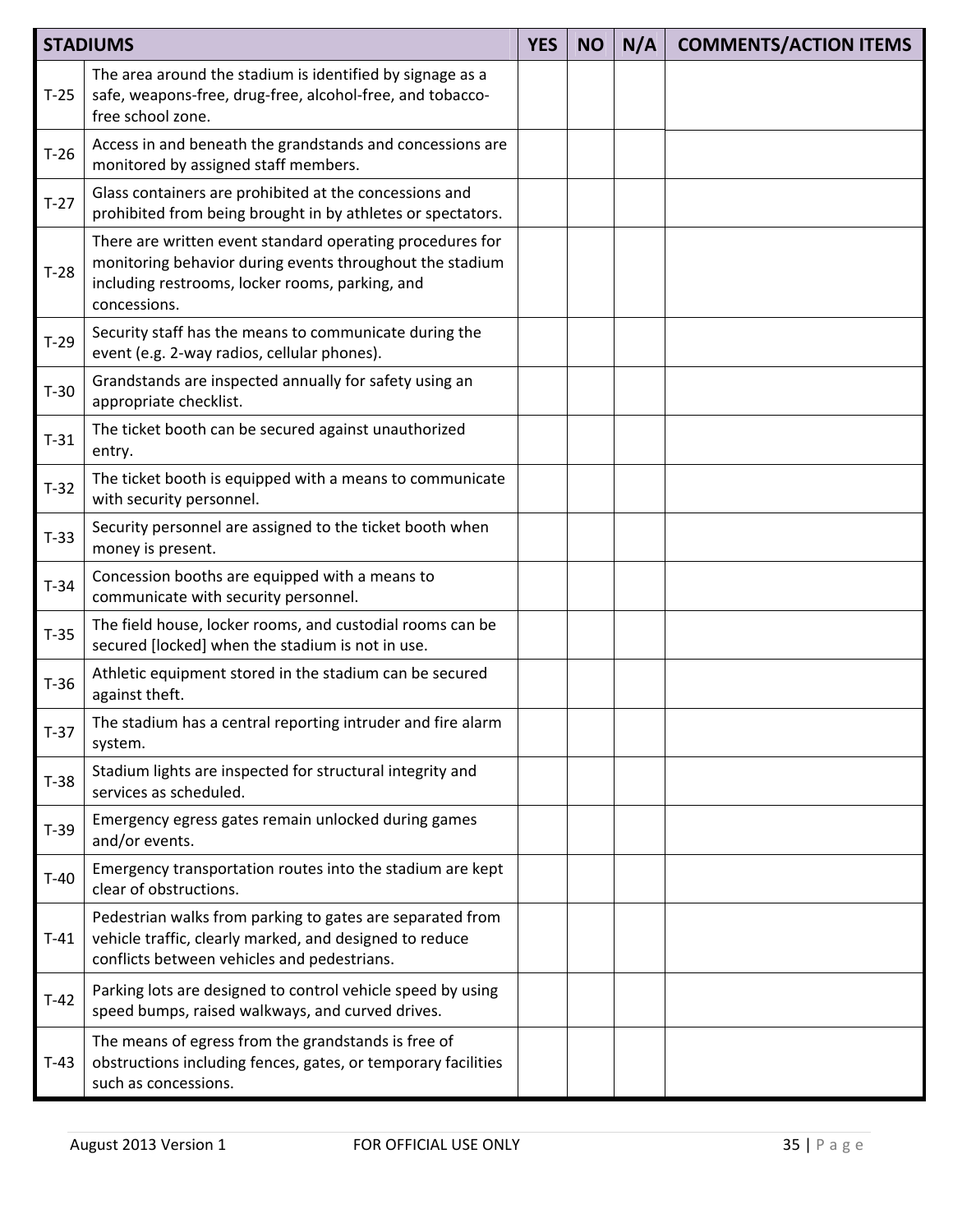#### **Attachment 1**

# **Neighborhood and Campus/Facility Risk Factors**

**Directions:** For each risk below, indicate the extent to which you think the factor is present for your school/facility.

|    | <b>NEIGHBORHOOD &amp; CAMPUS/FACILITY RISK FACTORS:</b>                                                                                                                                                                         |             |                      |                       |                        |                               |  |
|----|---------------------------------------------------------------------------------------------------------------------------------------------------------------------------------------------------------------------------------|-------------|----------------------|-----------------------|------------------------|-------------------------------|--|
|    | <b>RISK FACTORS:</b><br>[The following factors can further assist school officials in<br>appropriately meeting the safety concerns of their<br>educational facilities by identifying risks within the<br>surrounding community] | Not Present | Minimally<br>Present | Moderately<br>Present | Extensively<br>Present | Don't<br>Know/Not<br>Assessed |  |
| 1  | Vandalism in neighborhood                                                                                                                                                                                                       |             |                      |                       |                        |                               |  |
| 2  | High student mobility                                                                                                                                                                                                           |             |                      |                       |                        |                               |  |
| 3  | Graffiti in neighborhood                                                                                                                                                                                                        |             |                      |                       |                        |                               |  |
| 4  | Gang activity in neighborhood                                                                                                                                                                                                   |             |                      |                       |                        |                               |  |
| 5  | Crime in neighborhood                                                                                                                                                                                                           |             |                      |                       |                        |                               |  |
| 6  | Poverty in neighborhood                                                                                                                                                                                                         |             |                      |                       |                        |                               |  |
| 7  | Trespassing on school grounds                                                                                                                                                                                                   |             |                      |                       |                        |                               |  |
| 8  | Parent withdrawal of students<br>due to safety concerns                                                                                                                                                                         |             |                      |                       |                        |                               |  |
| 9  | Students adjudicated for<br>weapons, drugs, alcohol, or<br>assaults                                                                                                                                                             |             |                      |                       |                        |                               |  |
| 10 | Sex offenders in neighborhood                                                                                                                                                                                                   |             |                      |                       |                        |                               |  |
| 11 | Bullying, intimidation, harassment<br>in school                                                                                                                                                                                 |             |                      |                       |                        |                               |  |
| 12 | Student support services                                                                                                                                                                                                        |             |                      |                       |                        |                               |  |
| 13 | Truancy                                                                                                                                                                                                                         |             |                      |                       |                        |                               |  |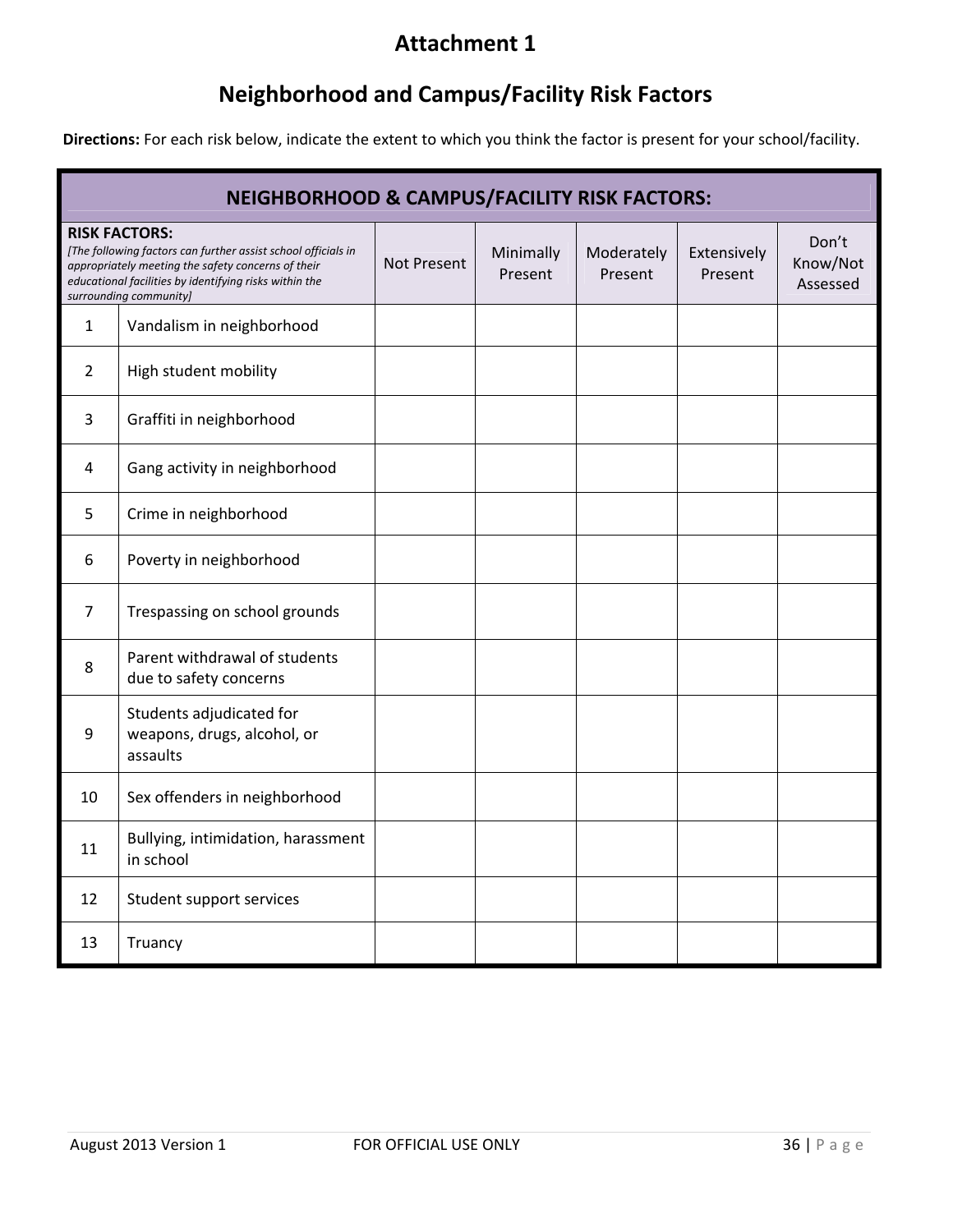#### **Attachment 2**

### **Trespasser/Intruder Assessment**

**Directions:** This assessment is to be used to determine a school's security level from an Intruders point of view. Please assess the following areas and answer each question accordingly.

| TRESPASSER/INTRUDER ASSESSMENT |                                                                |            |                  |     |                             |                              |  |  |
|--------------------------------|----------------------------------------------------------------|------------|------------------|-----|-----------------------------|------------------------------|--|--|
| <b>District Name:</b>          |                                                                |            |                  |     | <b>ASSESSOR INFORMATION</b> |                              |  |  |
| <b>School Name:</b>            |                                                                |            |                  |     | Name:                       |                              |  |  |
| <b>Building Name:</b>          |                                                                |            |                  |     | Title:                      |                              |  |  |
| Date/Time of Assessment:       |                                                                |            |                  |     |                             |                              |  |  |
|                                |                                                                |            |                  |     |                             |                              |  |  |
| 1                              | <b>VISITOR POLICIES &amp; PROCEDURES</b><br>Time gained entry. |            | <b>Attempt 1</b> |     | <b>Attempt 2</b>            | <b>Attempt 3</b>             |  |  |
| $\overline{2}$                 | Entrance points(s).                                            |            |                  |     |                             |                              |  |  |
| 3                              | First personal contact.                                        |            |                  |     |                             |                              |  |  |
|                                |                                                                |            |                  |     |                             |                              |  |  |
|                                |                                                                | <b>YES</b> | <b>NO</b>        | N/A |                             | <b>COMMENTS/ACTION ITEMS</b> |  |  |
| 4                              | Were all but main entry door<br>locked?                        |            |                  |     |                             |                              |  |  |
| 5                              | Was the main entry observed<br>by staff?                       |            |                  |     |                             |                              |  |  |
| 6                              | Were classrooms easily<br>accessible?                          |            |                  |     |                             |                              |  |  |
| 7                              | Were you directed to the<br>office?                            |            |                  |     |                             |                              |  |  |
| 8                              | Were you escorted to the<br>office?                            |            |                  |     |                             |                              |  |  |
| 9                              | Were you asked to sign-in?                                     |            |                  |     |                             |                              |  |  |
| 10                             | Were you instructed to return<br>and sign out?                 |            |                  |     |                             |                              |  |  |
| 11                             | Were you asked to show<br>picture ID?                          |            |                  |     |                             |                              |  |  |
| 12                             | Were you given a dated visitor<br>pass?                        |            |                  |     |                             |                              |  |  |
| 13                             | Were visitor passes closely<br>monitored?                      |            |                  |     |                             |                              |  |  |
| 14                             | Were students monitored by<br>staff?                           |            |                  |     |                             |                              |  |  |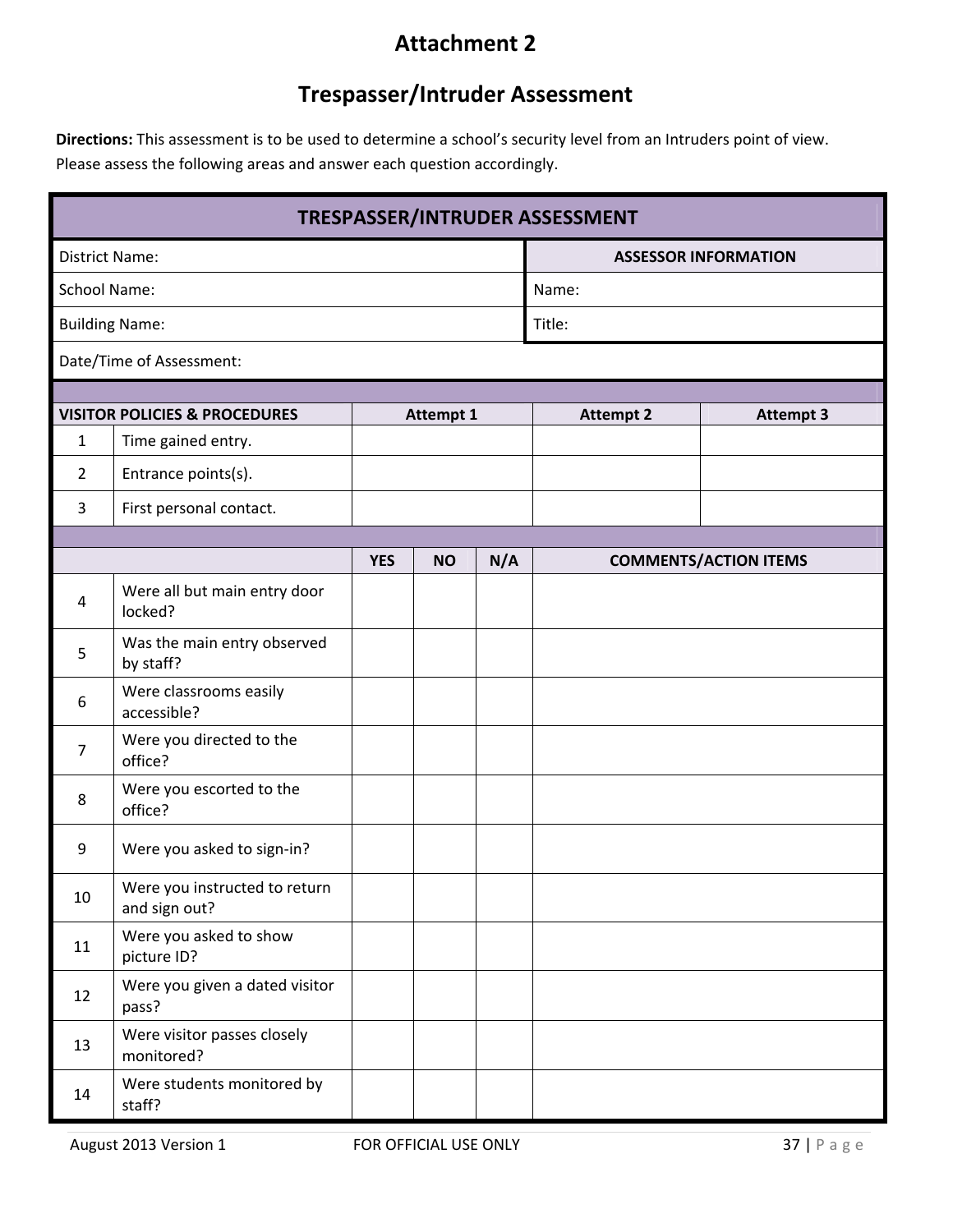#### **Attachment 3**

#### **IMPROVEMENT PLAN TEMPLATE**

Through the process of completing the Vulnerability Review for your school, you may have made observations or identified areas that need corrective actions. Improvement planning is the process by which the observations and recommendations recorded in the Vulnerability Review are resolved through development of concrete corrective actions that are prioritized, tracked, and analyzed by school officials, principals, and staff as part of a continuous corrective action program.

Following completion of the Vulnerability Review, the Review Team (and other stakeholders) should review the comments/actions items documented and develop an Improvement Plan. The Improvement Plan should contain three things. First, it should articulate the specific corrective actions that will be taken to address the issues identified during the review. Second, an improvement plan should provide completion dates by which the corrective action should be completed. Finally, each corrective action should be assigned to a responsible person or agency(s). It is recommended that the Review Team periodically follow‐up on the status of the corrective actions being implemented.

The Improvement Plan communicates how observed areas for improvement will be remedied by concrete, measureable steps, known as corrective actions. Specifically, the Improvement Plan details:

- Actions necessary to address areas for improvement and the associated recommendations presented in the Vulnerability Review;
- Individuals or groups responsible for taking corrective action; and
- Timelines for each corrective action's completion.

Once implemented, these corrective actions should be implemented, tested, and validated through drills, exercises or real‐world events. The Emergency Operations Plan should be updated with any corrective actions put in place.

An Improvement Planning Matrix has been included on the following page for your use. This matrix will help guide your Review Team in developing an Improvement Plan.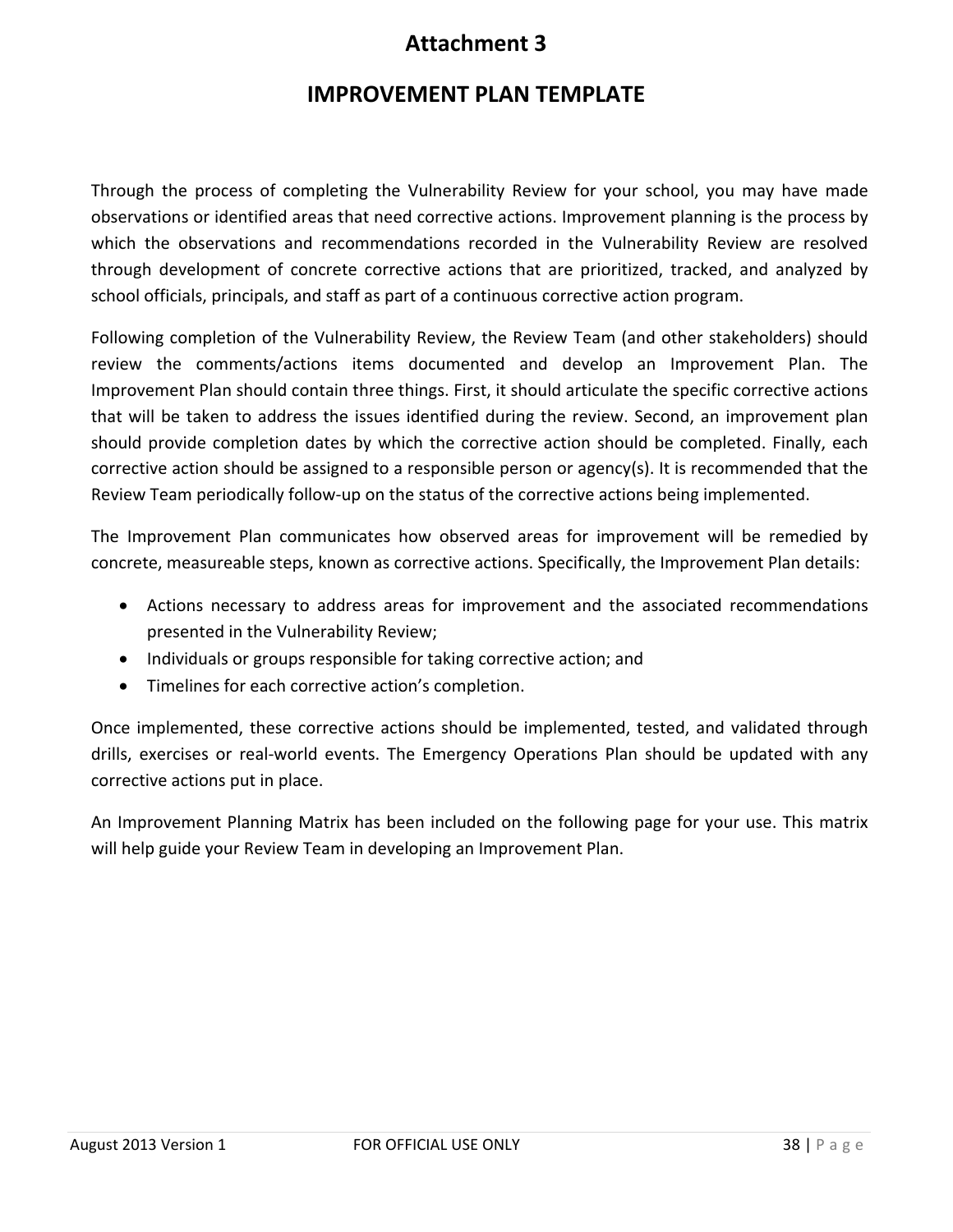|                             | Completion<br>Date                |  |  |  |
|-----------------------------|-----------------------------------|--|--|--|
|                             | <b>Start Date</b>                 |  |  |  |
|                             | Responsible<br>Agency /<br>Person |  |  |  |
| IMPROVEMENT PLANNING MATRIX | <b>Corrective Action</b>          |  |  |  |
|                             | Issue                             |  |  |  |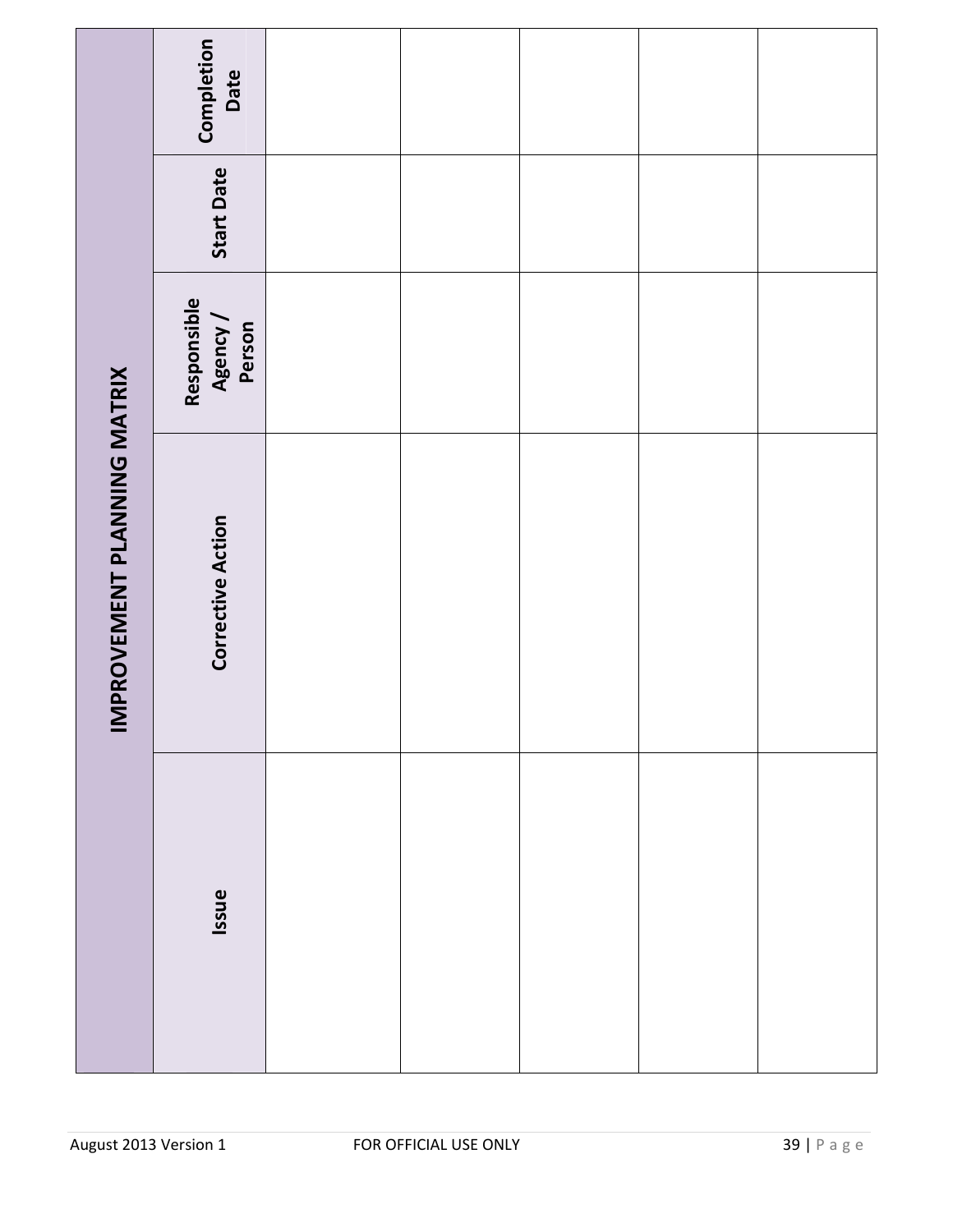# **RESOURCES**

This *Vulnerability Review of Kansas School Safety, Security and Preparedness* is drawn primarily from the following sources:

- *Educational Facilities Vulnerability /Hazard Assessment Checklist*. American Clearinghouse on Educational Facilities. 2011. Retrieved from www.acefacilities.org
- Federal Emergency Management Agency Independent Study (IS)‐362.a. *Multi‐Hazard Emergency Planning for Schools, Appendix A*. Retrieved from www.fema.gov.
- *NCEF Safe School Facilities Checklist*. National Clearinghouse for Educational Facilities. 2009. Retrieved from www.ncef.org.
- *2010 School Vulnerability/Hazard Assessment Checklist*. Montana Safe Schools Center. 2010. Retrieved from: www.iers.umt.edu
- *A Guide to School Vulnerability Assessments*. U.S. Department of Education. 2008. Retrieved from www.rems.ed.gov/docs/VA\_Report\_2008.pdf

#### **OTHER RESOURCES**

FEMA offers online training tools to assist school administrators and first responders in emergency management and planning. At the following link FEMA's online training program, *IS‐362.a Multi‐Hazard Emergency Planning for Schools,* can be accessed: http://training.fema.gov/EMIWeb/IS/is362a.asp.

Lesson 4 of this course, Assessing Your Hazards, focuses on vulnerability and hazards assessments, specifically identifying specific types of hazards, addressing hazards, and determining risk from hazards. The following worksheets are found within Lesson 4:

Hazard Identification Checklist: http://emilms.fema.gov/is362\_Schools/assets/MPS0104180.pdf.

School Grounds Hazard Assessment: http://emilms.fema.gov/is362\_Schools/assets/MPS0104190.pdf.

Classroom Hazard Assessment: http://emilms.fema.gov/is362\_Schools/assets/MPS0104200b.pdf.

Building Hazards Assessment Checklist: http://emilms.fema.gov/is362\_Schools/assets/MPS0104200a.pdf.

Evacuation Routes Assessment Checklist: http://emilms.fema.gov/is362\_Schools/assets/MPS0104210.pdf.

Neighborhood and Community Assessment Checklist: http://emilms.fema.gov/is362\_Schools/assets/MPS0104220.pdf.

Hazard (Risk) Analysis Worksheet: http://emilms.fema.gov/is362\_Schools/assets/MPS0104240.pdf.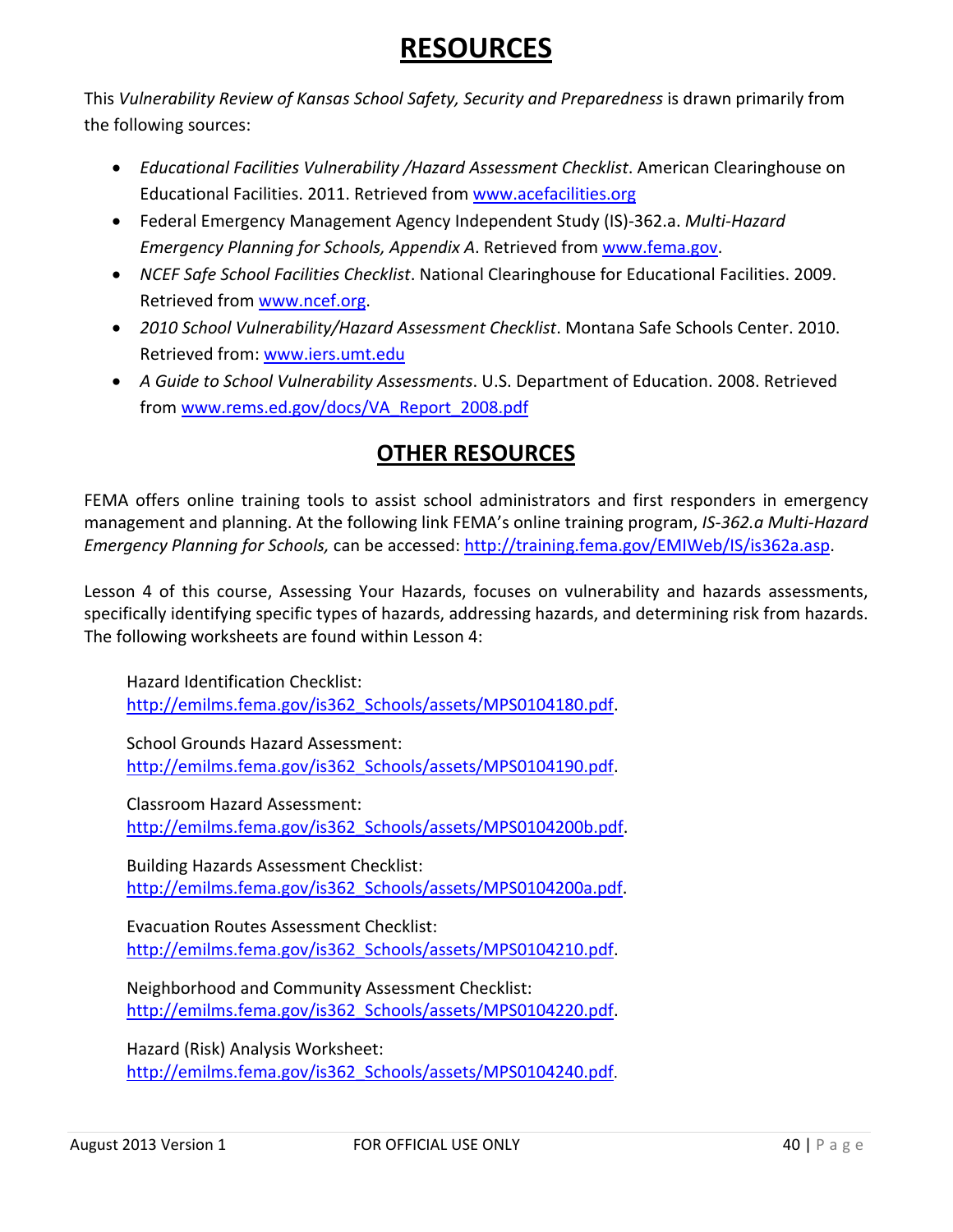# **ITEMS FOR CONSIDERATION**

#### **EMERGENCY OPERATIONS PLAN**

Floor plans and emergency operation plans for the school should be shared with local law enforcement.

The State Fire Marshal's Office already requires monthly fire drills and 3 severe weather drills during the school year, consider incorporating 2 lockdown drills per school year.

Consider conducting frequent emergency training. Train all school personnel in ICS (Incident Command System), lockdown drills, reunification plans, and facility emergency plans.

- Training should include using alternate command structure
- Training should include active shooter when the incident occurs on the playground
- Staff should understand that any adult should have the authority to initiate a lock down when they observe an act that they deem constitutes a threat.

Lockdown drills should be considered and conducted with enough frequency to be a familiar or efficient action. Consider:

- Conduct quarterly lock down drills at all schools.
- Running drills while students are on the playground with playground faculty/staff initiating the lock down.
- Explore and discuss with local law enforcement, via tabletop exercises and scenario building, the advantages and disadvantages of instructing children to run away from the school in the event of shots being fired if they are outside.\*
- Establish safe areas in the neighborhood around schools.
- Having the drills monitored by local law enforcement.
- Bringing in outside district staff to monitor the drill.
- The administrative staff should go to their lock down position and obtain situational awareness from there.

\*The probability is that if shots are fired at children while on the playground the adults watching the children will be the first victims. Children will have a natural tendency to run to the nearest faculty or staff member creating *targets in a concentrated area.*

During Lock Down Drills, consider:

- Developing a reporting system for the principal to determine accountability from their lock down position, suggestions are:
	- o Use wireless laptops for communication with principal
	- o Classes that have all students/adults accounted for remain quiet
	- o Classes that have students/adults missing or additions just report overage or underage

\*This requires that the school be able to have an accurate head count within 30 minutes after school starts and *that this information can be accessed by administrative staff via electronic means.* 

Ensure a current reunification plan is in place. Consider:

- Conduct training for principals and assistant principals to ensure decision makers are familiar with the plan
- Conduct a table top exercise with the principals to ensure they understand the plan and are able to identify any flaws in the plan.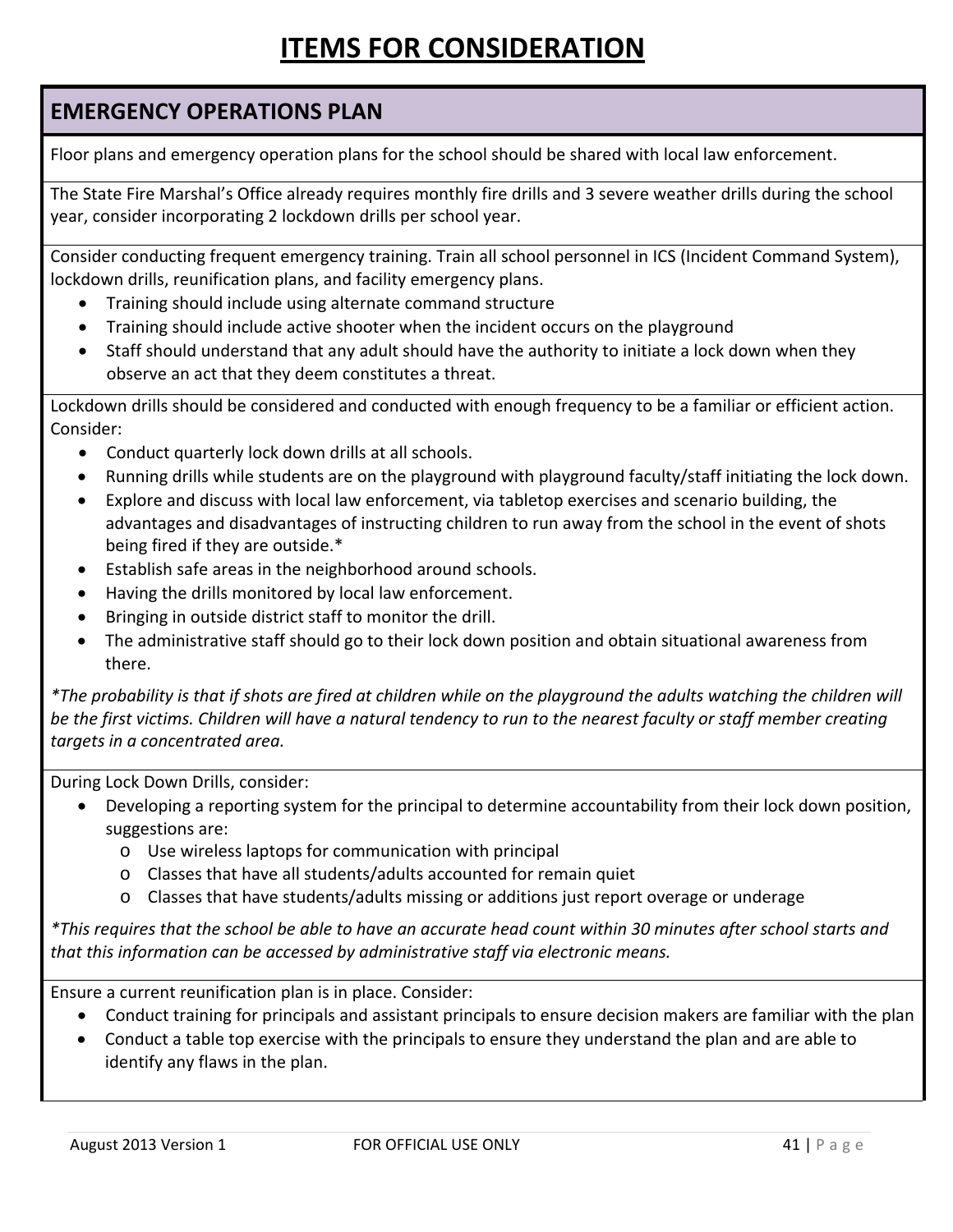#### **WEBSITE**

School website should not contain personal information or photographs of faculty because it makes it easier for offenders to gain access to the building. It also gives the offender insight into the number of male and female faculty on‐site.

Website should not list children's birthdays or give out any personal identifying information on students or faculty.

#### **CAMPUS SAFETY AND SECURITY**

Practice either the "full lighting" or the "dark campus" approach after hours. The dark campus approach discourages trespassing inside the building at night (intruders' lights are readily visible) and saves on electricity. A compromise to complete blackout is to utilize motion detectors to activate lighting as needed.

Security lighting should be directed at the building if the building is to be patrolled from the exterior. Lighting should illuminate the grounds if the building is to be patrolled from the interior, without compromising surveillance by creating glare for the observer.

Areas lacking security lighting provides opportunity for undetected / unhindered activities around facilities during hours of darkness. Consider:

- Conducting a lighting survey to determine what areas / assets require additional lighting.
- Installation of motion, timer, or photoelectric sensor activated lighting that illuminates critical assets, doors, windows and other high risk and vulnerable areas.

Timers for motion detectors should illuminate entry points for the first worker to arrive and the last one to leave.

Schools should have an Intrusion Detection System (IDS) protection. Consider installing:

- Door entry alarms.
- Motion alarms strategically throughout school to notify authorities in the event of unauthorized access afterhours. Particular emphasis should be placed on rooms containing high value items (computer labs, tech rooms, etc).

Options for surveillance cameras are:

- Allow building administrators to monitor cameras from their office desktops.
- Allow local law enforcement access to the CCTV system (remotely) in emergency situations, if capability exists.
- Installing additional cameras to monitor all entrances, parking lots, and playgrounds.

Alarm system should have battery backup or emergency generator power that can operate system for 24 hours. This protects occupants if the power goes out or the school is used as a temporary shelter.

Fire alarm pull stations chronically used for false alarms can be put under electronic surveillance.

Background checks should be conducted periodically on employees after their initial hire. Consider:

- Reinvestigating employees that have not had a recent background check.
- Randomly pick a few employees every year to have background updates.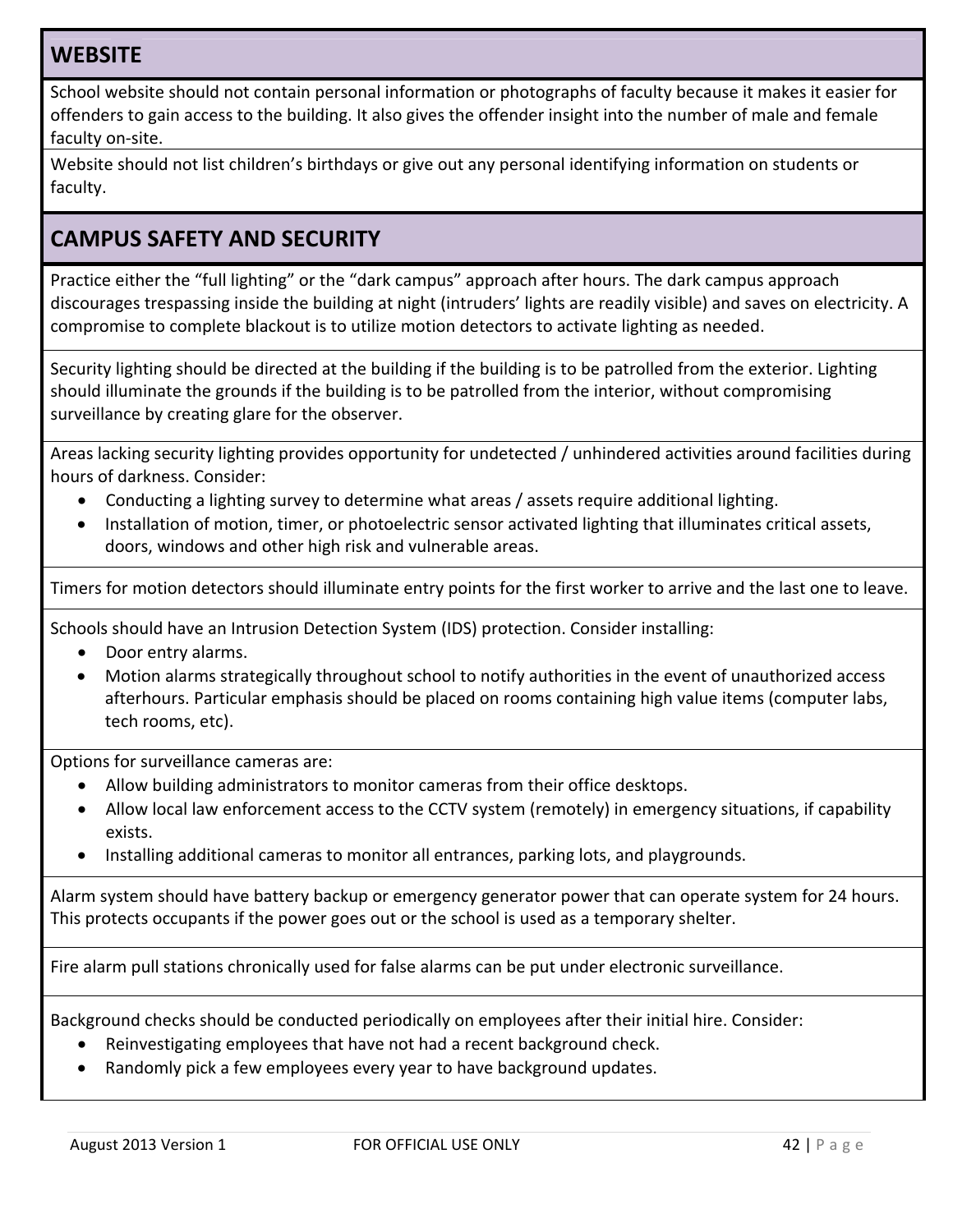#### **ACCESS CONTROL**

Signs should be:

- Simple, readable, well lit, and written in all relevant languages.
- Located at all entry points onto the property and at all entry points into the facility.
- Easy to read from an appropriate distance, such as from a car window when approaching the site by car. Illustrations, such as a map with arrows showing visitors the route to the main entry, should be included as appropriate.

Card access systems greatly simplify access control and eliminate problems associated with lost keys and massive re‐keying.

Ensure there is a plan or a course of action for accountability of visitors throughout the facilities. This could result in a failure to accurately report occupant status during an emergency or the ability to capture visitor history if needed. Consider:

- Reconfigure entrances or install access control measures.
- Require visitors to exchange picture identification for a visitor's badge.
- Issue and require the visible display of visitor badges.
- Utilize visitor ID cards instead of paper (disposable) badges.
- Escort visitors to their destination and verify departure.
- Maintain visitor logs for a minimum of one semester.

#### **GENERAL FACILITY**

Exterior door considerations:

- Exterior doors should have as little exposed hardware as possible.
- Exterior doors should be equipped with hinges and non-removable pins.
- Exterior exit-only doors do not need handles and locks protruding on the outside. However, it should be possible to open the doors from outside during an emergency in some manner, such as with a proximity card.
- Exterior doors should be constructed of steel, aluminum alloy, or solid‐core hardwood.
- Exterior door frames should be installed without excess flexibility to deter vandals from prying them open.
- Exterior glass doors should be fully framed and equipped with breakage-resistant tempered glass.
- Exterior door locks used as the primary means of security should be mounted flush to the surface of the door.
- Exterior doors should not rely on key-in-knob or other protruding locking devices.
- Panic bar latches on exterior doors should be protected by pick plates to prevent tools and plastic cards from releasing the bolt.
- Exterior doors with panic push‐bars should be an astragal (metal plate) covering the gap between the doors.
- The armored strike plate on exterior doors should be securely fastened to the door frame in direct alignment to receive the latch easily.
- Key-controlled exterior doors can be equipped with contacts so they can be tied into a central monitoring and control system.
- Doors that are vulnerable to unauthorized use, when students open them from inside the building, can be made more secure by installing door alarms, delayed opening devices, or sensors or cameras monitoring doors from the central office.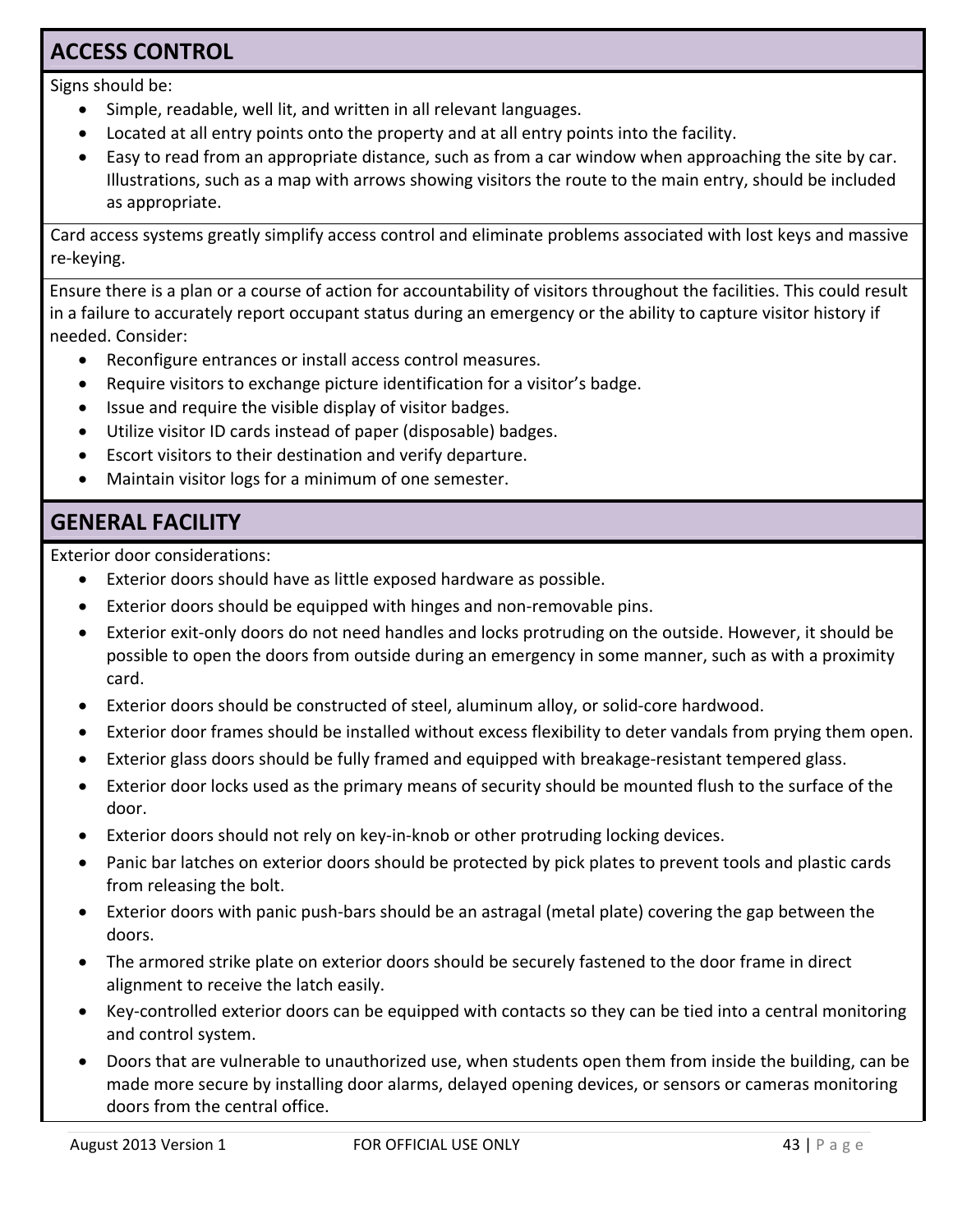#### **GENERAL FACILITY** *continued*

Encourage a closed and locked classroom door policy when school is in session.

Alcoves that shield doors and stairs from weather can serve as concealed areas for unwanted activity, as are recesses, niches, or blind corners. Visibility into these areas is enhanced by the use of angled corners, adequate glazing and lighting, convex mirrors, surveillance cameras, or are shallow enough in depth to not serve as hiding areas, or are sealed off against illicit use.

Entry areas should avoid design elements that could entrap an explosion, thus amplifying the impact.

Locker options to consider:

- Lockers are easiest to supervise if they are in controlled classrooms, such as homerooms.
- Lockers in hallways should be mounted flush to the wall so that they do not narrow the hallway.
- Single lockers lead to less conflict than over and under designs.
- Spreading lockers out can help avoid congestion and conflict.
- Unused lockers should be locked.
- If the supply of lockers is excessive, locking every other locker can help avoid congestion.
- Locker bays should not block natural surveillance into or around the bays, or the bays should be electronically monitored.
- Metal mesh doors allow natural surveillance into the lockers.
- Lockers bays should be well lit and allow ample room for circulation.
- Lockers should be bolted in place.
- Assign locker privileges selectively and revoke them from related abuse, such as for storing contraband.
- If nothing else works, consider removing or locking all lockers against any use, even temporarily.

Interior / exterior breaker boxes and power switches should be locked. If left unlocked, this could result in unauthorized personnel gaining access to critical systems as a prelude to criminal or terrorist activities as well as simple vandalism. Consider:

- If critical systems (i.e. telephone, electric switch boxes, etc.) are not already enclosed, consider protecting systems with secured fencing or similar enclosures.
- Lock breaker boxes, telephone switch boxes, and main switch boxes.
- Protect natural gas pipes with bollards or other solid protective structures.
- Conduct regular inspections of exposed wiring to detect tampering.
- Place exposed telephone wiring in a vandal resistant casing or enclose in wall.

Avoid posting personal information about faculty and students on hallway walls. During PTO's and open houses there is no accountability of who is entering the facility. This public display of information could provide offenders with information to target individuals. Also, intruders may tend to only target classrooms that have female faculty. Consider:

- Require all people to sign in during these activities.
- Faculty post wall displays in their classrooms only.

Avoid prominently displaying the faculty names outside each classroom. This information provides targeting information in the event of aggressive action directed towards a specific faculty member. Since students and staff are already aware, this information is unnecessary if visitors are escorted. Consider removing faculty names from classrooms.

A master list of faculty names, room numbers, and room telephone numbers should not be left out in plain sight.

The principal, vice principal, front office staff, playground supervisors, bus drivers, custodians, lunch duty staff, crossing guards, and school resource officers should have access to hand‐held two‐way radios or cellular phones.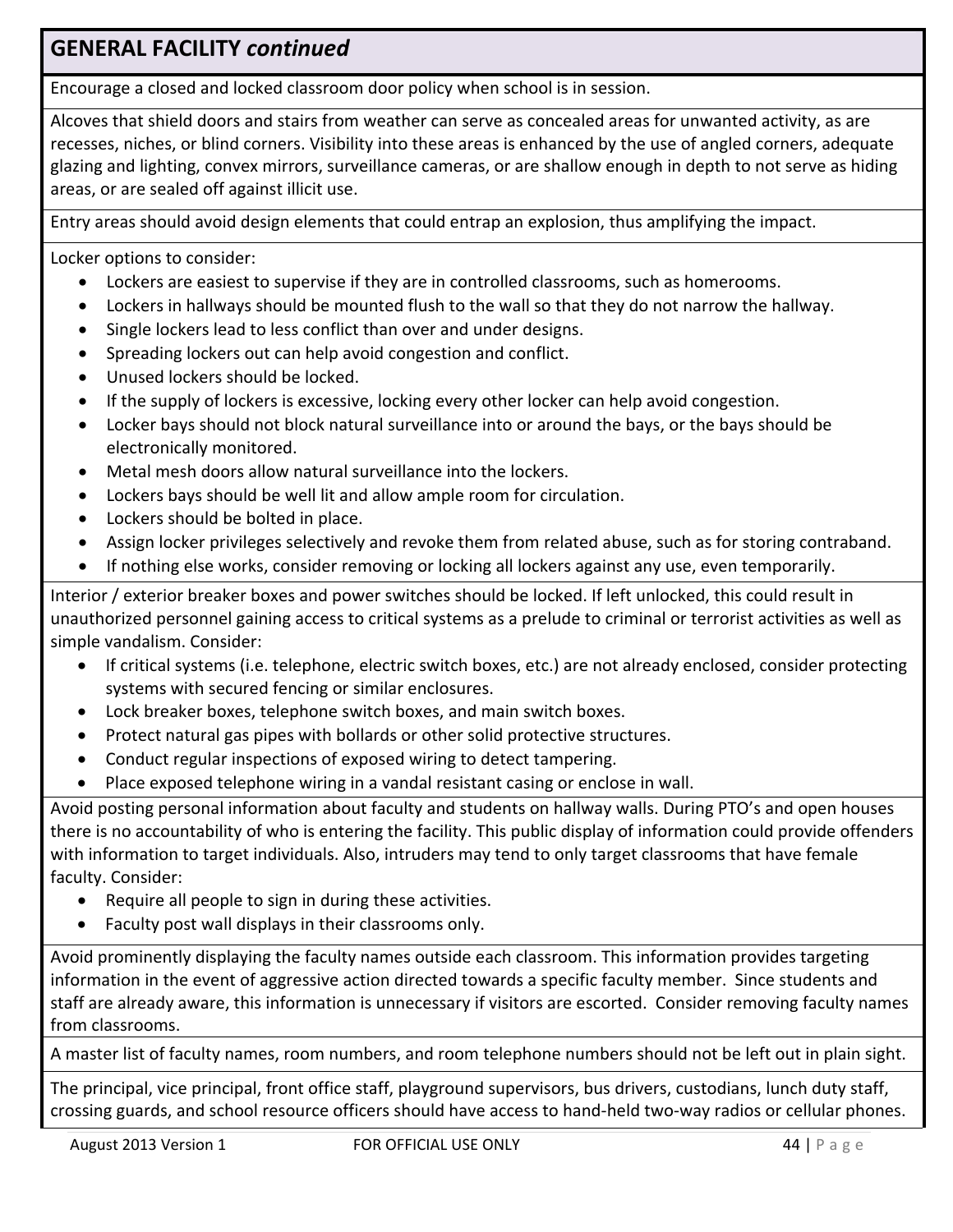#### **GENERAL FACILITY** *continued*

Many schools do not have the capability to communicate with first responders to coordinate response operations. Consider providing each school with a radio that can access appropriate frequencies in the event of an emergency to provide first responders with accurate information for situational awareness or allowing telephones in classroom to dial 911.

#### **SCHOOL CLIMATE AND CULTURE**

Provide building safety and security education to staff to cover such things as letting people in through side doors, and challenging/reporting people that are unknown.

Provide specific security training, policies and procedures to employees and students on awareness of potential threats and how to react. Consider:

- Developing security awareness training specific to employees and students that emphasizes threats and threat indicators.
- Policies should be implemented that prevent students from allowing visitors into school without going through the office.
- Create a security committee or council with at least one member from each school to discuss security and solutions.
- Develop and implement Random Security Measures.
- Develop cyber security training specific to employees and students.

### **GROUNDS AND BUILDING EXTERIOR**

Eliminate high speed avenues of approach. Traffic control options include:

- Traffic controls or calming devices such as speed humps, bumps, raised crosswalks or traffic circles reduce the likelihood of injury due to speeding vehicles.
- Driveways curve, change direction, or are broken into short enough segments to prevent cars from building up speed.
- Driveways access slower streets directly, but not high speed streets.
- Signs, fences and landscaping at intersections do not block vision.

Anti-ram protection may be provided by adequately strengthened bollards, street furniture, sculpture, landscaping, walls, and fences. The anti-ram protection should be able to stop the threat—vehicle size/weight at the speed attainable by that vehicle at impact. If the anti‐ram protection cannot absorb the desired kinetic energy, consider adding speed controls such as speed bumps to limit vehicle speed. Serpentine driveways can also help slow down vehicle's approach.

Pedestrian safety options include:

- Lighting, traffic signals, flags, painted crosswalks, signs and crossing guards are visible to drivers, and are effective.
- Electronically controlled "Walk/Don't Walk" lights with countdown displays and push buttons.
- Pedestrian islands or median strips provide safe havens for students crossing streets.
- Pedestrian bridges, walking or biking paths provide alternatives to walking near traffic.

Raised or marked pedestrian or bicycle crossings, median strips, pedestrian safety islands, one way traffic, speed bumps, speed humps, the elimination of blind spots, or their remediation through the installation of convex mirrors are some options to enhance pedestrian safety.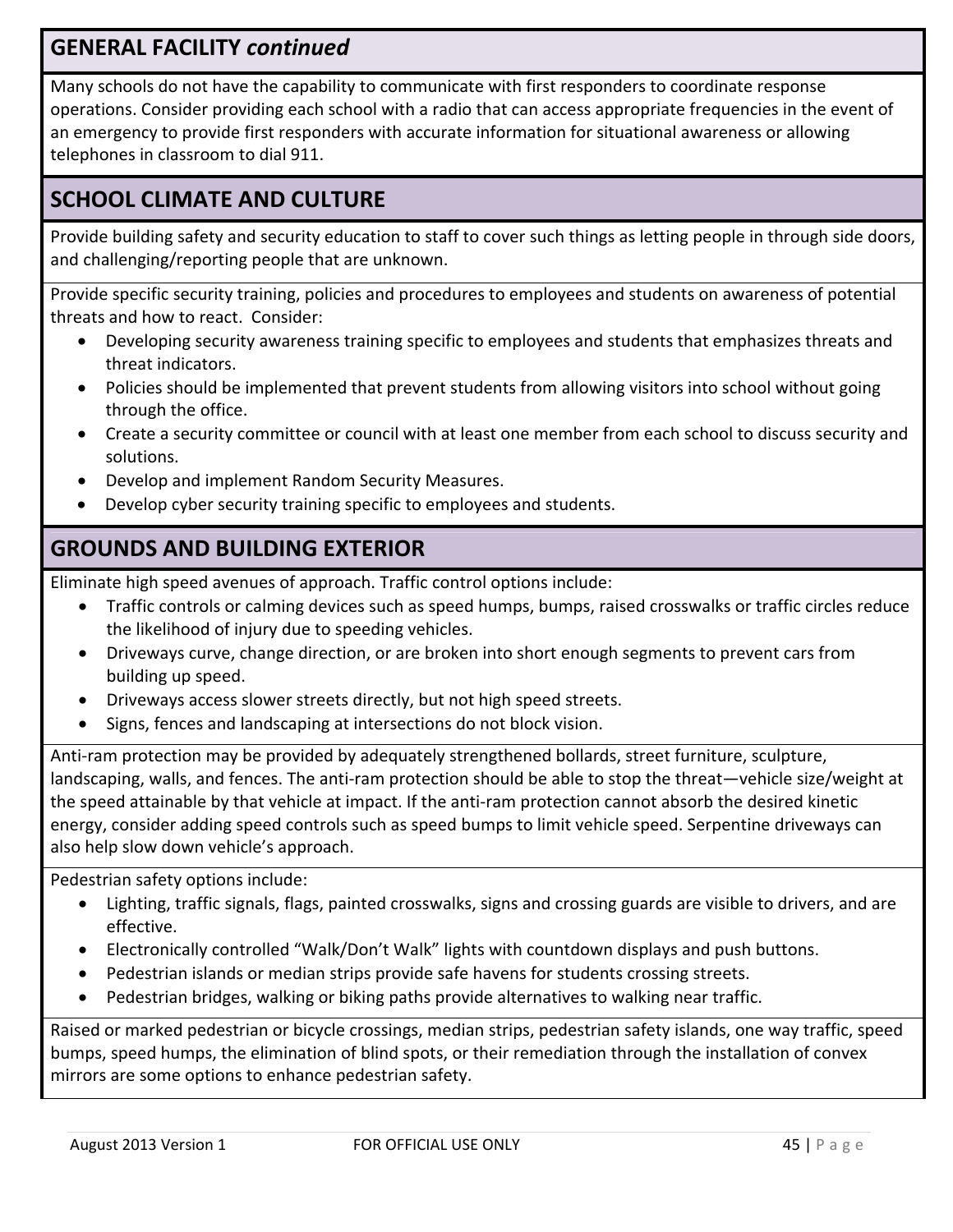#### **GROUNDS AND BUILDING EXTERIOR** *continued*

Well maintained buildings and grounds demonstrate ownership of and respect for school property, qualities that tend to be reciprocated by students, staff, and community

Fencing options, including their pros and cons, include:

- A solid wall or fence blocks natural surveillance and can attract graffiti.
- A stone or concrete block wall can be an effective barrier against bullets.
- A solid wall or fence can enhance privacy.
- Wire mesh fencing usually provides foot holds, making it easy to climb over.
- Wire mesh fencing is relatively easy to vandalize but often the most economical option.
- Smaller gauge wire mesh may deter climbing.
- Wrought iron fencing is low maintenance, vandal resistant, doesn't block surveillance or provide foot holds.
- A short fence can establish territoriality, but is of limited value for controlling access.
- Tall, continual fencing can significantly restrict access, but may also block a pedestrian path serving students who walk to and from school, forcing them to take a longer route where they are more exposed to traffic, crime, or environmental hazards. A compromise may be appropriate, such as installing gates at selected locations. Open gates at least define likely entry points; lockable gates provide the school with the ability to further secure the site but can also create an unexpected barrier for a student trying to escape to or from the site.
- "Hostile vegetation" (dense, thorny groundcover or bushes) often can be used effectively to define boundaries of various kinds around and within school property, providing it doesn't interfere with natural surveillance.
- In high risk locations, see‐through fencing may be best because nothing can be hidden behind it.

It is recommended that there be a minimum distance of 10 feet between buildings and trees.

In existing schools, hiding places along pedestrian routes can be exposed to natural surveillance by trimming landscaping, improving lighting, removing solid fencing or installing convex mirrors.

Vegetation that is overgrown and in close proximity to the building can provide concealment for an intruder and inhibits detection. Consider trimming shrubbery to a maximum height of two and a half to three feet. Or for larger trees, consider removing trees or trimming lower branches to no lower than 6 feet above the ground.

A generous setback of the school makes it harder for intruders to sell drugs to students, lure them off campus, or victimize them with drive‐by shootings.

If school facilities are used for after school activities, limiting access bars unwelcomed visitors from entering an unsupervised area of the school and engaging in illicit behavior.

Avoid using large decorative stones near doors, windows, or garden area. These can be used as tools for break‐in, vandalism or weapons. Consider removing them or permanently securing them to the ground so they cannot be easily removed.

If decorative landscaping is used around school buildings it is better to use mulch that is replace every year. With mulch, one can easily tell when it has been turned over due to discolorations or wetness. Mulch turned over near windows could be a sign of potential illicit behavior. Gravel landscaping does not provide this visual surveillance.

For existing buildings, exterior lighting is best evaluated at night.

At a minimum, number all exterior doors and at least one window per classroom to direct tactical and rescue operations. Numbers should be at eye level, reflective and visible for long distances. Clear identification of buildings and areas greatly aids emergency response and rescue efforts.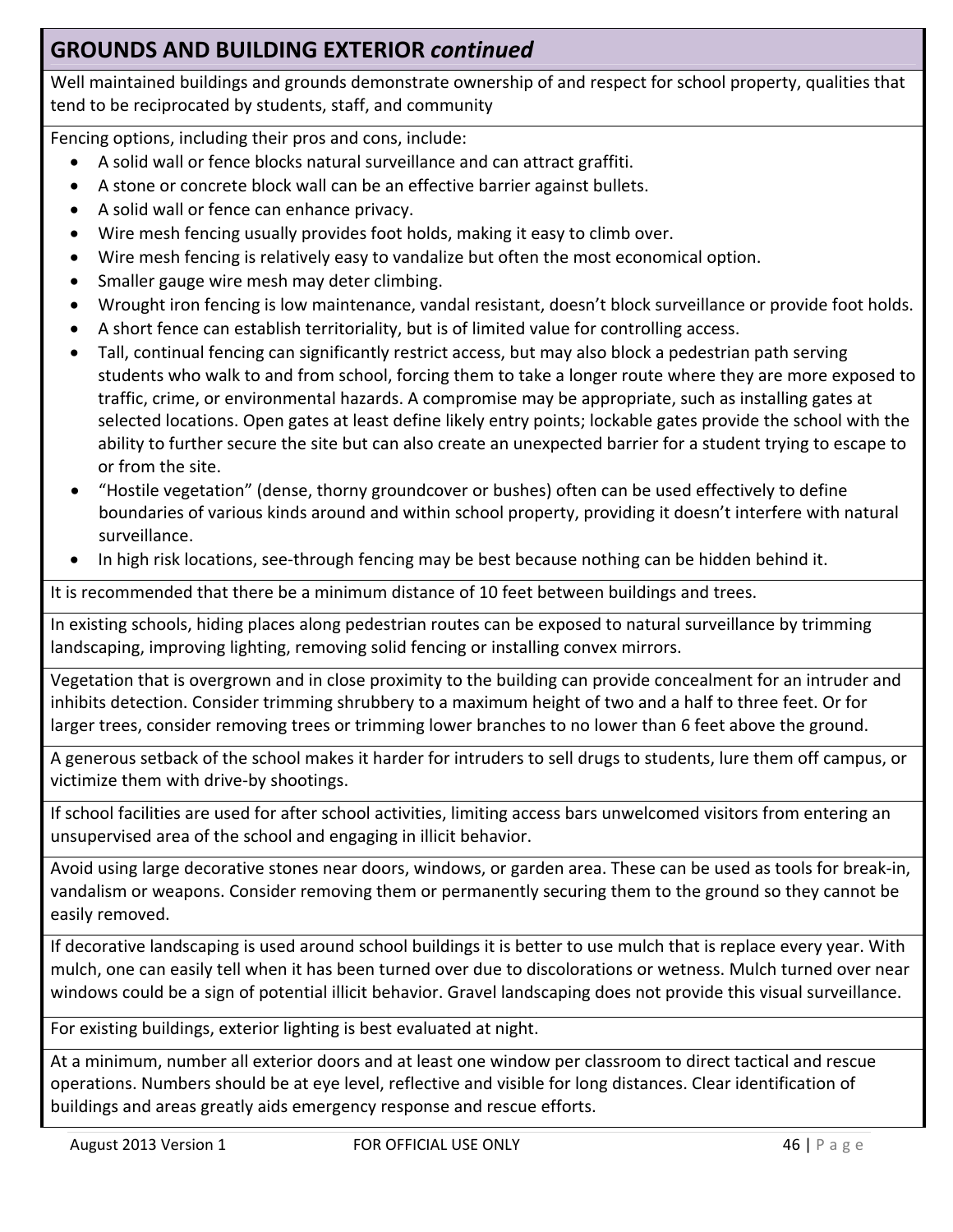#### **GROUNDS AND BUILDING EXTERIOR** *continued*

If possible avoid sliding and casement windows, which are associated with security problems. Also, operable windows should not have crank and worm‐gear openers.

Windows in administrative areas are particularly important for helping staff monitor the main entrance area and the school grounds around it.

Glass replacement is the highest routine maintenance cost for some schools. Consider incorporating skylights (but only if roofs are fully protected from climbers), solar light tubes, or clerestory windows (windows located high on interior walls) and light shelves in lieu of normal‐height windows in exposed or vulnerable locations.

Clerestory windows allow for ventilation, light, and privacy while minimizing wall penetrations, but do not provide for natural surveillance.

Ground floor windows should be eliminated where possible on the building perimeter, but this must be weighed against the need for natural light and ventilation in occupied areas and the loss of visual surveillance of school grounds.

Consider treating windows with reflective laminate to prevent casual observation from outside the school. Also, put a reflective sticker on exterior windows so that if local law enforcement patrols the area at night it can easily be determined if a window is open.

Security grills or louvers may be used if they open in one operation with the secondary means of egress.

In new buildings, avoid the use of permanent exterior roof access ladders or exterior building materials and architectural elements that allow climbing to obtain roof access. In existing buildings, apply slippery finishes or coatings to exterior pipes and columns and otherwise block unauthorized access to the roof.

Avoid using swinging doors that must be held open by students. Mishaps at swinging doors are common cause of fighting, especially in middle schools.

#### **BUSES AND PARKING**

If emergency vehicle access lanes are required by local codes, they should be constructed as wide sidewalks or grassed, hardened surfaces. Vehicular access should be over the curb, rather than via curb cuts that could encourage unauthorized use.

Separate parking areas may protect staff cars from vandalism. They can also make it easier to manage parking overload. Faculty can park near a secondary entry where they can use proximity cards to gain entry. Unlike publicly accessible entries, the staff parking entry does not need to be supervised. However, mixed parking lots can provide more adult supervision in an area prone to inappropriate behavior in student vehicles.

If reserved parking spots are used they should not be identified by position. Consider removing "Reserved" signs or removing titles to prevent targeting of specific individuals.

#### **BUILDING INTERIOR**

Doors, passageways, or stairways that are neither exits nor lead to an exit, but that can be mistaken for exits, should be marked with a "NOT AN EXIT" sign or similar designation.

For efficiently moving large number of students, additional sets of stairs may function more safely and effectively than very wide stairs.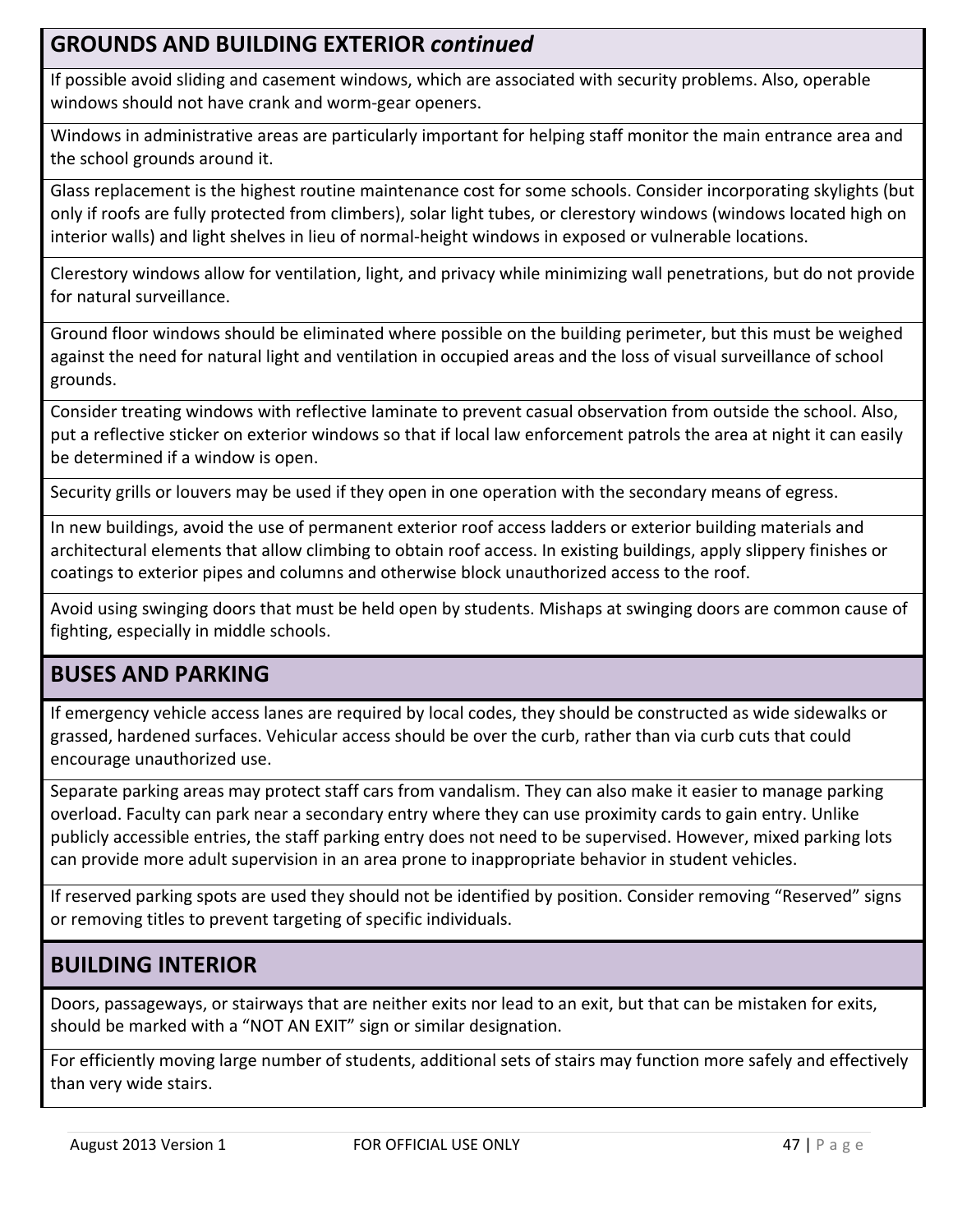#### **BUILDING INTERIOR** *continued*

It is recommended against using windows for ventilation in restrooms because windows can serve as passageways for weapons, people, or contraband.

Classroom doors should be able to be secured from the inside. If securing mechanism is on the outside of the door, this puts staff at risk by forcing them to step into the hall to secure the door during a lockdown. Consider:

- Installing locks to allow classrooms to be secured from the inside
- Requiring doors to be locked at all times thus ensuring, in the event of an emergency, faculty do not have to go into the hall to lock doors.

For schools with elevators, options include:

- Limiting use and access to authorized individuals.
- Installing elevators in the main lobby or other areas with good visual surveillance.
- Including a 5-foot-deep landing area in front of the elevator, out of hallway traffic, to minimize traffic conflicts.
- Installing video cameras in front of and within elevator cabs.
- Providing elevator recall and emergency message capability.

High value equipment located near windows increases the opportunity for "smash and grab" thefts. Consider:

- Installing motion sensors in exterior classrooms with high value equipment.
- Moving computer labs and classes that utilize high value equipment to the interior of the school, if possible.
- Moving computer / high value equipment away from windows.
- Installing burglary resistant or reinforced glass.

#### **OFFICE**

The administration office should have a clear view of visitors as they enter the school. An office without a clear view provides the opportunity for undetected access to students and staff. Consider:

- Install and secure interior doors to create a containment area
- Installing a camera and intercom to verify visitor identify prior to allowing access by an electronic door release.

Administration office personnel should have the ability to inconspicuously raise an alarm or notify law enforcement in case of emergency. Consider installing panic buttons / duress alarms that annunciate with local law enforcement or separated offices that are continually occupied.

Consider identifying a safe haven. A safe haven is a windowless room with a solid door, easily locked from the inside without requiring a key, and in which there is a telephone for calling for help.

#### **CLASSROOMS**

When all parts of the classroom are visible from the classroom door it helps to aid natural surveillance and reduces opportunities for misbehavior.

Faculty should avoid positioning their desks in the blind corner of the classroom. This limits the faculty's ability to see what is going on either outside or through the door, and does not allow for situational awareness. This also hinders students and faculty from occupying that space during a lock down Consider:

- Have faculty place desks in positions that allow them to visually see into the hallway and areas outside their windows.
- If there are hard‐line drops causing the placement of the desks in the blind corner have them moved.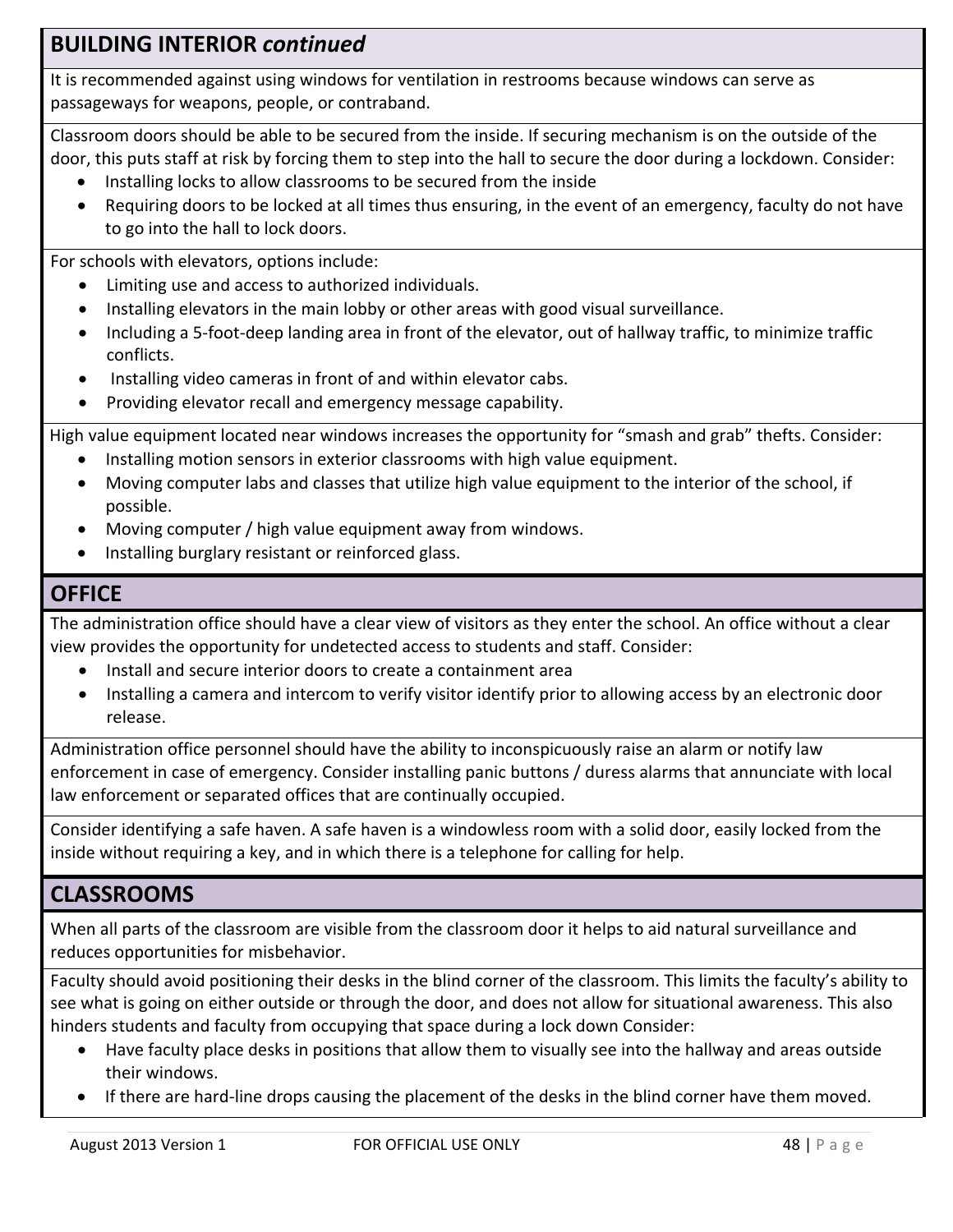#### **CLASSROOMS** *continued*

Well lit classrooms are safer classrooms. Utilizing as much natural light as possible is recommend. Natural light does not depend on a power source.

For portable classrooms, consider:

- Windows from the main building should overlook the school's portable classrooms and the pedestrian paths to them.
- Portable classrooms should be placed together as much as possible to prevent avoidable sprawl, but are sufficiently separated from one another and from permanent structures to meet fire code requirements.
- Portables should be gathered within security fencing, but have direct access to main school.
- Portables should be reasonably close to the main school so students aren't forced to walk long distances between buildings.
- Evacuation paths should be pre-determined to avoid unreasonable time or distance requirements.
- Power and computer cabling should be run in a manner that makes them resistant to vandalism, such as underground.
- Positioning, lighting and screening decisions maximize natural surveillance between and under portables.
- Walkways to portables should be direct, logical and well indicated with signs or markings.
- Isolated portables should be monitored by CCTV cameras.
- Door windows or fisheye viewers permit people inside the classroom to see people outside the classroom.
- Communication devices, like the PA system, allow faculty and office staff ability to reach each other.
- Classrooms can be locked and unlocked from the inside of the classroom by faculty.
- Sliding windows have lift and slide protection against burglars.

Eliminating portable classrooms is preferable from a safety viewpoint, but unrealistic for many schools.

#### **KITCHEN AND CAFETERIA**

Considerations for food delivery doors and delivery procedures:

- Consider installing a peephole or intercom to verify delivery personnel.
- Implement policies requiring the door to be locked at all times.
- Establish a delivery schedule so that kitchen personnel know when to expect it.

#### **SCIENCE LABS/VOCATIONAL TRAINING SHOPS**

At the end of the year any remaining chemicals should be disposed of properly. Chemicals for the chemistry lab or vocational training areas should be purchased on an annual basis.

#### **MECHANICAL SYSTEMS**

Multiple staff members should know how to shut‐off electrical/gas/water shut‐offs. Maintenance staff may not be available when an emergency occurs.

### **PLAY AND OUTDOOR RECREATION AREAS**

Placing play areas on higher ground, installing lighting for night games, or removing visual obstacles are some options for improving natural surveillance.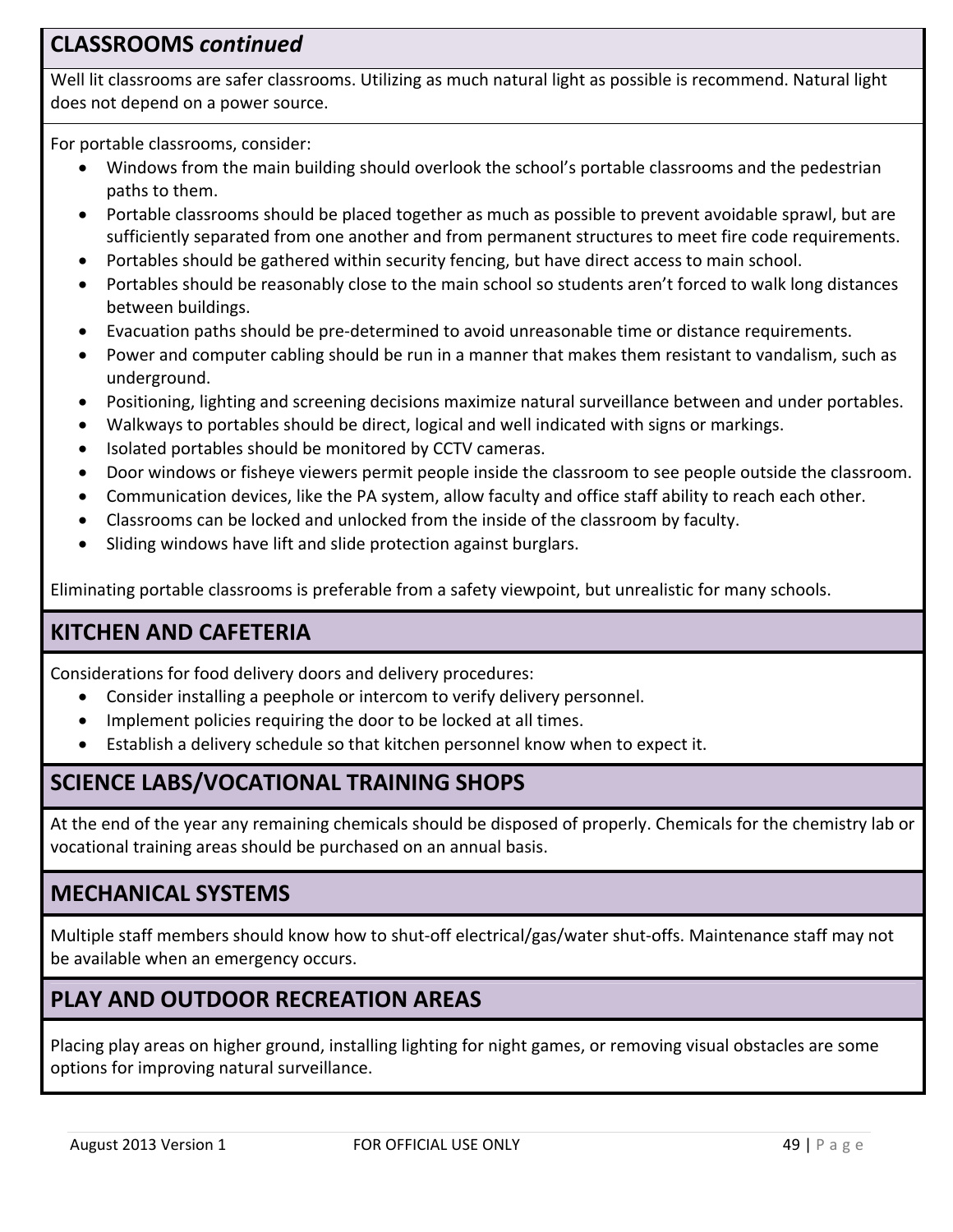# **TOPICAL INDEX**

# **TOPIC LOCATION**

|                                   | D-21, D-22, D-30, H-32, J-15, J-22, M-4, M-7, N-1, R-6                |
|-----------------------------------|-----------------------------------------------------------------------|
|                                   | R-8, T-36                                                             |
|                                   | D-17, D-18, D-25, I-7, I-8                                            |
|                                   | R-2, T-26, T-30, T-43                                                 |
|                                   | G-11, I-7, I-8, I-9                                                   |
|                                   | B-17, I-1-I-6, I-10, I-11, T-7                                        |
|                                   | G-11, Section M                                                       |
|                                   | C-2, D-21, F-4, F-5, F-13, F-18, H-35-H-39, J-19, K-2, Section L      |
|                                   | G-1, G-2, G-3, I-11                                                   |
|                                   | $F-13$                                                                |
|                                   | D-23, F-4, F-5, J-17, K-2, K-3, Q-9, S-7, T-2, T-24, T-29             |
|                                   | D-15, F-4, J-21                                                       |
|                                   | T-26, T-27, T-28, T-34, T-43                                          |
|                                   | $J-25$                                                                |
|                                   | $G-3$                                                                 |
|                                   | D-21, E-6, F-1, F-2, F-12, F-21, H-20, H-28, H-33, H-41-H-47, J-1, J- |
|                                   | 9, J-14, J-22, K-3, K-5, L-1, L-5-L-8, M-6, O-4, P-12, Q-6, R-7, T-9  |
|                                   | B-17, B-18, B-19, C-5, T-5                                            |
|                                   | $S-9$                                                                 |
|                                   | H-22, M-9, Q-6, Q-7, Q-9                                              |
|                                   | J-17, L-13, Q-8                                                       |
| Emergency Call Station/Telephones | $T-2, T-24$                                                           |
| Emergency Operation Plan          | Section B, C-7, I-9, T-1                                              |
|                                   | $E-9, E-10$                                                           |
|                                   | E-1, E-2, E-3, T-25                                                   |
|                                   | B-4, B-6, B-9, B-17, C-4, F-10, P-18, T-4                             |
|                                   | F-1, F-2, F-12, F-21, H-46, H-47, R-7                                 |
|                                   | $F-3, P-19$                                                           |
|                                   | E-4, F-2, F-3, F-12, H-46, K-5, L-11, M-2, P-19, R-7                  |
|                                   | D-21, E-6, F-1, F-2, F-12, F-21, H-20, H-33, H-41-H-47, J-22, T-9     |
|                                   | C-10, E-13, I-17, P-2, P-20, S-5                                      |
|                                   | H-16, H-35, H-39, I-13, Q-2, S-1, S-2, S-10, T-11, T-43               |
|                                   | $D-11$                                                                |
|                                   | $F-11, M-1$                                                           |
|                                   | $H-15$                                                                |
|                                   | B-4, F-6, J-16, O-2, O-5-O-8, S-6, T-3                                |
|                                   | B-3, B-5, B-10, B-18, D-11, D-23, D-30, P-11                          |
|                                   | $B-4, B-5$                                                            |
|                                   | H-4, H-17, H-34, H-46, I-12, S-10, T-9, T-10, T-12, T-13, T-14, T-39, |
|                                   | $T-41, T-43$                                                          |
|                                   | T-26, T-30, T-43                                                      |
|                                   | F-13, R-6, R-8                                                        |
|                                   | D-13, D-14, D-28, F-12, F-13, F-18                                    |
|                                   | $J-3, J-4, R-1$                                                       |
|                                   | A-13, A-17, B-9, G-10, H-42, P-9-P-17, P-22                           |
|                                   | B-16, E-7, E-13, E-14, I-14, I-15                                     |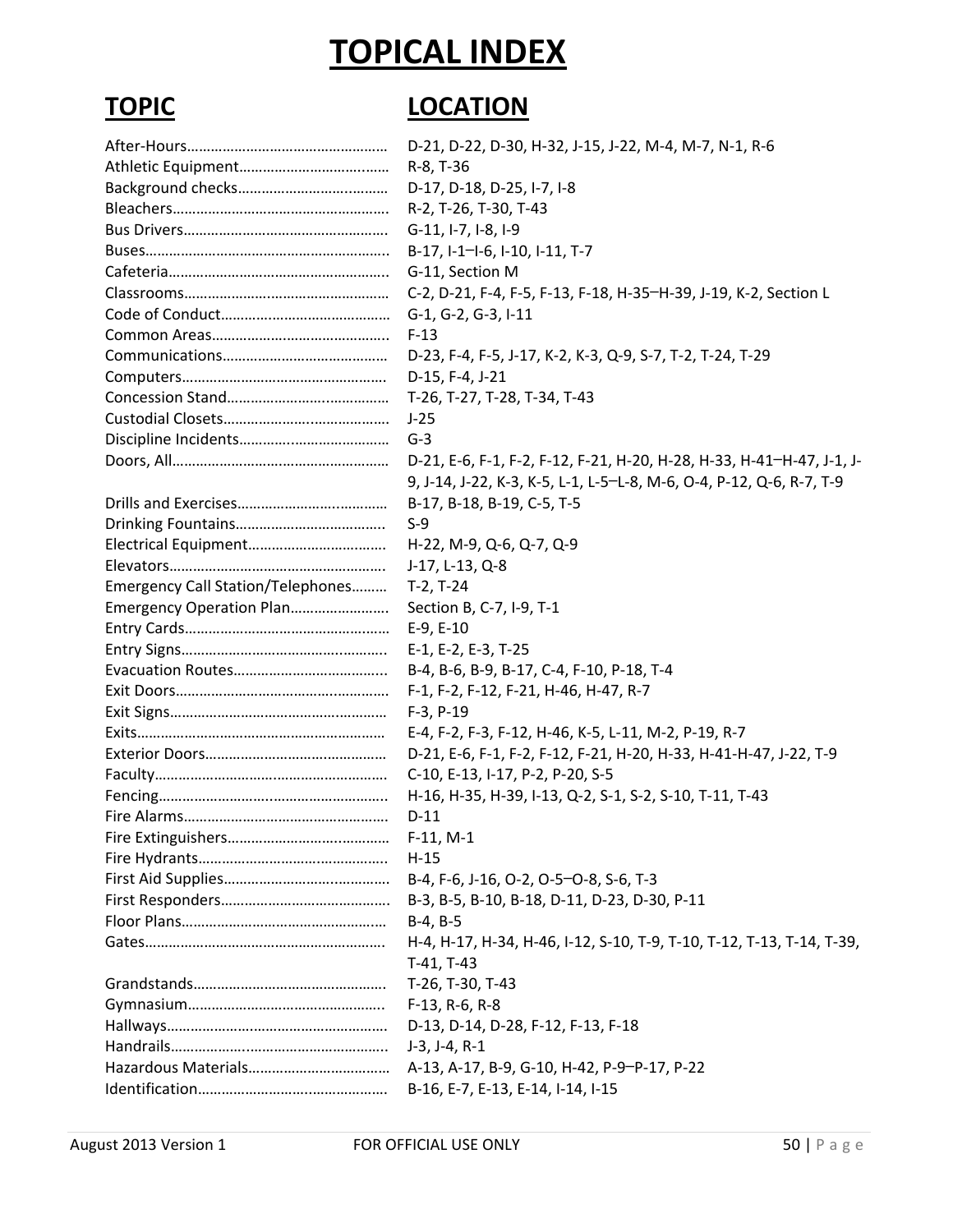#### **TOPIC LOCATION**

|                       | $E-9-E-12$                                                               |
|-----------------------|--------------------------------------------------------------------------|
|                       | G-11, Section M                                                          |
|                       | C-2, Section P                                                           |
|                       | H-20, S-3, S-4, T-10                                                     |
|                       | B-3, B-5, B-10, C-8, D-11, D-23-D-30, E-12, G-1                          |
|                       | Section N                                                                |
|                       | D-21, F-13, F-14, H-38, H-40, J-8, L-4, T-17, T-38                       |
|                       | C-2, F-13, F-20, R-4, T-22, T-28, T-35                                   |
|                       |                                                                          |
|                       | E-6, F-1, F-7, F-9, H-23, H-31, H-34, H-46, J-14, J-22, J-24, J-25, K-1, |
|                       | K-3, L-5, L-8, L-9, L-14, M-5, N-3, O-2, P-12, P-17, Q-6, R-3, R-8, T-   |
|                       | 14, T-20, T-35, T-39                                                     |
|                       | $D-16$                                                                   |
|                       | C-3, D-28, E-1, E-3, E-7, H-39, I-1, I-20, N-2                           |
|                       | E-6, E-7, F-5, G-9, I-1, I-20, J-16, K-1, K-2, K-3, P-16                 |
|                       | G-11, Q-8, Q-9                                                           |
|                       | $H-34$                                                                   |
| Mechanical Equipment  | H-7, H-22, J-23, Section Q                                               |
|                       | Section N                                                                |
|                       | B-4, F-6, J-16, O-2, O-5-O-8, S-6, T-3                                   |
|                       | $O-1$                                                                    |
|                       | B-11, O-7, O-9                                                           |
|                       | F-4, F-5, J-17, K-2, Q-9, S-7, T-2, T-29, T-24                           |
|                       | $J-16$                                                                   |
|                       | I-14, I-15, I-16                                                         |
|                       | H-10, I-12, I-13, I-19, T-42                                             |
|                       | Section I, T-17, T-21, T-28, T-41, T-42                                  |
|                       | F-17, J-9, L-9, L-10                                                     |
|                       | F-4, G-9, K-3, T-2, T-24, T-29                                           |
|                       | Section S                                                                |
|                       | D-19, G-1, G-2, O-5, T-23                                                |
|                       | F-4, F-5, H-35-H-39                                                      |
|                       |                                                                          |
|                       |                                                                          |
|                       | E-2, H-18, H-34                                                          |
| Public Address System | $F-4, F-5$                                                               |
|                       | H-3, H-4, H-5                                                            |
|                       | D-14, D-21, F-13, F-18, F-20, J-7-J-15, T-20, T-28                       |
|                       | B-12-B-16, C-4                                                           |
|                       | $H-5-H-9, Q-1$                                                           |
|                       | D-5-D-9, H-44                                                            |
|                       | C-8, D-22, D-24-D-30, F-5, G-1, G-5, I-19, I-21, Q-9, T-18, T-21, T-     |
|                       | 22, T-23, T-29, T-32, T-33, T-34                                         |
|                       | C-6, D-1-D-12, D-21, Q-9                                                 |
|                       |                                                                          |